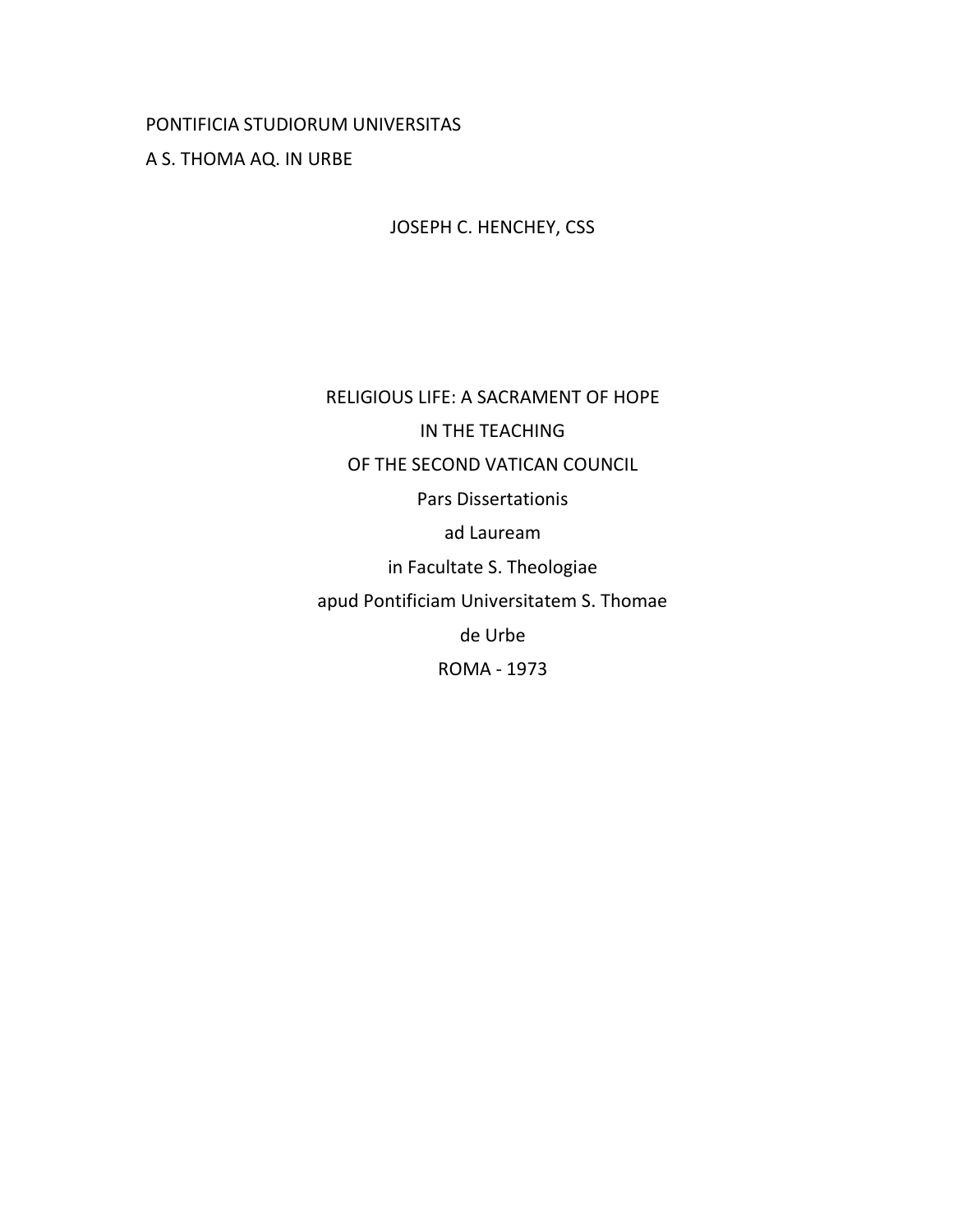# TABLE OF CONTENTS

| <b>INTRODUCTION</b>                                             |    |                           |                                                   | 3  |
|-----------------------------------------------------------------|----|---------------------------|---------------------------------------------------|----|
| CHAPTER ONE - A SACRAMENT OF HOPE                               |    |                           |                                                   | 6  |
|                                                                 | 1. | The Church as Mystery     |                                                   | 6  |
|                                                                 | 2. | The Church as Instrument  |                                                   | 10 |
|                                                                 | 3. | The Church as Sign        |                                                   |    |
|                                                                 |    | a)                        | Moral                                             | 14 |
|                                                                 |    | b)                        | Eschatological                                    | 15 |
|                                                                 |    | c)                        | A sign of the Invisible Action of the Holy Spirit | 16 |
|                                                                 |    | $\mathsf{d}$              | Christological                                    | 17 |
|                                                                 |    |                           | CHAPTER TWO - THE RELIGIOUS LIFE OF HOPE          | 19 |
|                                                                 | 1. | <b>Vertical Aspect</b>    |                                                   |    |
|                                                                 | 2. | <b>Horizontal Aspect</b>  |                                                   |    |
|                                                                 |    | a)                        | Renewal                                           | 23 |
|                                                                 |    | b)                        | Apostolate                                        | 24 |
|                                                                 | 3. |                           | Holocaust                                         | 28 |
| CHAPTER THREE - THE KENOTIC ELEMENT IN THE RELIGIOUS LIFE<br>34 |    |                           |                                                   |    |
|                                                                 | 1. |                           | The Vows as a Kenosis                             | 34 |
|                                                                 |    | a)                        | Chastity                                          | 35 |
|                                                                 |    | b)                        | Poverty                                           | 35 |
|                                                                 |    | c)                        | Obedience                                         | 38 |
|                                                                 | 2. | Perseverance as a Kenosis |                                                   | 40 |
|                                                                 | 3. | The Eucharist             |                                                   | 43 |
| <b>CONCLUSION</b>                                               |    |                           |                                                   | 46 |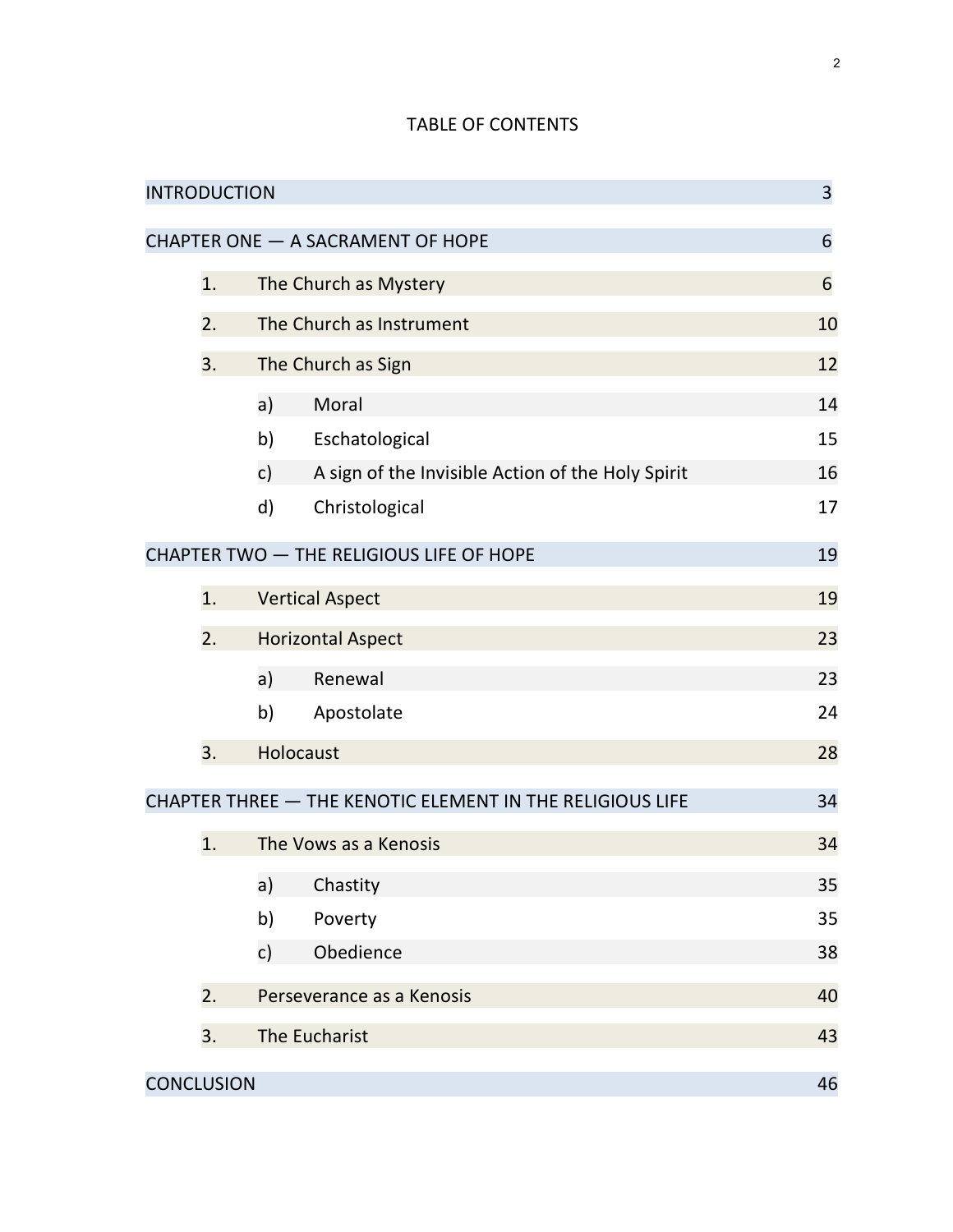#### INTRODUCTION

-

The Second Vatican Council called for the appropriate renewal of every religious institute and of each individual religious. In the years since the Council's Document on Religious Life ('Perfectae Caritatis'), promulgated on October 28, 1965), much attention has been focused on this manner of living one's baptismal commitment.

Pope John's Secretary of State, Cardinal Tardini, expressed great hopes for the post-conciliar period. He said that the Ecumenical Council would bring about a beautiful spring-time within the Church and that a most enthusiastic task awaits those consecrated evangelical workers of the future<sup>1</sup>.

Pope John himself, in his discourse to the participants of the First International Congress on Vocations to the States of Perfection, stated:

History teaches that every ecumenical council is followed by eras of extraordinary spiritual fecundity, in which the Holy Spirit raises up generous and heroic vocations, and gives to the Church the men who are necessary and adapted for it. $1<sup>2</sup>$ 

Today, however, most religious institutes have noted a considerable drop in applications. Furthermore, the religious and priests who have been dispensed from their vows are more numerous today than have been in recent decades.

In 1971, Monsignor Emilio Colagiovanni, a sociologist and jurist, prepared a five year study for the Sacred Congregation for the Doctrine of the Faith, concerning "Priests who leave." Among his statistics, be noted a higher percentage of religious priests leaving than diocesan priests<sup>3</sup>. Furthermore, periodically it is stated that religious institutes are "phasing out" and that the decline of religious life as it has been lived, will continue $^4$ .

This study is an attempt to reflect on religious life as it has been presented by the Second Vatican Council. In seeking to understand the concept of religious life, much attention has been given to the Council documents and to subsequent

<sup>&</sup>lt;sup>1</sup> Lettera, "L'union des Oeuvres", from the Secretary of state of His Holiness, to Msgr. Gabriel Garrone, Archbishop of Toulouse, March 25, 1961, in: IVP, Edizioni Paoline 1965, n. 1227.

 $^2$  JOHN XXIII, Discorso, "*L'incontro odierno*", 16 marzo 1961, in: IVP, n. 1257.

<sup>&</sup>lt;sup>3</sup> Cfr. "Avvenire", Informazione Religiosa, 5, 6, 7 agosto 1971: "Al 31 marzo 1969, i sacerdoti dispensati e ridotti allo stato laicale erano in tutto 8, 287. Alla fine dello stesso anno continuavano la missione di Cristo nel mondo 434.541 presbiteri. Una percentuale, quindi, al di sotto di due per cento. Più alta tra i sacerdoti religiosi, il 2.6 per cento (3,804 su 145,247), che tra quelli diocesani, 1'1.5 per cento (4,483 su 289,294)."

<sup>&</sup>lt;sup>4</sup> Cfr. R. RUETHER, "Il tramonto degli ordini religiosi", in: IDOC Intern. 5, anno 2°, 1/III/71/, pp. 33-36. Cfr. RAYMOND HUST S. J., "Vie et mort des ordres religieux - Approches psychosociologiques", "Bibliothèque d'études psycho-religieuses", Desclée de Brouwer, Paris 1972.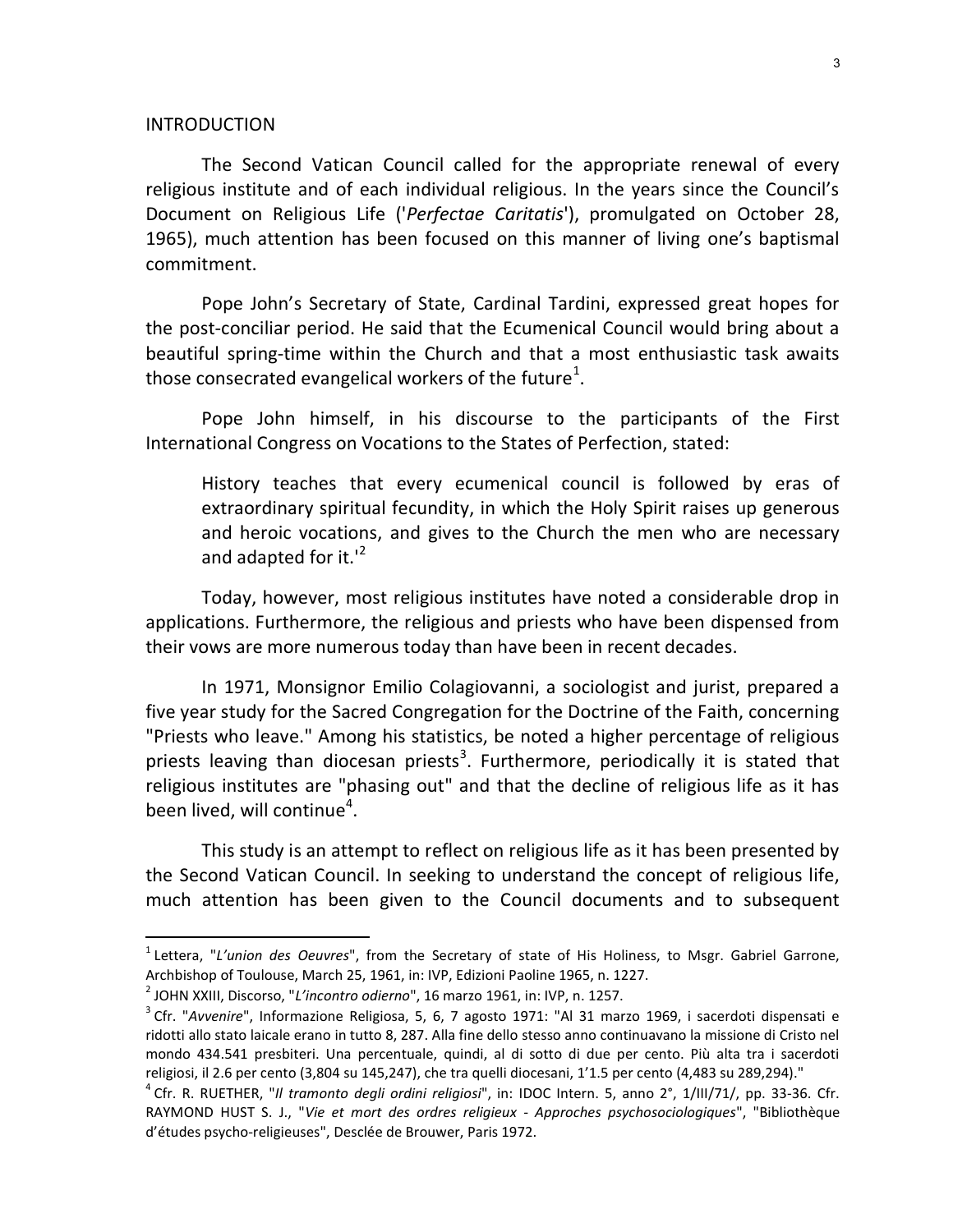pronouncements, exhortations and discourses of the Holy Father. The renewed liturgy also provides valuable insights into the nature of religious life. The 'sign value' of the religious life is emphasized, especially in regards to the theological virtue of hope<sup>5</sup>.

The first part of the original thesis is a study of the Church in relationship to hope. The Church is the 'universal sacrament' of hope for the salvation of the world. The religious life  $-$  while not being a Church apart  $-$  is rather "an expression of the unique Church of Christ"<sup>6</sup>.

The second part of the thesis is an analysis of the theological concept of hope and the elements that comprise it. Beginning with the "Modern Hope Tendency" (Block, Moltmann, Pannenberg and others), the new interest in hope is noted. With the study of hope in Sacred Scripture, especially in St. Paul, there appears a very intimate connection between hope and perseverance. Thus, perseverance becomes a sign of one's own conviction of and commitment to the hope that he or she professes.

It also becomes apparent that a lessening in supernatural hope is found wherever there is an inordinate reliance on created means. There is a proportion between one's putting aside earthly goods and the capacity to concentrate and rely on the divine Good.

The Second Assembly of the World Council of Churches, held at Evanston, Illinois, in August 1954, had as its theme: "Christ, the Hope of the World." The work of this Assembly is important for any reflection on hope. Evanston gave much study to the problem of achieving balance between eschatological and terrestrial hopes. Besides defining what hope means, Evanston saw it as a mission: "To argue about hope is necessary... but to announce it to the world is vital to the Church"<sup>7</sup>.

In the third part of the thesis, these considerations are then applied to the religious life. By studying the Vatican Council's use of the texts referring to the "kenosis" of Christ (Ph 2: d6-11; 2 Co 8: 9), it becomes apparent that the religious vows offer a kenotic aspect. The more one is emptied of other concerns, the more religious consecration is lived, the deeper is one's dependence on God, and the more profoundly is hope expressed. A most remarkable wit ness to one's own hope is perseverance in the religious commitment.

<sup>&</sup>lt;sup>5</sup> Cfr. GIULIANO LIGUBUE, "La testimonianza escatologica della vita religiosa", Pontificia Università Lateranense, Roma 1968.

 $^6$  PAUL VI, "Discourse to the Major Superiors of Institutes of Women", in: Oss. Rom., 13-I-67.  $\,$ 

 $^7$  C. NORTHCROFT, "*Evanston World Assembly - A Concise Interpretation*", Luttenworth Press, London 1954, p. 20.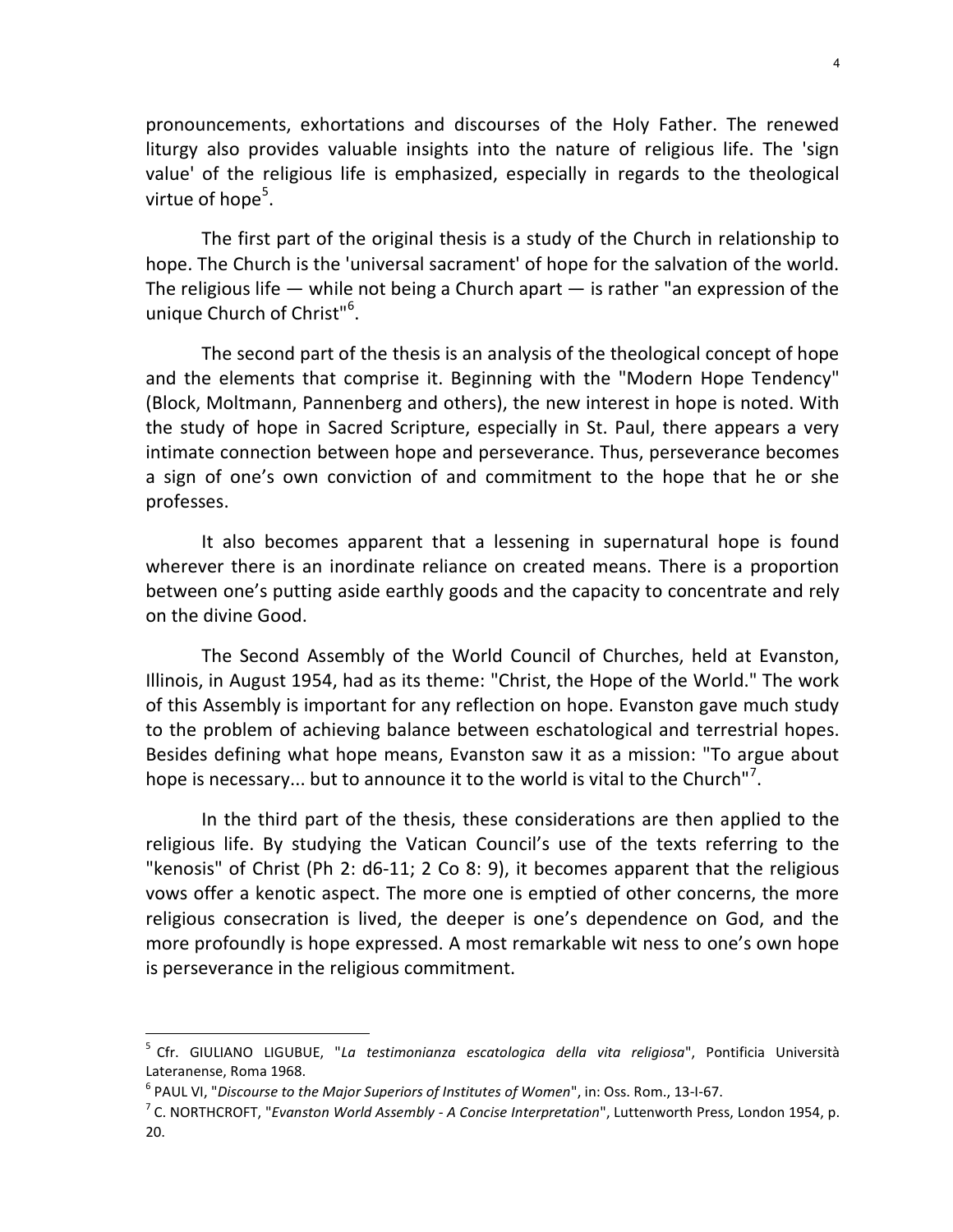In an age of transition and rapid change — in which some see "The Death of Permanence"<sup>8</sup> — perseverance can be a much needed expression of hope.

This present study offers the first Chapter of the original thesis, and the last two Chapters. Insisting upon the religious life as a sign to others, it is concluded that hope is lived and expressed through perseverance.

<sup>&</sup>lt;sup>8</sup> ALVIN TOFFLER, "*Future Shock*", Bantam Books, New York, 16th Printing, 1972, pp. 7-49.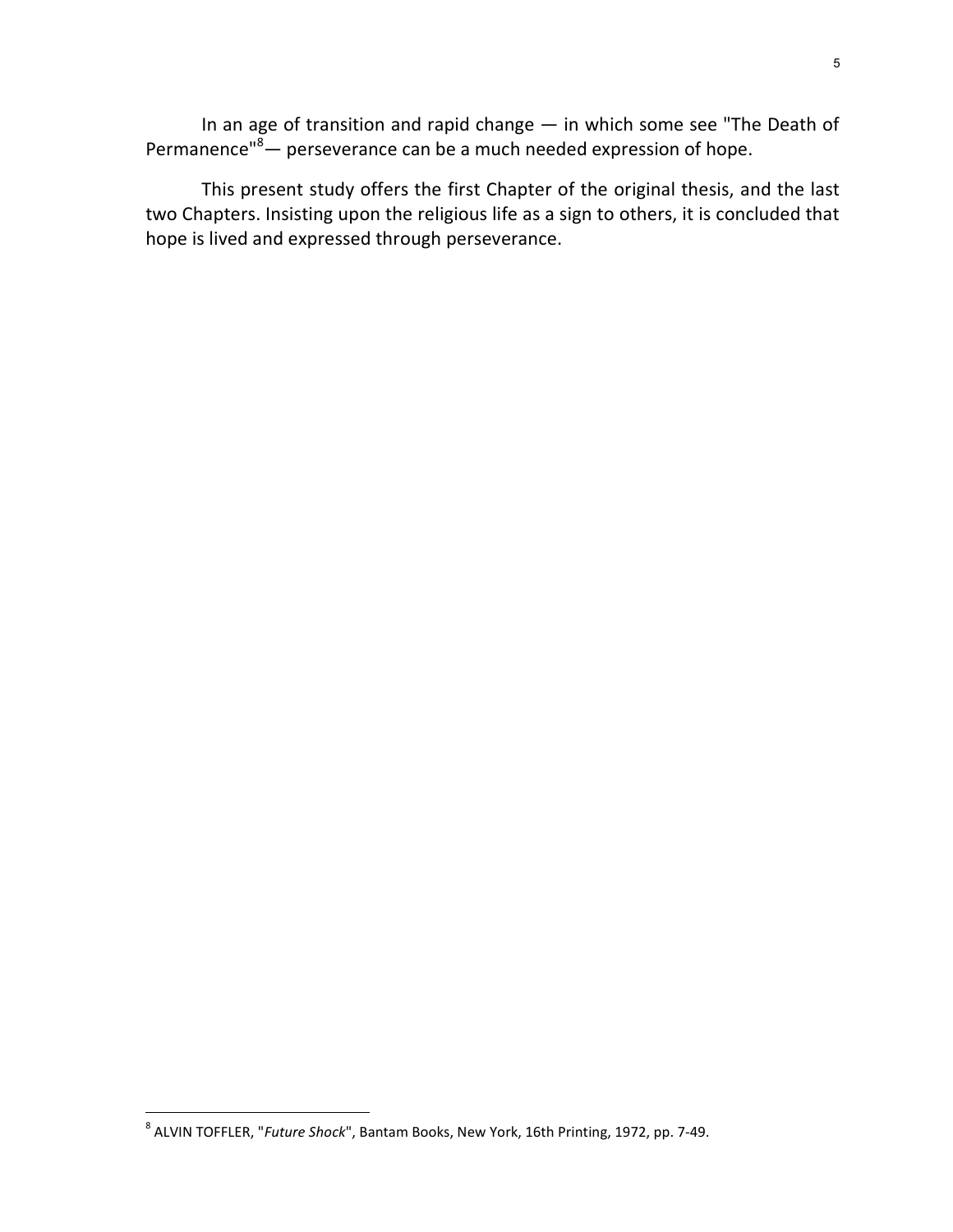#### CHAPTER ONE

#### A SACRAMENT OF HOPE

From the first documents published by the Second Vatican Council, the Church is repeatedly referred to as a "sacrament". This term is applied to indicate a "mystery", an "instrument" and a "sign".

1. The Church as mystery

By an excellent analogy, this reality (the Church) is compared with the mystery of the Incarnate Word... Just as Christ carried out the work of redemption in poverty and under oppression, so the Church is called to follow the same path in communicating to men the fruits of salvation. Christ Jesus, 'though he was by nature God... emptied himself, taking the nature of a slave' (Ph 2: 6), and being 'rich he became poor' (2 Co 8: 9) for our sakes. Thus, although the Church needs human resources to carry out her mission, she is not set up to seek earthly glory, but to proclaim humility and self-sacrifice.<sup>9</sup>

In this paragraph, the Council describes the Church as comparable to the mystery of the "kenosis" of the Incarnate Word. The two New Testament texts which describe Christ's kenosis are cited. In the Epistle to the Philippians (2: 6-1 1), St. Paul presents a Christological hymn, based on the fourth "Song of the Servant of Yahweh<sup>"10</sup>. The passage from the Second Epistle to the Corinthians is a parallel text, offering the best commentary on the great hymn $^{11}$ .

In the text to the Philippians a series of antitheses is underlined: divine nature and that of a slave, rich and poor<sup>12</sup> — and the Council adds earthly glory as contrasted with humility and self-sacrifice. Christ's "emptying himself" or "kenosis" is in voluntary submission to a divine plan of salvation<sup>13</sup>. Christ abandoned his privileged position to choose a most humiliating human condition. From this initial kenosis throughout his entire personal history lived in accord with his Father's will, culminating in his death on the cross, Christ was constantly progressing toward his exaltation in glory that had been surrendered $^{14}$ .

 $\frac{1}{9}$  LG 8

 $10$  Is 52: 13-53: 12.

<sup>&</sup>lt;sup>11</sup> Cfr. "Kenosis", in: "Grande Lessico del Nuovo Testainento", Albrecht Oepke, Fondato da G. Kittel; continuato da G. Friedrich - Ed. ital. a cura di F. Montagnini, C. Scarpat, D. Soffriti, Paideia, Brescia 1969, Vol. V, 329-332.

 $12^{12}$  A. FEUILLET, "L'hymne christologique" in: Revue Biblique 72 (1965), p. 365.

 $13$  Cfr. J. M.-R. TILLARD, "La salut, mystère de pauvreté", Les Editions du Cerf, Paris 1968.

 $14$  P. HENRY, "Kénose", in: DBS, Vol. V, col. 37, f.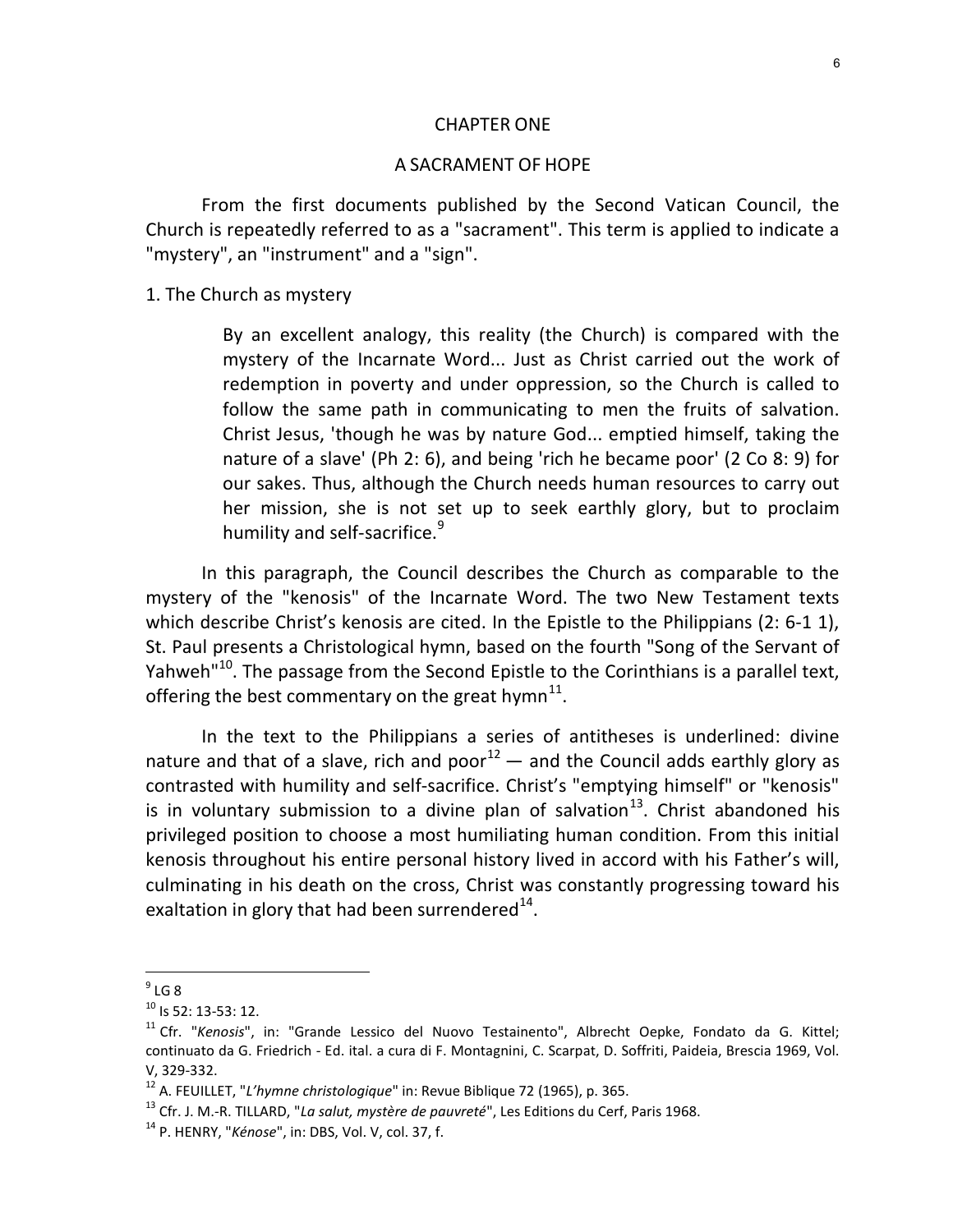The Council goes on to state:

Christ obeyed even at the cost of death and was therefore raised up by the Father (cfr. Ph 2: 8, 9)... Now Christ has communicated this power of subjection... he has shared this power so that by serving him in their fellow men they might through humility and patience lead their brother men to that King to whom to serve is to reign....<sup>15</sup>

The richer text from the Second Epistle to the Corinthians summarizes the longer passage to the Philippians, and adds the reason why Christ submitted to the kenosis: for our sakes<sup>16</sup>. Thus, his impoverishing himself will obtain inestimable riches. St. Paul underlines Christ's obedience (as opposed to Adam's disobedience), his humility, self-forgetfulness in his mission to mankind.

Christ's kenosis has two dimensions. Like charity, it is an offering to God and a dedication to mankind, for the love of God and the love of mankind is the same love<sup>17</sup>. In his kenosis, Christ is the model of self-abnegation out of charity<sup>18</sup>. The notion "slave" is intimately joined to that of obedience (cfr. Rm 6: 16), or service, and thus St. Paul contrasts Christ's equality with God and his ser vice to men. Christ exchanged the privilege of divine riches for the poverty of human nature to become most similar to men that he might draw mankind to God. He became subject to the law to free man from it (cfr. Ga 4: 4).

St. Paul's theme of the kenosis of Christ is intended to inculcate an aspect of Christian charity, that of forgetfulness of self. Christ is the model of charity, and is also the foundation of hope. Such hope is one based entirely on God. Christ did not seek his own glory: he did not accept humiliation in view of his subsequent exaltation. His emptying of himself was entirely without self-interest. Following his example and entirely forgetful of themselves, Christians will await only the divine magnificence<sup>19</sup>.

Christ's kenosis was a voluntary renunciation of certain divine prerogatives inherent in his condition as Son of God which reached its culmination in his redemptive death on the cross. St. Paul directs all Christians to follow this example of Christ in a humble charity and self-forgetfulness. The Council presents religious life as one of the ways to achieve this. Christ's kenosis is the result of his love and is its supreme expression. His lack of self-interest is an expression of his interest in

 $^{15}$  LG 36.

<sup>16</sup> FEUILLET, o.c., pp. 497, 506.

<sup>&</sup>lt;sup>17</sup> St. THOMAS, CG, 1V, ed. Spiazzi, Marietti 1961, Vol. III, n. 3974; Cfr. J. BEYER, "La vocation seeulière", in: NRT 86 (1964), p. 40.

 $^{18}$ ) J. DUPONT, "Jésus-Christ dons son abuissement ci son exaltation d'après Phil. 2: 6-11", in: RSR 37 (1950), p. 501.

<sup>&</sup>lt;sup>19</sup> L.c., pp. 501-514, passim.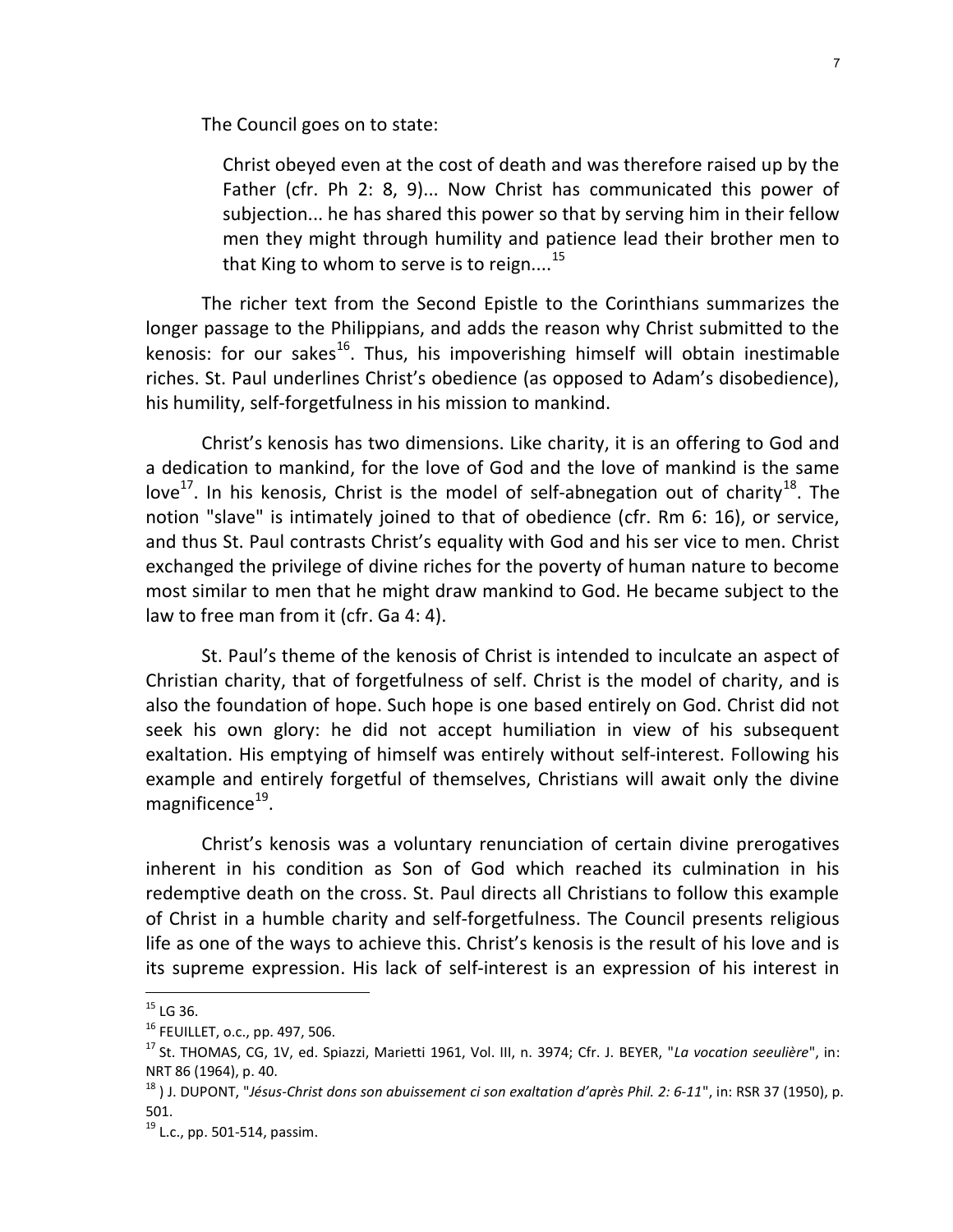man.<sup>20</sup> Faith recognizes Christ as the witness and the sacrament of the Father's love. In assuming the condition of a slave, Christ conceived his entire life and death as a service to man through the total gift of himself.<sup>21</sup> God wills the salvation of all men (cfr. I Tm 2:3, 4); to redeem them, Christ emptied himself and became a prisoner of time in evident testimony of his divine love. $^{22}$ 

As in the hypostatic union of Christ, so also in the Church there is a union of the divine and the human through grace, charity and the indwelling of the divine persons<sup>23</sup>. Hence, the Church is a mystery and there is no image that can explain adequately this "hidden reality", this composite of opposites. This is one of the reasons why the term "mystical" achieved such success.<sup>24</sup>

Because of its hidden nature, the Church as the "initial bud ding forth of the Kingdom of God"<sup>25</sup> can be overlooked and to some, it appears impotent and powerless. It does not always have at hand the solution to all problems, nor is this its mission<sup>26</sup>. However, existing in time and despoiled of divine power, the Church is accessible to all men<sup>27</sup>.

As the sacrament of Christ, she must imitate him and yet uncovers aspects impossible to emulate. She recognizes the great distance between her message and the human failings of those to whom the gospel is entrusted.<sup>28</sup> Any reflection on the Church will uncover that she is at once "both visible and spiritual, at once free and subject to discipline, communitarian and hierarchical, already holy and yet still to be sanctified, contemplative and active".<sup>29</sup>

The Church is a sacrament, a "visible form of invisible grace", and thereby experiences tensions between the two realms  $30$ . Being both historical and eschatological, she is in tension between what is already completed, that which in

<sup>&</sup>lt;sup>20</sup> J. DUPONT, "*La chiesa e la povertà*", in: "La chiesa del Vaticano II<sup>°</sup>", Valiccehi, Firenze, 3 ed. 1967, pp. 392, ff.

<sup>&</sup>lt;sup>21</sup> C. SPICQ, "L'agape nella vita e nella morale cristiana", in: Asprenas 15 (1948), pp. 116, 143.

<sup>&</sup>lt;sup>22</sup> C. LIGABUE, " La testimonianza escatological della vita religiosa", Pontificia Università Lateranense, Roma 1968. p. 148

<sup>&</sup>lt;sup>23</sup> C. JOURNET "Il carattere teandrico della chiesa fonte di tensione permanente", in: "La chiesa del Vaticano II<sup>°</sup>" Valiccehi o.c., p. 351.

 $^{24}$  P. BENOIT, "Corps, tête et plérôme dans les épîtres de la captivité", in: RB (1956), p. 10.

 $25$  Cfr. LG 5.

<sup>&</sup>lt;sup>26</sup> Cfr. GS 43.

 $27$  Cfr. M. Schmaus, " Dogmatica cattolica ". Vol. IV/2, "I Novissimi", Marietti 1969. pp. 103, ff.

<sup>&</sup>lt;sup>28</sup> LG 4: "... the Church, embracing sinners in her bosom, is at the same time holy and always in need of being purified... "cfr. also GS 21; 43.

<sup>&</sup>lt;sup>29</sup> PAUL VI, Encyclical, "*Ecclesiam Suam*", August 6, 1964, in: AAS 56 (1964), p. 625. English translation, Tipografia Poliglotta Vaticana, p. 27.

<sup>&</sup>lt;sup>30</sup> P. SMULDERS, "*La Chiesa sacramento di salvezza*", in: "La chiesa del Vaticano 11<sup>°</sup>", Vallecchi, o.c., pp. 367.11.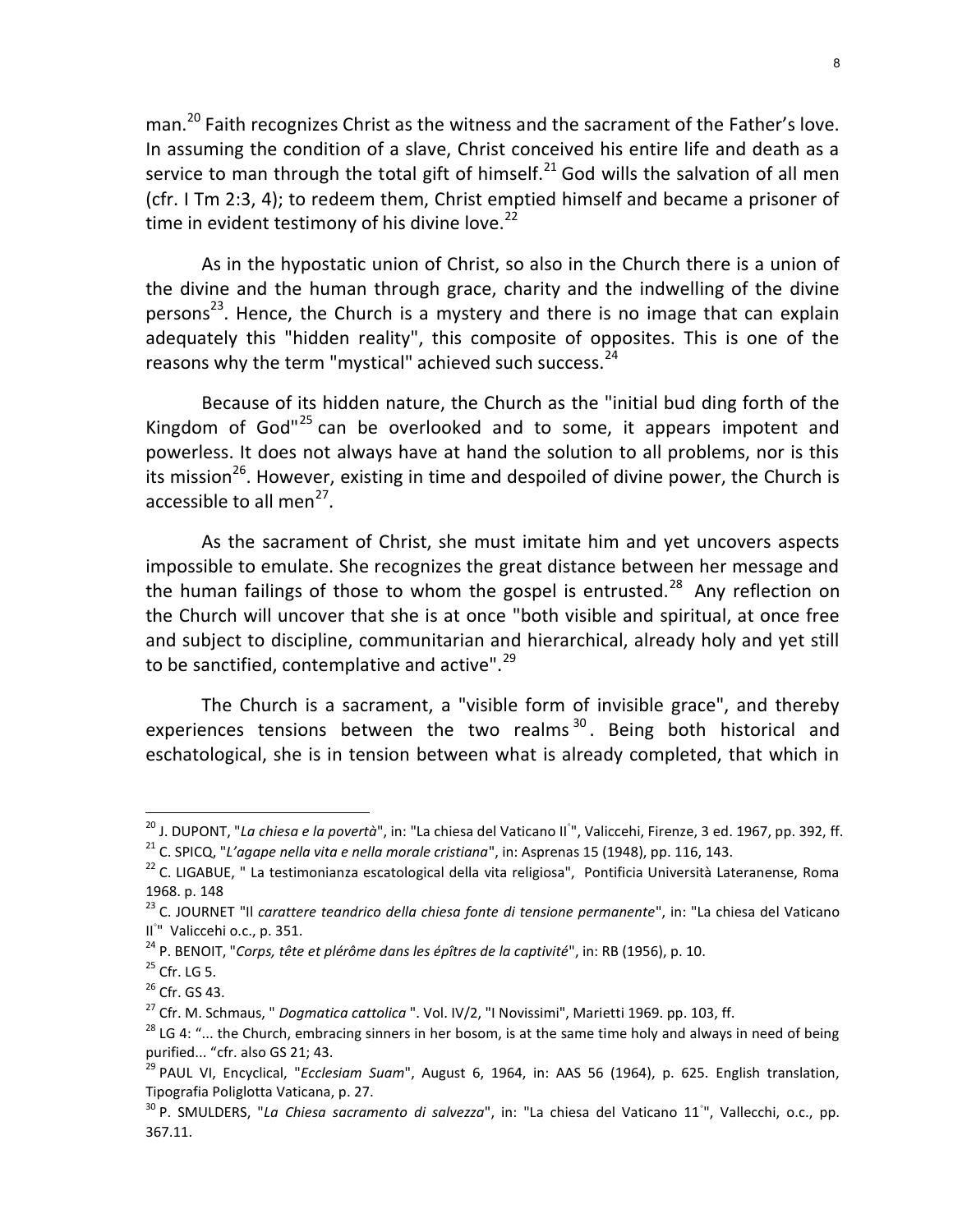Christ is reality and all that has not yet taken place<sup>31</sup>. Just as Christ is "image of the invisible God" $32$ , so the Church is the union of love of men, obtaining for its members access to the Father. The Holy Spirit exercises in the Church a special eschatological function, that of purifying and sanctifying.

Thus, the pilgrim Church is a "lasting and sure seed of unity, hope and salvation for the whole human race" $33$ . All the disciples of Christ become an offering, a living sacrifice that is pleasing to God and they must bear witness to Christ and give an answer to those who seek an account of that hope of eternal life which is in them (cfr. I P 3: 15).<sup>34</sup> Men look to the Church "in hope and joy, as a standard set up unto the nations, as a sign standing in the heavens" $35$ . All the members of Christ are united and form a single community in the "sacrament of hope", the Church $^{36}$ . Faithfully guarding the precepts of humility, charity and self-sacrifice, the Church proclaims and establishes the Kingdom of God: "While she slowly grows, the Church strains toward the consummation of the kingdom, and with all her strength, hopes and desires to be united in glory with her King".<sup>37</sup>

Following the humble and cross-bearing Christ, "every person should walk unhesitatingly according to his own personal gifts and duties, in the path of a living faith which arouses hope and works through charity<sup>"38</sup>. Words are empty if Christian life in its entirety is not a witness to joy in hope<sup>39</sup>. The image of God in man has been compared to this virtue<sup>40</sup>. It is so essential that in the description of the Christian life, it sometimes substitutes faith $41$ . In St. Paul's mind, Christian life in general is one of hope (cfr. Rm 13); it stimulates apostolic ardor and is a sign of perfect Christians<sup>42</sup>. Hope is man's response to a call, an invitation, to a vocation.<sup>43</sup>

<sup>&</sup>lt;sup>31</sup> Cfr. "Missale Romanum", editio typica, Typis Polyglottis Vaticanis 1970, Collecta in Ascensione Domini: " ... et quo processit gloria Capitis, eo spes vocatur et corporis". Cfr. St. AUGUSTINE, En. in Ps. 26, 2, 4 (CCL 38, 156); En. in Ps. 101, s. 2, 14 (CCL 40, 1449); En. in Ps. 102, 6 (CCL, 40, 1456-1457); En. in Ps. 125 (CCL 40, 1884): "Ostendit exemplo quod promisit in praemio ... Sperant membra quod in Capite demonstratum est".  $32$  LG 7.

<sup>33</sup> LG 9.

<sup>&</sup>lt;sup>34</sup> LG 10; cfr, Rm 12: 1.

<sup>&</sup>lt;sup>35</sup> PIUS XII, "Address to Superiors General", February 11, 1958, in: RR 24 (1965), p. 161.

 $36$  St. AUGUSTINE, "Contra Faustum Manichaeum ", 1, 12, c. 20. in: PL 42, 265 - cited by S. RAMIREZ, "La esencia de la esperanza cristiana", Puenta Europa. Madrid 1960, p. 183; J. B. METZ, "Creative Hope", in: "New Theology No. 5 ", The MacMillan Co., New York 1968, p. 137: "Ecelesia est universale sacramentum spei pro totius mundi salute".

 $37$  LG 5.

 $38$  LG 41.

<sup>&</sup>lt;sup>39</sup> Anon., "Testimioniare la gioia nella speranza", in: " La Civiltà Cattolica", 1971. 2, p. 110.

<sup>&</sup>lt;sup>40</sup> P. PALUSCSAK, "Imago Dei in homine", in: "Xenia Thomistica" II Typis Polyglottis Vaticanis, 1925, n. 26, pp. 139, ff.

<sup>&</sup>lt;sup>41</sup> RENARD. " *Espérance* ", in: DB, 2, Col. 1966; cfr. I P 3: 15; Heb 10: 23.

<sup>42</sup> Y. ALLARD, " L'espérance inspiratrice de la vie religieuse", Editions Paulines, Sherbrooke 1966. p. 96, 101.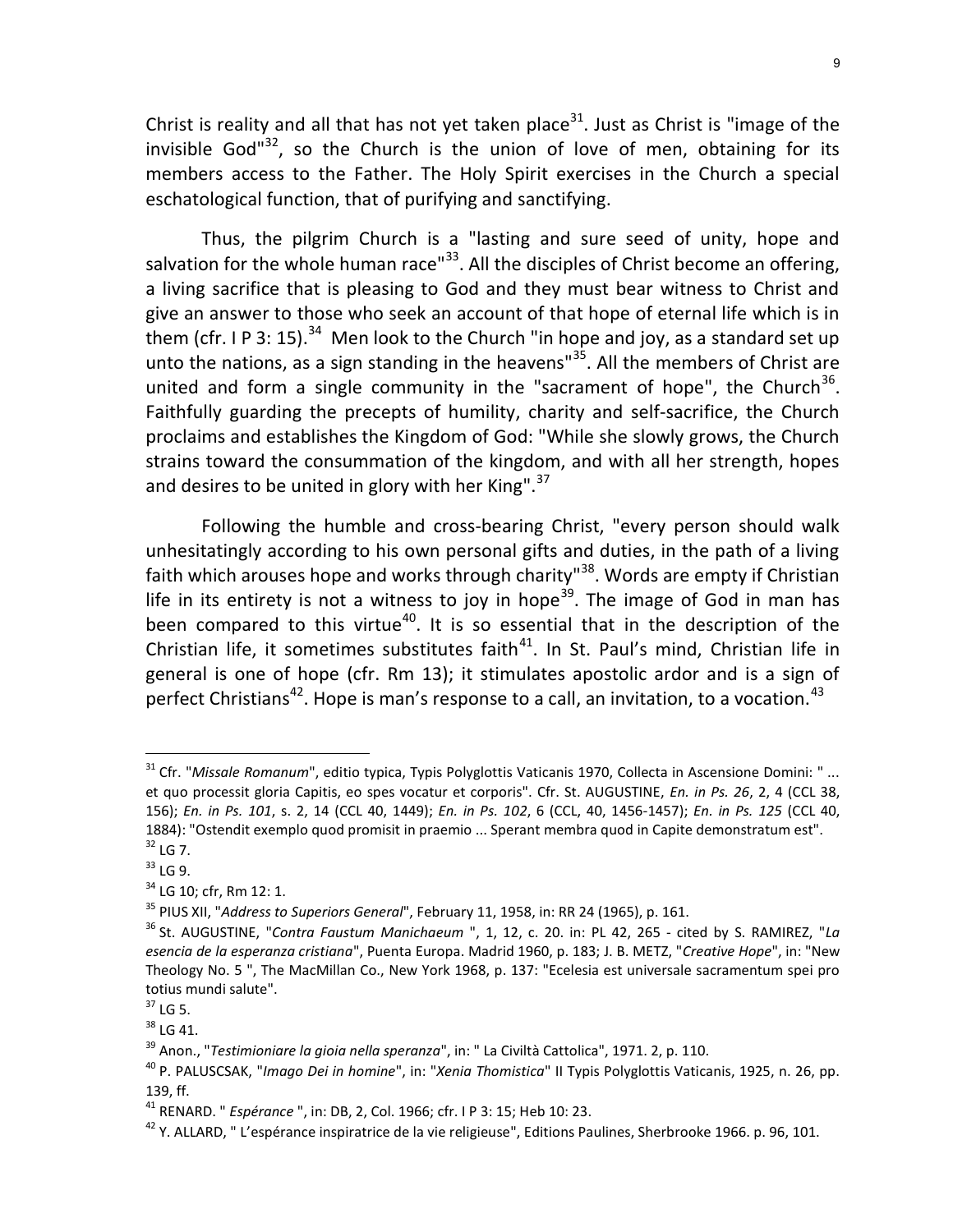The chosen people of God is one, with the same vocation to perfection. There is one salvation, one hope and one individual charity<sup>44</sup>.

However, the evangelical counsels join their followers to the Church and her mystery in a special way. The religious way of life constituted by the profession of the evangelical counsels does not belong to the hierarchical structure of the Church; nevertheless, it belongs inseparably to her life and holiness<sup>45</sup>. Religious life pertains to the very nature

2. The Church as instrument

(The Church) is also an instrument for the achievement of ultimate union (with God) and of the unity (of all mankind)... Just as the assumed nature inseparably united to the divine Word serves him as a living instrument of salvation, so in a similar way does the communal structure of the Church serve Christ's Spirit who vivifies it by way of building up the body (cfr. Eph. 4:  $16).^{46}$ 

In the tension between the earthly and heavenly realms, the Church's dynamism is generated in her universal mission of apostolic charity and her announcing the true goods of the future. Hence, the Church's sacramentality has a double aspect: that of a sign and that of a means of achieving what is signified<sup>47</sup>. In analogy also with the seven sacraments, the Church is a sign that in some way produces what it signifies<sup>48</sup>. This apostolic dynamism of the Church<sup>49</sup> is turned within for her renewal and simultaneously outward to all since " all peoples comprise a single community, have a single origin one also is their final goal: God".<sup>50</sup>

The Church experiences an unselfish and almost impatient need for renewal — her search for perfection fills her with groanings and prayers, with repentance

 $\overline{a}$ 

<sup>&</sup>lt;sup>43</sup> L. BLAIN, "Due filosofie incentrate sulla speranza: quella di G. Marcel e di E. Block", in: Concilium, Nov. 1970/9 - Spiritualità, p. 125; R. FABRI S. "La speranza sulla via dell'ecumenismo", in: "Attese uniane / speranza cristiana", Edizioni Ares, Milano 1970, pp. 114.

 $43$  LG 32.

<sup>44</sup> LG 44.

<sup>45</sup> LG 1; 8.

<sup>46</sup>

<sup>&</sup>lt;sup>47</sup> Missale Romanum, ed. cit., Missae et Orationes ad diversa, 1. Pro Sancta Ecclesia, 1. Pro Ecciesia, A, Collecta: " ... Ut Ecclesia tua universalis sit salutis sacramentum, et tuae in homines caritatis manifestet et operetur mysterium"; Cfr. L. TEMOSSE, "La vie religieuse, signe eschatologique de l'Eglise", in: Laval Théologique et Philosophique 21 (1963), p. 258.

<sup>48</sup> St. THOMAS, CG, IV, ed. cit., n. 3965; JOANNES a Stº, Thoma, "Cursus Philosophicus Thomisticus", Vol. 1, Ars Logica, 2 Pars, q. 21, a. 5, Marietti 1930.

<sup>49</sup> Cfr. AG 14.

 $50$  NA 1.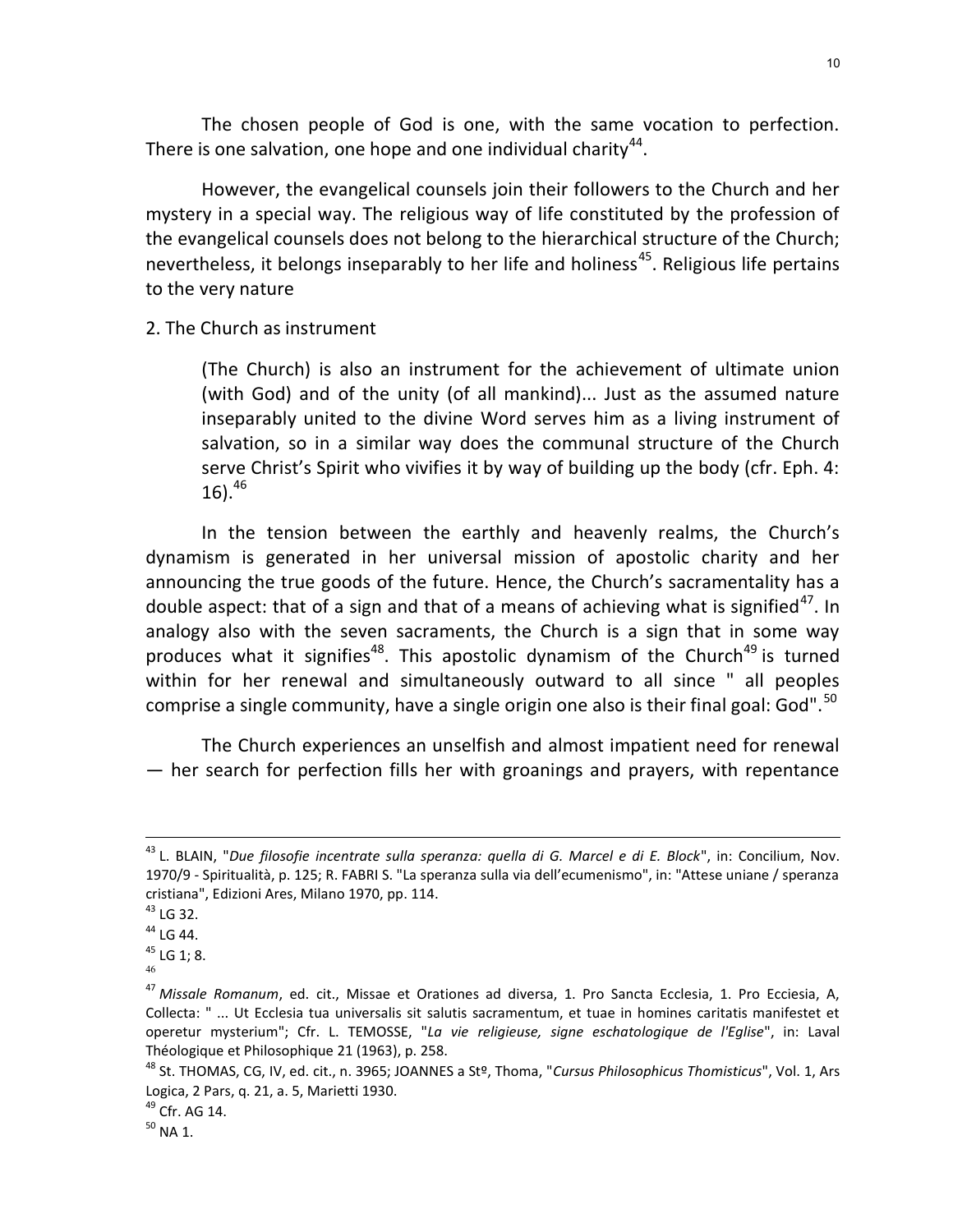and hope, with strength and confidence"<sup>51</sup>. To accomplish her renewal, she needs to deepen her awareness of what she really is according to the mind of Christ. For this she will be enlightened and guided by the Holy Spirit: "He is still ready if we implore him and listen to him" (cfr. Jn 14: 26). The search for the will of God is a "humble searching", for he assists and guides the Church even "when at times he permits human weakness to eclipse the purity of her features and the beauty of her action."

Among some early writers, the Church was compared to the moon — in that she is always dying and renewing herself. The Church undergoes her kenosis and becomes poor that she might be full again arid enriched by Christ.

Therefore, in every effort to renew, it must be kept in mind that the Church is a mystery. Awareness of this mystery is a result of a mature and living faith from which is derived that "feeling for the Church ". This mystery is not merely the object of theology but it is something that must be lived and experienced before one can arrive at a clear notion of it. The Church will discover her renewed youthfulness by assimilating her true spirit of obedience to Christ  $-$  "here is the secret of her renewal, here her 'metanoia', here her exercise of perfection".<sup>52</sup>

To define the Church as a "sacrament", is to define her not as a power, but as service; not as a domination, but a ministry; not as triumph, bus as humility; not as sufficiency, but a poverty of being, or a kenosis<sup>53</sup>. The Church's mission is to travel through time toward her fullness in eternity, the final eschatological success of God. She is to communicate to the world this "wonderful destiny of redemption and hope".<sup>54</sup>

A religious, as a witness and a sign, already exercises a true apostolate<sup>55</sup>. A religious is further an instrument dedicated to the apostolate, as religious contribute greatly to the extension and in crease of Christ's kingdom<sup>56</sup>. By their profession, religious are consecrated to God and also to the service of the Church<sup>57</sup>. This is the "hour of charity"<sup>58</sup>, and religious express this by their apostolic zeal<sup>59</sup>. The

<sup>&</sup>lt;sup>51</sup> PAUL VI, Enc., "*Ecclesiam Suam*", AAS 56 (1964), PP. 612-630 passim. English translation, pp. 9, ff. <sup>52</sup> L.c., p. 632. English translation, p. 38.

<sup>&</sup>lt;sup>53</sup> G. MARTELET, "Horizon théologique de deuxième session du Concile", in: NRT 86 (1964), p. 454.

<sup>&</sup>lt;sup>54</sup> PAUL VI, Enc., " Ecclesiam Suam", AAS (1964). p. 641. English translation, pp 50. ff.

<sup>55</sup> Cfr. AG 40.

<sup>56</sup> PIUS XI, Encyclical, "Quas primas" 11/XI /25, in: IVP, n. 451.

<sup>&</sup>lt;sup>57</sup> J. GALOT. "Vers une parfaite charité", in: VC 38 (1966), pp. 158, f.

 $58$  PAUL VI, "*Ecclesiam Suam*", AAS 1964, p. 636. Eng. tr. p. 42, f.

 $59$  J. CAMBIER, " Realtà carismatica de ecclesiale della vita religiosa", in: PV, p. 242.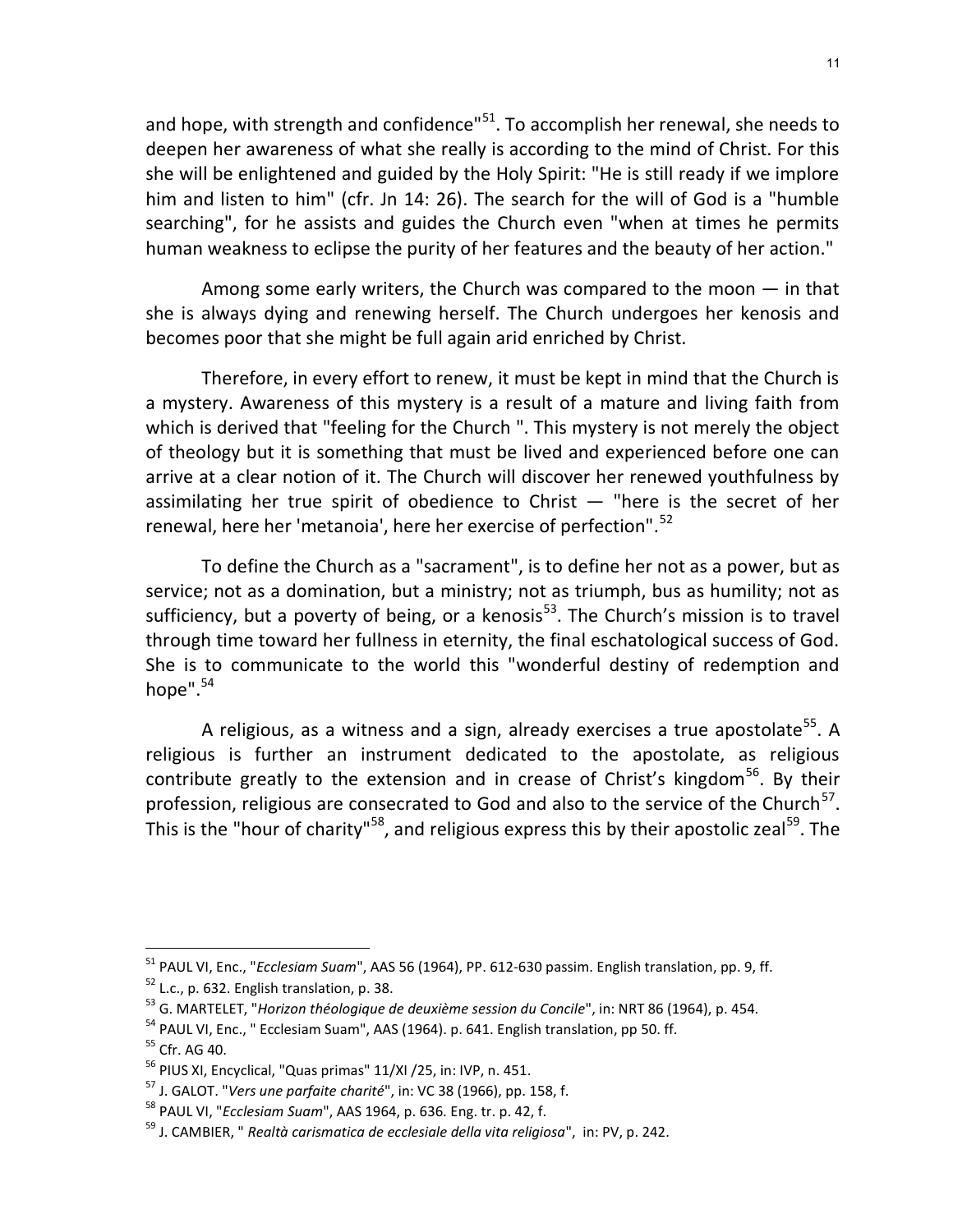apostolate of example has always been considered as one of the special purposes for the existence of the religious life. $^{60}$ 

As a general principle, the Church is described in the Constitution on the Sacred Liturgy as follows:

It is of the essence of the Church that she be both human and divine, visible and yet invisibly endowed, eager to act and yet devoted to contemplation, present in the world and yet not at home in it. She is all these things in such a way that in her the human is directed and subordinated to the divine, the visible likewise to the invisible, action to contemplation, and the pre sent world to that city yet to come which we seek $^{61}$ .

The Decree on Religious Life applies this principle in the following terms:

…interior renewal must always be accorded the leading role even in the promotion of exterior works... The members of each community should recall above everything else that by their profession of the evangelical counsels they have given answer to a divine call to live for God alone not only by dying to sin (cfr. Rm 6: 11), but also by renouncing the world... Through (the exercise of the virtues) they share spiritually in Christ's self-surrender (cfr. Ph 2: 7-8), and in his life (cfr. Rm 8: 1-13)<sup>62</sup>.

3. The Church as sign

By her relationship with Christ, the Church is a kind of sacrament, or sign of intimate union with God and of the unity of all mankind" $^{63}$ .

The Church, then, God's only flock, like a standard lifted high for the nations to see (cfr. Is 11: 10-12), ministers the gospel of peace to all mankind (cfr. Ep 2: 17- 18; Mk 16: 15), as she makes her pilgrim way in hope towards her goal, the fatherland above (cfr.  $I$  P 1: 3-9)".<sup>64</sup>

<sup>&</sup>lt;sup>60</sup> PIUS VI, Const. Ap., "Compertum est" 24 August 1787. in: IVP, n. 64; PIUS IX, Lett., "Cum hisce litteris", 17 June 1847, l.c.. n. 109; LEO XIII, Ep., "Au milieu des consolations", 23 December 1900, l.c., n. 244; BENEDICT XV, Ep.. "Anno jam exeunte centesimo", 7 March 1917, l.c., n. 355; PIUS XII, Ep., "In tanto", 20 May 1947, l.c., n. 655: Motu Proprio, "Primo feliciter", 12 March 1948, l.c., n. 662; Discorso, "Annus Sacer", 8 December 1950, l.c., n. 767; Discorso, "Nous vous adressons", 15 September 1952, l.c., n. 816; JOHN XXI II, Ep., "Cum natalicia", 4 April 1959, l.c., n. 1157.

 $^{61}$  SC 2.

 $62$  Cfr. PC 2.

 $63$  LG 1.

 $64$  UR 2.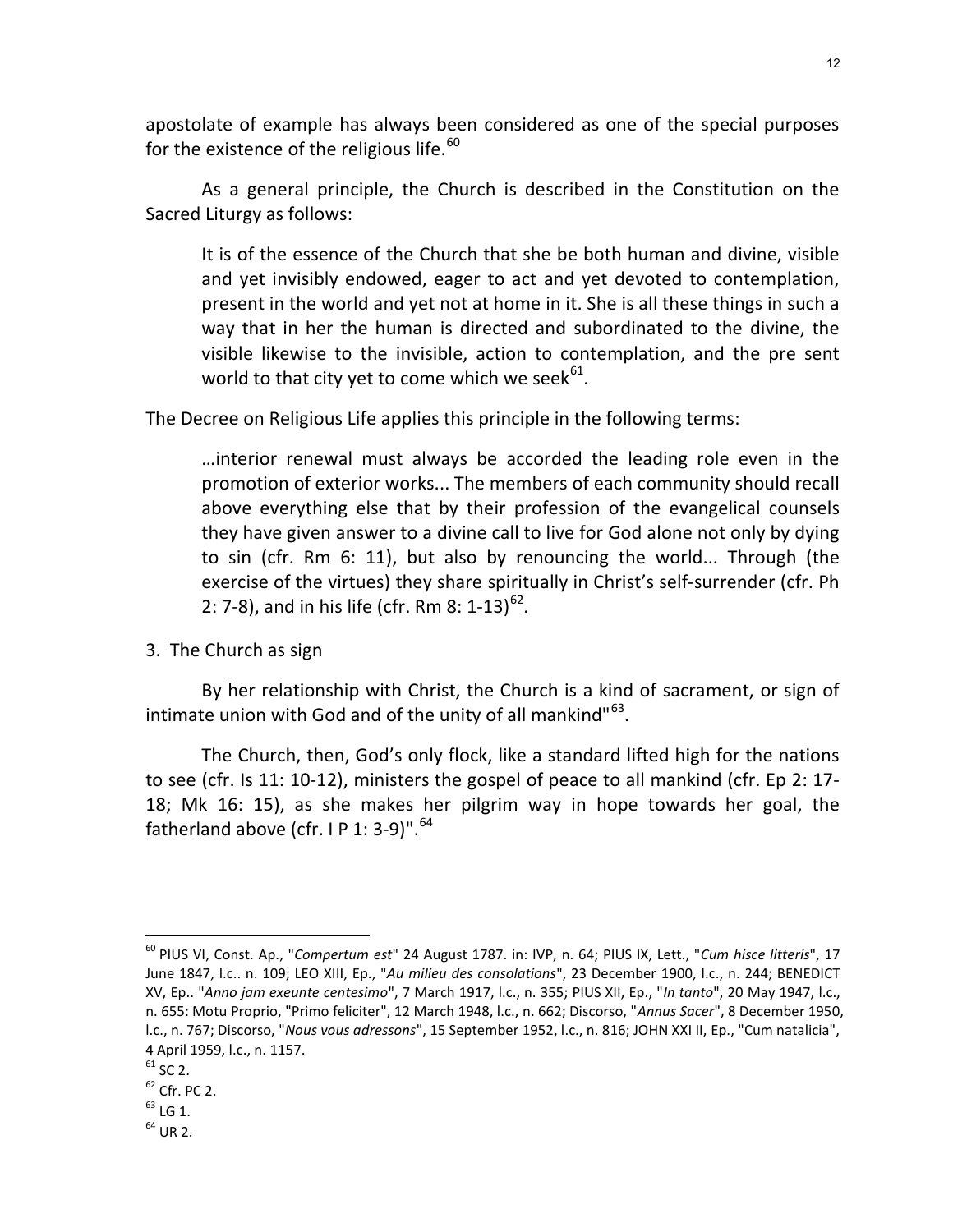As the Father's equal, Christ is not his "sign" — creatures exercise the function of signs in that they are closer to  $us^{65}$ . A sign serves as a substitute for what is signified<sup>66</sup>. The closer the sign is to what it indicates the more meanings does it acquire.<sup>67</sup> A sign, then, partly uncovers and partly hides what is signified.<sup>68</sup>

Christ established his community of faith, hope and love as a visible structure in which he is excellently signified. In seeking the glory of Christ, the Church becomes more like him and progresses continually in faith, hope and charity, seeking out and doing the will of God in all things<sup>69</sup>. The Church is a prolongation of Christ and in some way possesses the properties of Christ.<sup>70</sup>

As a sign, the Church's testimony tends toward and terminates in Christ and through him, in God<sup>71</sup>. In its earthly aspect, the Church is made up of and for mankind. It does contain the extra ordinary, but like Christ himself, it is meant for the "poor of the Lord", those who live in faith, hope and charity in their desire for eternity and in carrying their cross. $72$ 

Within the community of the People of God, there are lesser communities that are an image of the universal Church. Chief among these is the bishop and his particular church<sup>73</sup>, and also individual parishes<sup>74</sup>. Religious life also shares in this.<sup>75</sup>

However, the religious life is not a church apart, or a church within the Church, nor is it a "ghetto"<sup>76</sup> — but it is an expression of the one Church of Christ. Like the dioceses, parishes and families, so, too, religious communities are the Church — or better, they are living organs of it<sup>77</sup>. Every religious community, then, is an ecclesial reality, and any study of these realities must be treated as a part of

 $<sup>65</sup>$  JOANNES a St<sup>o</sup> Thoma, o.c., q. XXII, pp. 630, ff.</sup>

 $66$  O.c., q. XXI, a. 2.

 $67$  Lc., a. I.

<sup>&</sup>lt;sup>68</sup> G. GOZZELINO, " La vita religiosa caine segno e testinionianza", in: PV, p. 350.

 $69$  LG 65.

 $^{70}$  St. THOMAS, "In Ephesios", c. 1, lect. 8. Pa., Vol. XIII, p. 456.

 $71$  LG 50.

 $72$  GS 1. Cfr. Missale Romanum, ed. cit., Missae et orationes ad diversa, I, Pro Sancta Ecciesia, B, Post communionem: " ... quod salutaris mysterii plenitudinem pauperibus continuo revelas, quos ad tui regni praccipuarn vocasti portionem".

<sup>73</sup> Cfr. LG 23; AG 20.

<sup>74</sup> Cfr. AG 37.

 $75$  A. FAVALE, "Religiosi e gerarchia ecclesiastica ", in: PV, p. 669.

 $76$  A. BONI, "Professione dei consigli evangelici e vita in comune: problemi e prospettivi", in: PV, p. 519; J. AUBRY, "Contemplazione ed apostolato", in: PV. p. 600.

<sup>77</sup> A. DI MARINO, "Autorità ed obbedienza", in: PV, p. 511; A. BONI, l.c., p. 520; B. NEUNHEUSER, "Preghiera personale a vita liturgica e sacramentale " o.c., pp. 652, f; L. LELOIR, "Temoignage monastique et presence au monde", in: NRT 88 (1966), p. 988.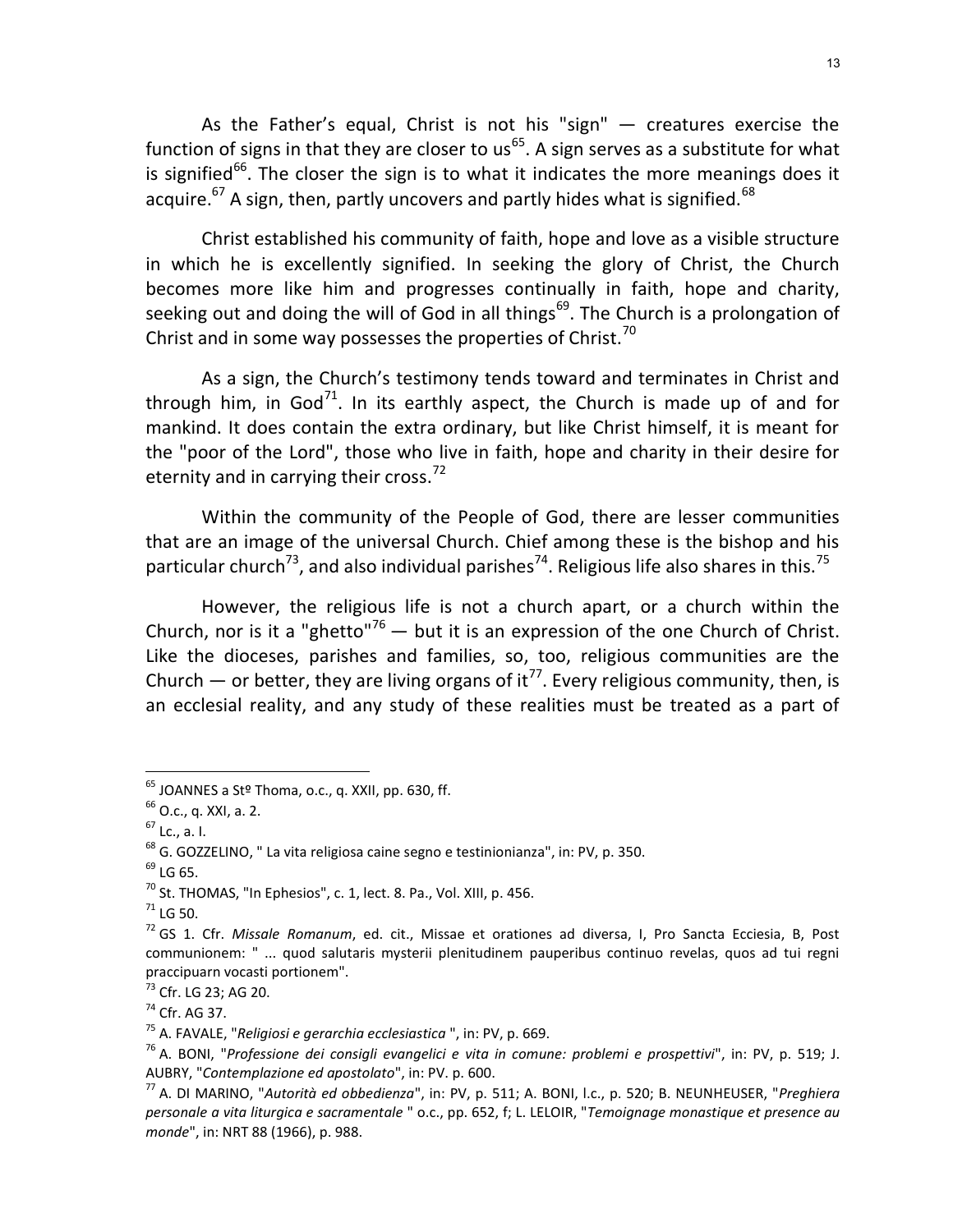ecclesiology<sup>78</sup>. Any theology of the religious life that minimizes the value of the laity is a poor theology, and in like manner, so is any theology of the laity that minimizes the value of the religious life.<sup>79</sup>

A religious community is the Church in condensed expression $^{80}$ . It is a permanent sacrament of the Church, a visible sign of its present and future mystery. All Christians follow Christ and strive for holiness, but religious strive to do so in a most radical form  $81$ . Through their total dedication, religious become a "holocaust". $82$  The series of adjectives and adverbs employed by the Council to describe the excellence of the religious life cause some difficulty, and merit further attention and reflection.<sup>83</sup>

Religious life is a supreme act of love $^{84}$ , and gives a multiple and varied testimony: (it) is a sign which can and ought to attract all the members of the Church...; it manifests to all believers the presence of heavenly goods already possessed...; it foretells the resurrected state and the glory of the heavenly kingdom...; to all men it shows wonderfully.., the surpassing greatness of the force of Christ the King and the boundless power of the Holy Spirit".<sup>85</sup>

In this one text, there are noted four specific categories of signs that the religious life affords:

### a) Moral

The example of religious "motivates" $86 -$  it is their example that "offers the most appealing invitation to embrace the religious life" $^{87}$ ). Whatever form of religious life one follows, each has the general mission of serving as an exemplary sign.<sup>88</sup> A "religious" is one in whom religion is a vocation; in him appears more clearly what Christianity properly is. $89$  Living for God alone, and the total giving of himself make of a religious a sign to attract all the members of the Church to carry

-

 $87$  PC 24.

 $78$  G. MARTELET, "A Theological Reflection on 'Perfectae Caritatis'", in: RR 38 (1966).

 $79$  J. BONNEFOY, "'Présence an monde dans une vie religieuse", in: VC 39 (1967), p. 354.

<sup>80</sup> V. GAMBI NO, " La dimensione comunitaria, o di 'koinonia' della vita religiosa", in: PV, p. 561; J. AUBRY, " Teologia della vita religiosa alla luce del Vaticano II", LDC, Torino - Leumann 1969, pp. 48, f.

 $81$  G. TURBESSI, " Prefigurazioni bibliche e fondamenti evangelici della vita religiosa", in: PV, p. 227: A. FAVALE, " Conclusione " in: PV pp. 872, if.; A. T RI ACCA, " La vita di consacrazione nelle sue origini sacramentarie ", o.c..

p. 305.

 $82$  Cfr. F. GIARDINI, " Lo stato religioso come olocausto". in: Angelicum 38 (1961), pp. 187-199.

<sup>&</sup>lt;sup>83</sup> A. GOZZELLINO, " La vita religiosa come segno e testimonianza", in: PV, p. 371.

 $84$  L. TELMOSSE, l.c., pp. 259, f.

<sup>85</sup> LG 44.

<sup>86</sup> PC 7.

 $88$  J. MASSON, "Les religieuses et l'activité missionnaire", in: VC 38 (1966), pp. 144, 1.

<sup>&</sup>lt;sup>89</sup> K. RAHNER, " Sulla professlone religiosa", Meditazioni teologiche 10, Queriniana, Brescia 1967, pp. 14, f.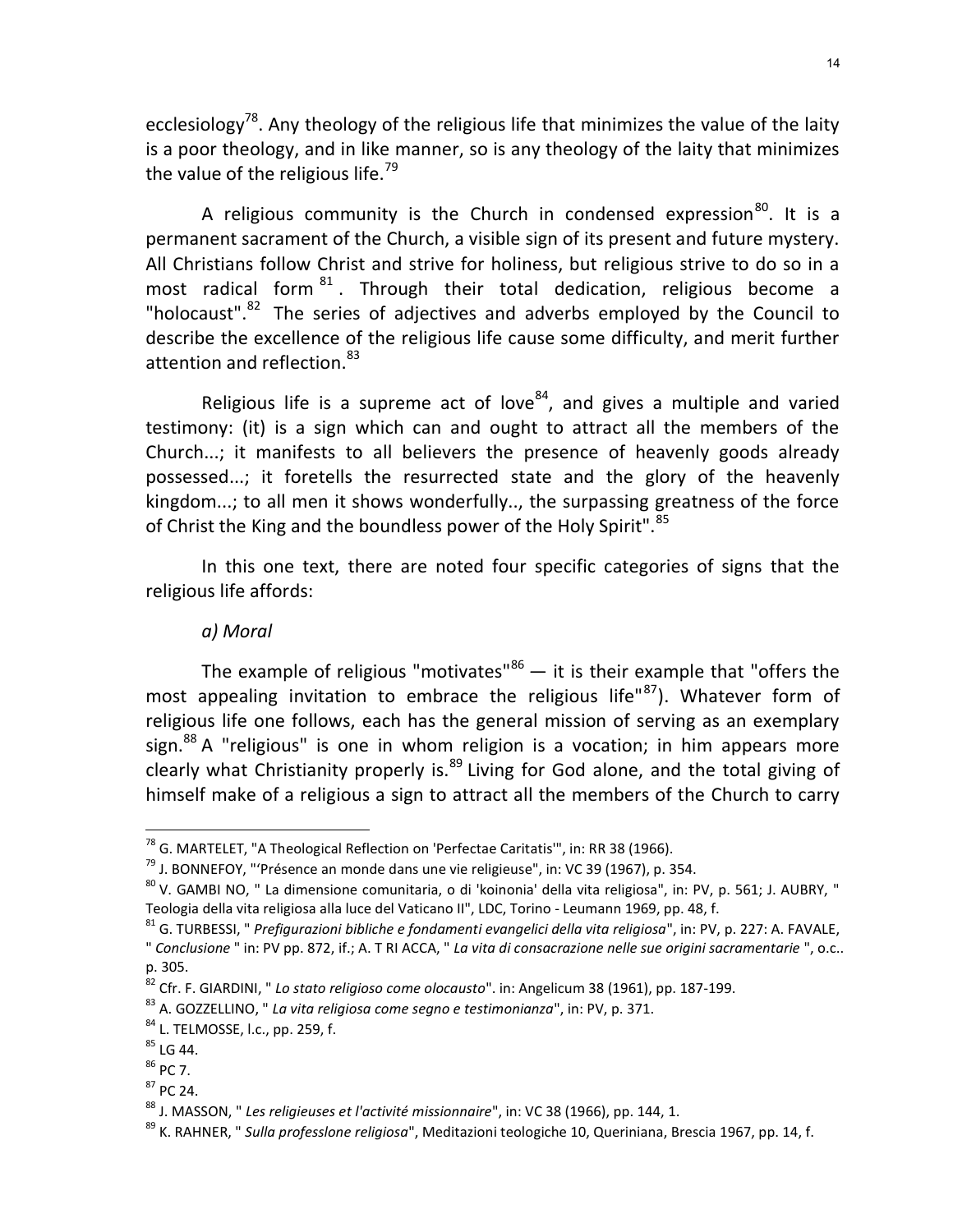out the duties of their respective states in life<sup>90</sup>. Religious can serve ve1l as an example for those sorely tried in the married life.<sup>91</sup>

# b) Eschatological

All of Christ's followers are invited to pursue holiness and not get bogged down, as the structure of this world is passing away" $92$ . The pursuit of perfect charity through the counsels serves as a "blazing emblem" ("signum praeclarum") of the heavenly kingdom. $^{93}$ 

By their lives, religious can offer the highest ideals of the Christian profession; they keep alive the call to more sublime values with the continual example of their magnanimous renunciation.<sup>94</sup> Continence in particular has always been held in special honor both as a sign and as a stimulus to charity.<sup>95</sup> The Church herself has often been compared to a virgin.  $96$  The virginal life is an image of future immortality.<sup>97</sup>

The revised Ordo of the Consecration of Virgins is replete with eschatological imagery. The Rite of Consecration constitutes a person as sacred, a transcendent sign of the love of the Church for Christ, an eschatological image of the heavenly spouse and the future life<sup>98</sup>. Virgins were considered by the Church Fathers as "images of divine and eternal incorruptibility"<sup>99</sup>. Their lives give an outstanding witness of charity and are intended to be a manifest sign of the future kingdom.<sup>100</sup>

In the Church, eschatological hope is lived. By their total acceptance of the kingdom, religious with their charity urged to the point of accepting perpetual chastity notwithstanding their weakness, become witnesses of the kingdom and of its eschatological realities already present on this earth.<sup>101</sup> Virginity is an expression of faith and a proof of love.<sup>102</sup>

<sup>&</sup>lt;sup>90</sup> Cfr. LG 44; PC 12.

 $91$  J. AUBRY, o.c., p. 103; J. GALOT, "The Priesthood", in: RR 24 (1965), p. 947.

 $92$  LG 42.

<sup>93</sup> PC 2.

<sup>&</sup>lt;sup>94</sup> PIUS XI, Encyclical, "Ubi arcano Dei consilio", 23 December 1922; in: IVP, n. 367.

<sup>&</sup>lt;sup>95</sup> LG 42.

 $96$  St. AUGUSTINE, En. in Ps. 147, n. 10 - PL 37, 920; St. ISIDORE of Seville, "De Ecclesiasticis Officinis", 1. 2, c. 18 - PL 83, 804. f.

 $97$  St. GREGORY of Nyssa, "De Virginitate ", c. 13 - PG 25, 920, cited in RR 27 (1968), p. 30.

<sup>98 &</sup>quot;Ordo Consecrationis Virginum" Typis Polygiottis Vaticanis 1970, Praenotanda, n. l p. 7.

<sup>99</sup> L.c., Allocutio Episcopi, n. 16, p. 13.

<sup>100</sup> L.c., Interrogationes, n. 17.

 $101$  J. CAMBIER, "Realtà carismatica ed ecciesiale della vita religiosa", in: PV, p. 239.

<sup>&</sup>lt;sup>102</sup> PIUS XII, Encyclical., "Sacra Virginitas", 25 March 1954.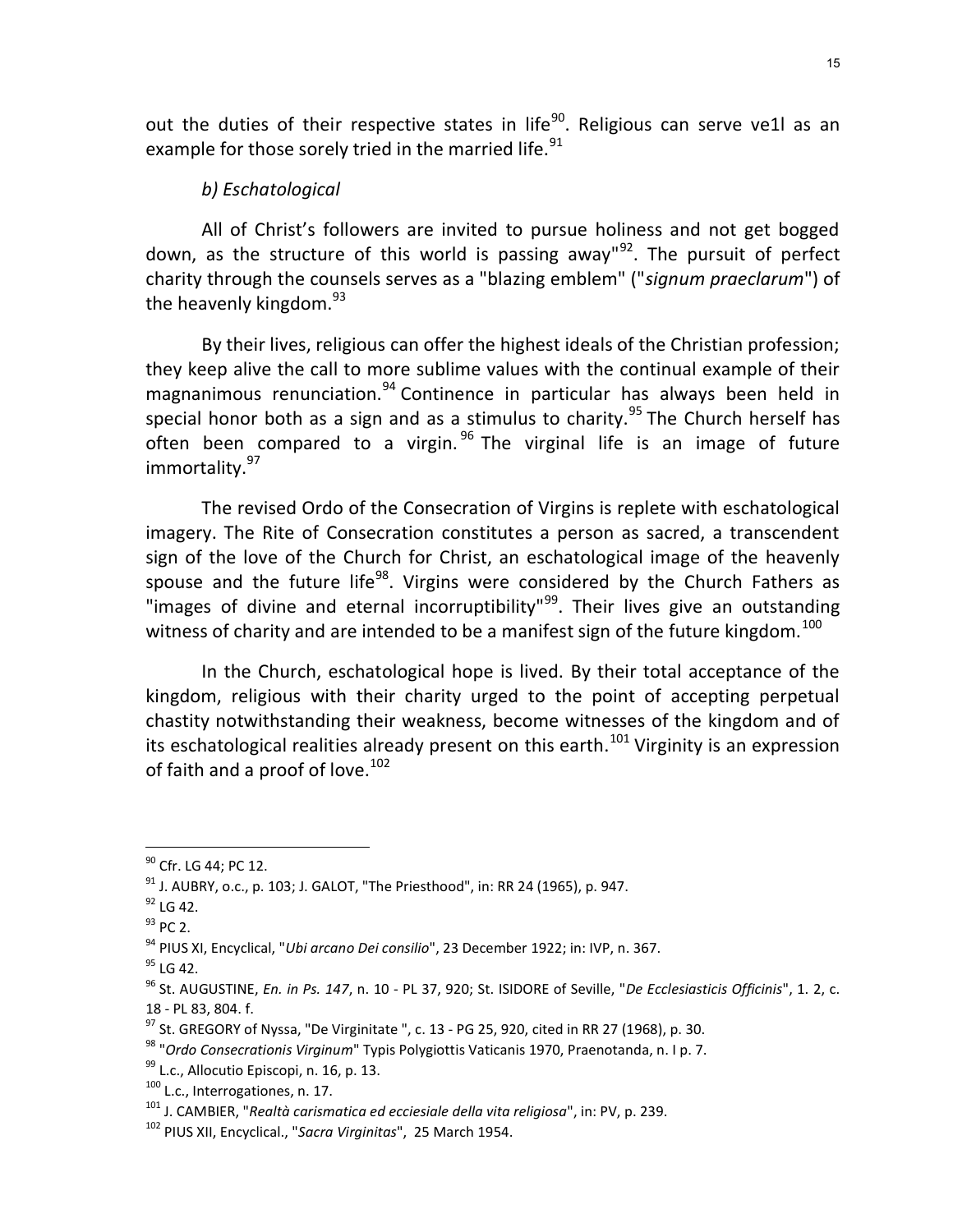The revised Ordo of Religious Profession includes all of religious life as an eschatological sign.<sup>103</sup> Perpetual vows manifest in the Church a "new and eternal life purchased by the redemption of Christ".<sup>104</sup> By their mutual charity, being made one heart, they offer an image of the eternal society.<sup>105</sup> Religious garb prefigures the future resurrection.<sup>106</sup> Religious remind their fellow man of that blessed hope of heavenly goods.<sup>107</sup>

Religious communities are a sign of an accomplishment toward which the Church progresses, but which has not yet appeared in all its plenitude.<sup>108</sup>

To "profess" is to confess, or manifest something to others. Thus, religious profession is a public manifestation. There is here a two-fold proximity with the sacraments — religious life is a sign and has a symbolic character $^{109}$ .

By his vows, the religious attests to the certitude of the future realization of the mystery of Christ. This anticipated manifestation of hope is a font of peace of which the world has such need. $110$ 

# c) A sign of the invisible action of the Holy Spirit

The modern liturgical movement is defined as a "movement of the Holy Spirit<sup>"111</sup>. These interior inspirations have always been with the Church and have led some to consider the exterior structure of the Church as unnecessary. The Magisterium has always reacted against this tendency.  $112$ 

Every charism, whether group or individual, is a privileged manifestation of the Spirit, It is genuine when it increases faith and charity among the members of the Mystical Body in union with the hierarchy<sup>113</sup>. All the announcements of a "Third Age", the age of "contemplatives" to follow that of the "doctors", a "church of St.

<sup>&</sup>lt;sup>103</sup> "Ordo Professionis Religiosae", Typis Polyglottis Vaticanis 1970, Solemnis Benedictio, seu consecratio professi, n. 67, o. 32; Intentiones, n. 141, 111, a, p. 46.

 $104$  L.c., Liturgia eucaristica, n. 73. c; intercessio precis eucaristicae lit, p. 34.

 $105$  L.c.. IV, Altera solemnis prex, p. 34, f.; n. 143, p. 49.

 $106$  L.c. Caput III, Ritus professionis temporalis, Pars altera, n. 16, p. 58, Benedictio habitus.

<sup>107</sup> L.c.. Solemnis Benedictio, seu consecratio professae, n. 72, p. 75.

<sup>&</sup>lt;sup>108</sup> P. MEINHOLD, " Les communautés religieuses, signe de l'Eglise", in: VC 40 (1968), p. 236.

<sup>&</sup>lt;sup>109</sup> M. NICOLAU, "Théologisa del signo sacramental", Historia Salutis, BAC 294, Madrid, nn. 667, f.. pp. 428, f.

<sup>110</sup> CAMBIER, l.c., p. 263.

 $111$  SC 43.

<sup>&</sup>lt;sup>112</sup> LEO XIII, Ep., "*Testem Benevolentiae Nostrae*", 22 January 1899, in: IVP, n. 218; PIUS XII, Encyclical. "Mystici Corporis Christi", 29 June 1943, in: IVP, n. 589, English translation, London Catholic Truth Society. nn. 62. 63.  $113$  A. FAVALE. "Religiosi e gerarchia ecclesiastica" in: PV. P. 64.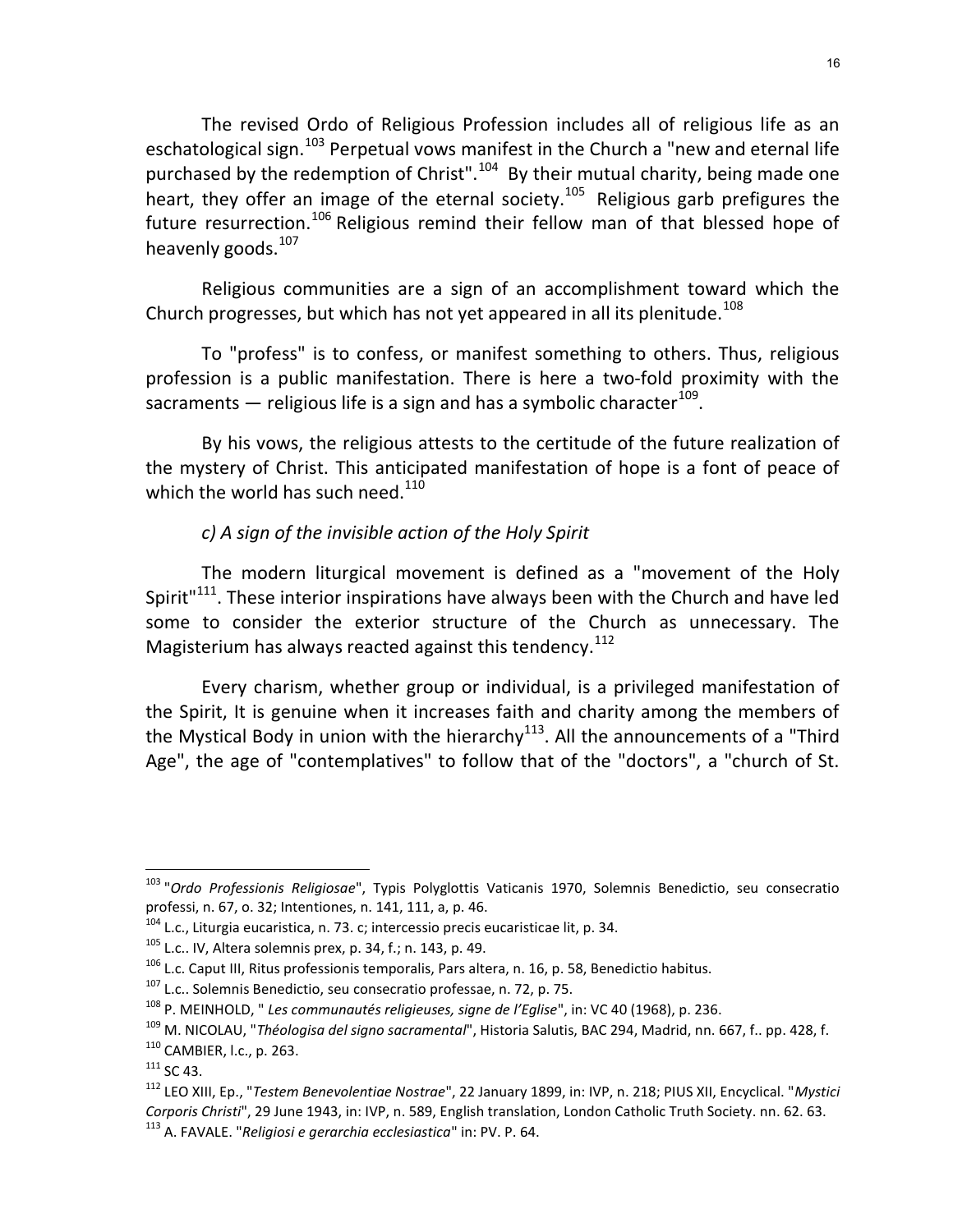John" to succeed that of Peter, or a future reign of the Spirit to take the place of the actual reign of Christ  $-$  pave the way for destructive divisions<sup>114</sup>.

The revised Ordo of Religious Profession makes it abundantly clear that the growth and development of religious life in the Church is the work of the Holy Spirit<sup>115</sup>. However, it is up to the Church, under tile inspiration of the same Holy Spirit, to interpret and to regulate the living of religious life<sup>116</sup>. While it is true that religious are impelled by a love which the Holy Spirit has poured into their hearts, their living and their renewal are carried out under his influence and the guidance of the Church<sup>117</sup>.

### d) Christological sign

This Sacred Synod has high regard for the character of their life virginal, poor and obedient  $-$  of which Christ himself is the model<sup>118</sup>.

The Revised Ordo of Religious Profession develops this thought further. Christ is called the "author" of the evangelical life, the "form" and "cause" of holiness, the "font" and "exemplar" of perfect dedication to the service of God and mankind. Religious are images who produce various aspects of Christ, the supreme model. Religious life is a conformity to Christ.  $119$ 

Christ as model does not change — for every age he is obedient unto death. The observance of the evangelical counsels elevates the Christian virtues to the height of perfection. As true disciples of Christ, religious spread tile good odor of Jesus Christ throughout the world, reproducing his virginity, poverty and obedience.<sup>120</sup>

The way of the cross that Christ followed enters every Christian life<sup>121</sup>; the religious vows are one manifestation of it. Religious profession is an expression of a total faith, of an absolute adhesion to a person, a "metanoia", a conversion $^{122}$ . All Christian life is a developing, a completing of the assimilation in Christ's death and

<sup>&</sup>lt;sup>114</sup> H. DELUBAC, "Meditazioni sulla Chiesa", Ed. Paoline. Milano 1955, pp. 252, f.

<sup>&</sup>lt;sup>115</sup> I. CALABURG, "Note sulla teologia e spirilualità alla luce dell'Ordo Professionis", in: PV, p. 947.

<sup>116</sup> LG 43.

 $117$  PC 1; 2.

<sup>118</sup> PC 25.

<sup>&</sup>lt;sup>119</sup> CALABUIG, L.c. p. 947; Ordo Professionis. Supplicatio Litanica, n. 62. p. 29; Solemnis benedictio, n. 72, p. 74; Allocutio episcopi, n. 16, p. 14.

<sup>&</sup>lt;sup>120</sup> LEO XIII, "Testem Benevolentiae Nostrae", l.c., n. 226; Lett., "Le religiose famiglie", 29 June 1901. l.c., n. 266; PIUS X, Lett. "I figliali ossequi", al P. C. Comer, 7 May 1907, l.c., n. 210; PIUS XII. "Mystici Corporis", l.c., n. 590; Encyclical, "Sacra Virginitas", l.c.n. 838.

<sup>&</sup>lt;sup>121</sup> St. THOMAS, "Contra detrah. hominies a relig. ingressu". Opus. Theol. II, De Re Spirituali, c. 15, Marietti 1954, n. 836. Cfr. GS 22.

 $122$  D. CAPONE, "La povertà", in: PV, pp. 466, 1.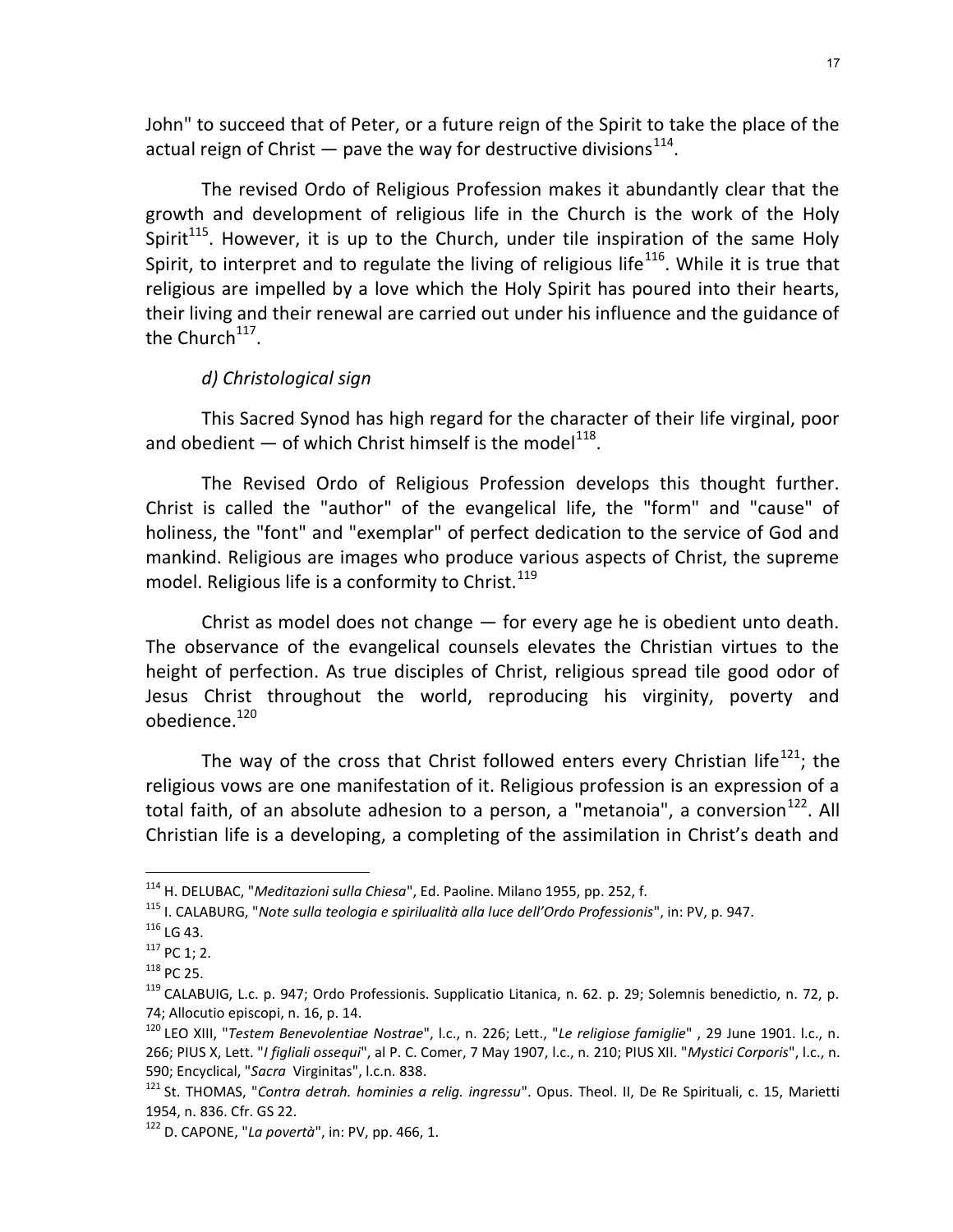resurrection begun in baptism and confirmation. It is the manner of this development that differentiates the various individual and community charisms in the Church. Religious life is an image of Christ's hypostatic union, an immediate union with the Father even while being incarnated in the world. Religious life imitates Christ's kenosis<sup>123</sup>.

By divine ordination the sacrament of holy orders renders a "necessary service" to the Church<sup>124</sup>. In describing the role of religious in the Church, this same adjective has been found frequently in the discourses of various Popes<sup>125</sup>. The figure of the Church would be incomplete without religious<sup>126</sup>. Even from the earliest times, the People of God manifested this tendency to band together for a total living of the gospel.<sup>127</sup> Religious, then, are necessary to the Church under the aspect of complementariness.<sup>128</sup>

Pertaining to the very nature of the Church as mystery, instrument and sign, religious in a manner particular to their way of life witness to the hope of the Church.

<sup>123</sup> R. SCHULTE, "La vita religiosa come segna", in: "La Chiesa del Vaticano IIº ", Vallecchi, o.c.. pp. 1080. 1086. <sup>124</sup> PO 9.

<sup>&</sup>lt;sup>125</sup> PIUS XII, Discorso, "Per quanto legitima", 24 July 1949, in: IVP, n. 688; Discorso, "Annus Sacer", 8 December 1950, l.c., n. 757: Address to Nursing Sisters, April 25, 1937, in: RR 24 (1965), p. 182; JOHN XXIII, Lett., "Recens a te", 20 October 1960, in: IVP. n. 1213: Discorso, " L'accogliervi ", 15 November 1960. l.c., n. 1218; PAUL VI, Discorso, "Con grande gioia ", 23 May 1464, English translation by S. Rouse, National Catholic Welfare Conference, Washington. p. 7; Discorso a Monte Cassino, in: Oss. Rom., 25 Ottobre 1964.

<sup>&</sup>lt;sup>126</sup> Cfr. PC 1; C. MARTELET. "The Church's Holiness and Religious Life" in: RR, 25 (1966), p. 256.

<sup>&</sup>lt;sup>127</sup> H. LECLERQ, "*Vierge - Virginité*", in: Dictionnaire d'archéologie chrétienne et de liturgie", Letouzey et Ané. Paris 1953, Vol. 15/2, Cot. 3100; TURBESSI, l.c., in: PV, p. 206.

<sup>&</sup>lt;sup>128</sup> P. R. REGAMEY, "La consécration religieuse", in: VC 38 (1966), p. 280: TELMOSSE, o.c., p. 261; AUBRY, "Teologia della vita religiosa" o.c., p. 18.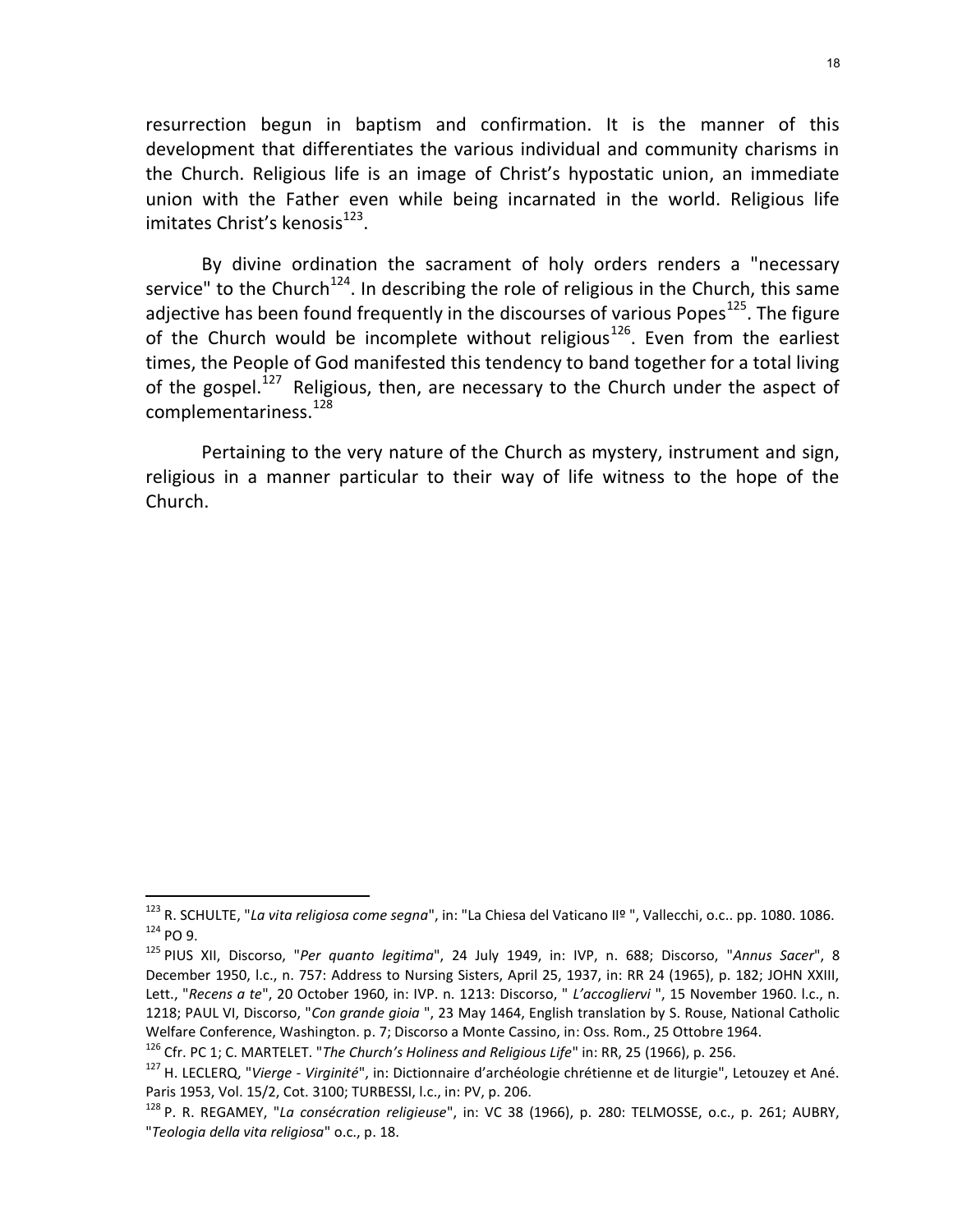#### CHAPTER TWO

#### THE RELIGIOUS LIFE OF HOPE

The religious life witnesses to certain of Christ's features to the world. All of its exterior activity derives from its persevering adherence to its primary scope. it is a daily living of a number of hopes elements. It is not a superficial enthusiasm that fades with prolonged difficulty, but it is a steady and life-long dedication. Like hope, the religious life has a vertical aspect as well as a horizontal one. Like hope, its ministry observes a precedence: the horizontal is subordinated to the vertical and interior renewal comes before any outside apostolate. There is evidenced a mutual dependence: personal holiness is the best means for the apostolate, and the apostolate is a means of holiness. Like hope, religious life is a persevering dynamism, a tending toward a distant object already imperfectly possessed. It suffers a tension between this object and the demands of the present. Like hope, it is a life that is based on faith, and tends to an ever- increasing charity.

In applying some of hope's features to religious life, there is afforded a possible further clarification of both.

#### 1. Vertical aspect

-

The work that religious perform could perhaps be done by anyone. Their specific gift is their way of imitating Christ and it is their sharing in a specific manner in his death and resurrection<sup>129</sup>.

Since the purpose of the Church goes beyond the present, this demands that sonic from among its members, abandon everything else that their presence announce this other set of values<sup>130</sup>. If the hope of man does not go beyond this world, it only stands to reason that there follows a general breakdown of morality (Cfr. I Co 15: 32, f., I Th 4: 3,5,7; Ti 3:  $5$ )<sup>131</sup>. The hope of acquiring or retaining only temporal goods is a poison to charity<sup>132</sup>, a principle that states in another way that hope begins with nothing. The presence of religious is one response to that segment of modern society's lack of hope, as evidenced in its anguished cry for help that rises out of the statistics of violence, hedonism and egoism of this time. Religious can likewise receive from, and encourage those committed to their own Christian vocation.

<sup>&</sup>lt;sup>129</sup> St. THOMAS, "C. impugnant Dei cult. et rel.", Opus. Theol. II, De Re Spirituali, Ed. Spiazzi, Marietti 1954, n. 205 cfr. M. DELEBROYE, "La vocazione", in: PV, p. 170.

<sup>&</sup>lt;sup>130</sup> K. RAHNER. " Sulla profcssione religiosa ", Meditazioni teologiche, 10. Queriniana, Brescia, 967. p. 16.

<sup>&</sup>lt;sup>131</sup> G. ROSSE, "La speranza nelle lettere di San Paolo", in: "Dimensione speranza" Città Nuova editrice, Roma,m 1970, pp. 67, c.

 $132$  St. THOMAS, "Contra retrah. homines a relig. ingressu", ed. Spiazzi, cit. n. 759.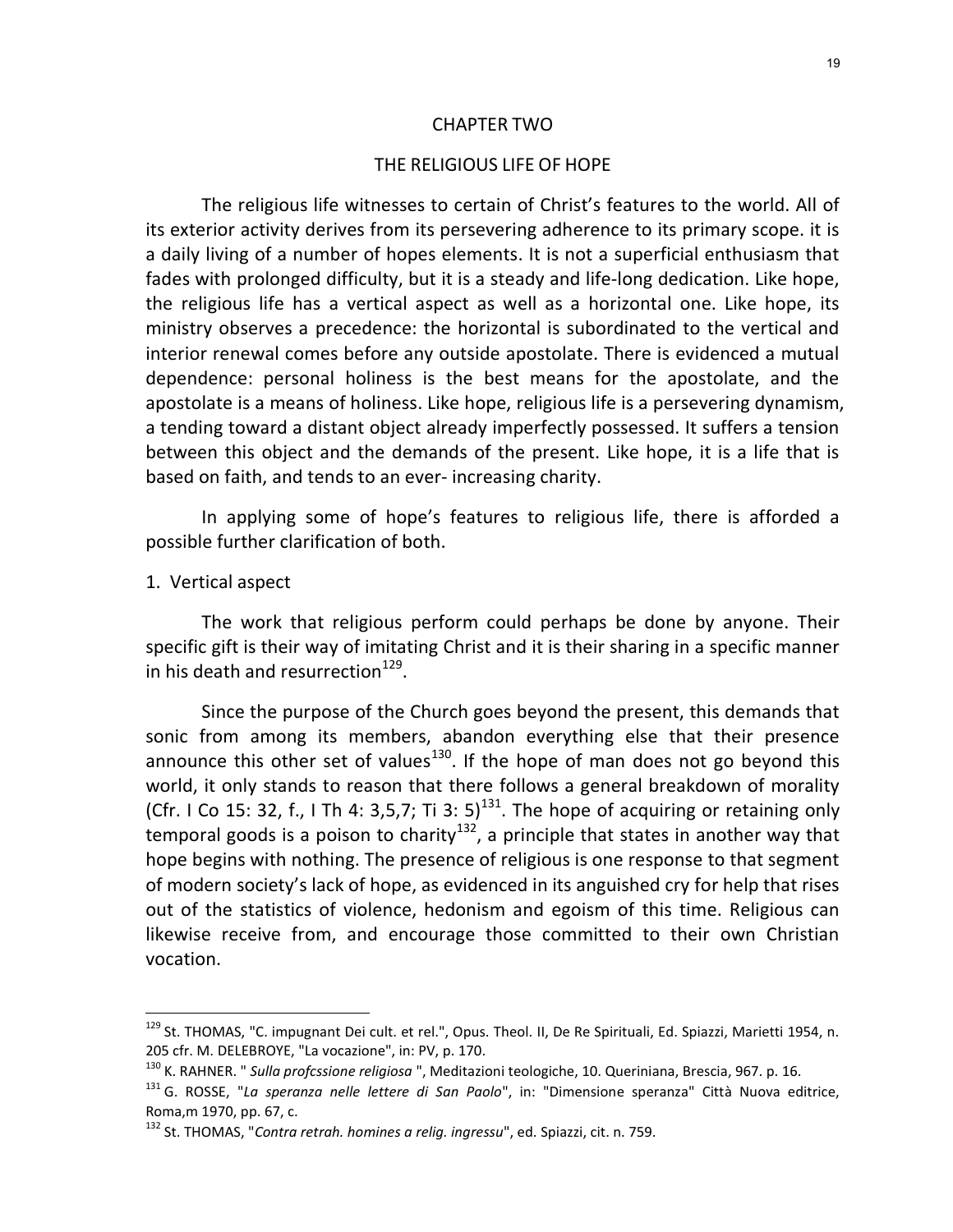The primary dimension of all Christian life is God. From the love of God results the love for man. This principle is readily admitted when applied to the religious life, but the difficulty ensues in drawing practical conclusions<sup>133</sup>. Religious life is not a ghetto, or a privileged caste. Religious are chosen individually to live out their baptismal grace, and their confirmation commitment in a particular manner $^{134}$ . They arc not called primarily to extraordinary manifestations. As all grace perfects nature, it is grunted to elevate the unique individuality of each According to the liturgy, God the Father initiates this vocation, protects it as it unfolds through life, and rewards it when it is over<sup>135</sup>.

The explanation of the special role of the Holy Spirit is taken up early in the dogmatic constitution on the Church: He forever sanctities tile Church, gives life to men dead in sin; He dwells in the Church and in the hearts of men. In them He prays; He guides the Church and makes her grow (LG, 4); He vivifies and moves the whole body (LG, 7). Moved by the Spirit, tile Church never ceases to renew herself (LG, 9); each one is signed with the Holy Spirit (Ep 1: 14) (LG, 48)<sup>136</sup>. In the sacred liturgy, the Holy Spirit acts upon us through sacramental signs (LG, 50). The "precious gift of celibacy" should be sought of God in response to the energizing and fortifying grace of tile Holy Spirit (OT,  $10)^{137}$ . The Spirit carries out His saving work inwardly and impels the Church toward expansion. The apostles and the Spirit both are associated in reflecting the work of salvation always and everywhere. The Spirit vivifies Church institutions as a kind of soul (AG 4), inflames and arouses the mission spirit in hearts (AG, 29). It IS the Spirit who leads men in their journey to the kingdom of the lather (GS, I).

The Holy Spirit inspires Founders and then Church authority to interpret, regulate and establish stable forms of life according to tile evangelical counsels (LG, 43, 45; PC, I). Religious life is a manifestation of the boundless power of the Holy Spirit (LG, 44). Religious are impelled by the love He has poured into their hearts to spend themselves ever increasingly for Christ and the Church (PC, I). As religious life began under the inspiration of the Holy Spirit, so its renewal goes forward under His influence and the guidance of the Church (PC, 2). In obedience, religious act under the influence of the Holy Spirit (PC, 14) $^{138}$ .

<sup>&</sup>lt;sup>133</sup> J. AUBRY, SDB, "*Teologia della vita religiosa alla luce del Vaticano IIº*", LDC, Torino-Leumann, 1969, pp. 26; s.

<sup>&</sup>lt;sup>134</sup> A. TRIACCA, "La vita di consecrazione nelle sue origini sacramentale", in PV, pp. 317, 329.

<sup>&</sup>lt;sup>135</sup> I. CALABUIG, OSM, "Note sulla teologia e spiritualitá alla luce dell'Ordo Professionis", in: PV, p. 944. 136 St. AUGUSTINE, "Sermo 210", 7 (PL 38, 1051).

<sup>&</sup>lt;sup>137</sup> "Ordo Consecrationis Virginum". Typis Polyglottis Vaticanis, 1970. Sollemnis prex consecrationis, n. 24, p. 28, f: cfr. Also n. 64, pp. 43, 44.

 $138$  J. GALOT, SJ, "Vers une parfaite charité", in: VC, 38 (1966), p. 152.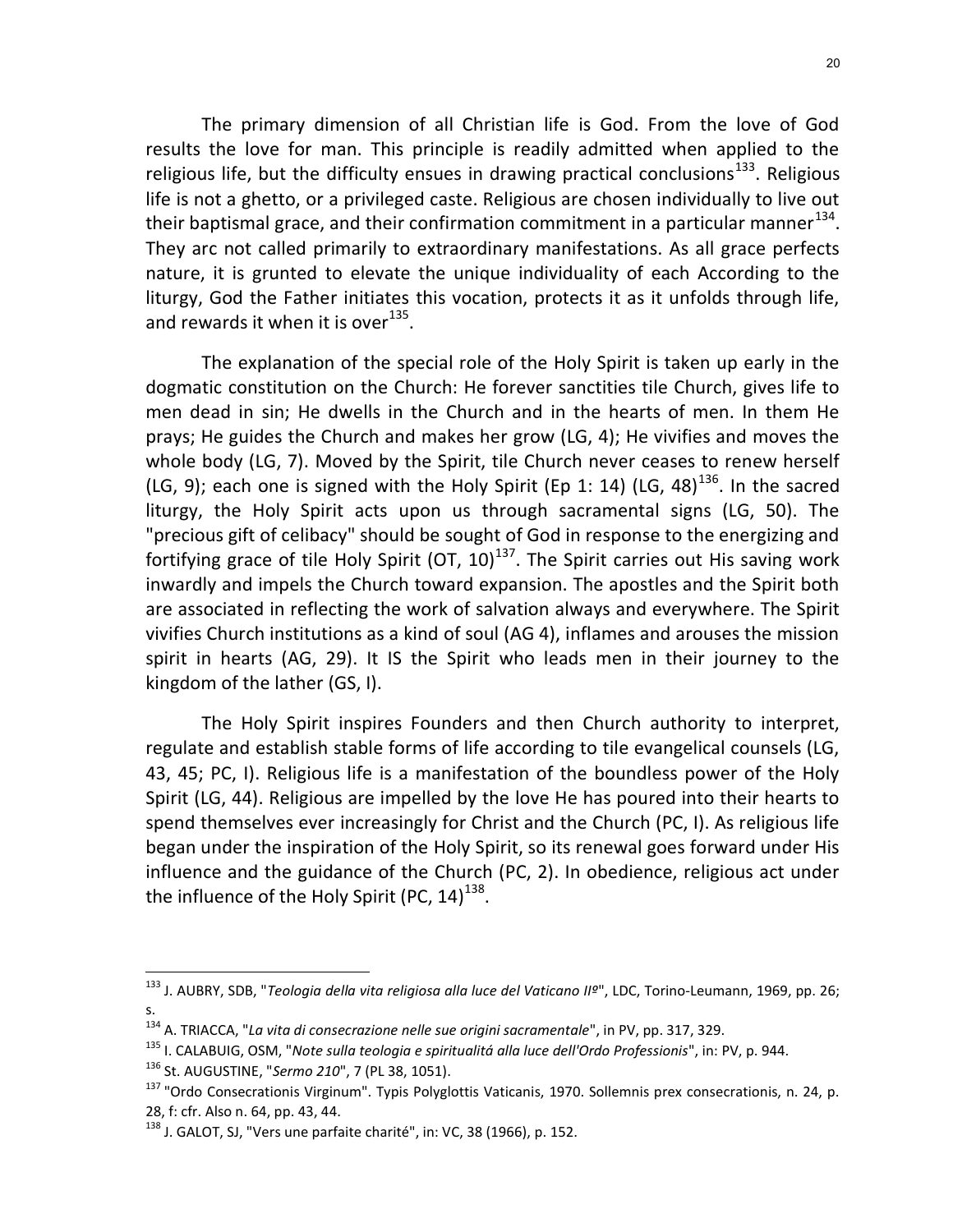It is the Holy Spirit who inspires love, desire and petition in man<sup>139</sup>. He balances fear and fortitude within man $140$ . The fervor of charity He instills is the best means to combat temptation<sup>141</sup>. Through His gifts, man achieves patience that leads to peace, both in prosperity but especially in adversity. The peaceful manifest, not inertia, but an aspect of immutability<sup>142</sup>, so needed in a frantic age of transition.

It is the Holy Spirit who affords the power and the light to await the future with confidence. In the sacraments, man shares in that future which the coming of Christ will bring. Thus, they are the guarantee and the first fruits of that coming. Man thus lives his tension between the present and the future without sacrificing either $^{143}$ .

The presence of the Spirit in the believer has him grasp the mystery of Christ and to trust unreservedly in this God, manifested as love in Christ<sup>144</sup>. Life in the Spirit moves one to adoration, so in accord with the nature of man $^{145}$ .

It is the Spirit who brings about union with Christ, which grows and is continuously renewed in the Eucharist. The Eucharist is the most important single means used by the Spirit to achieve this<sup>146</sup>.

Christ remains throughout eternity as the Mediator between God and man, and He exercises His mediation in the Spirit<sup>147</sup>. Religious "are committed" to the service of the Church, and they "are more intimately consecrated "to divine service. These verbs in the passive indicate the action of God<sup>148</sup>.

This "consecration to God" is lived in their "following of Christ"<sup>149</sup>. The Council decree stresses this "following of Christ", as does the liturgy. Life is depicted as a journey, following after Christ: the fundamental norm of the religious life is a following of Christ as proposed by the gospel $150$ . There is implied in this "following" a progressive identification with Christ. A religious renews in himself the paschal

<sup>&</sup>lt;sup>139</sup> St. THOMAS, "In orationem dominicam exposition", Opusc. Theologica, II, ed. Spiazzi, n. 1051.

<sup>140</sup> O.c., n. 1071.

<sup>141</sup> O.c., n. 1100.

<sup>142</sup> O.c., n. 1106.

<sup>&</sup>lt;sup>143</sup> M. SCHMAUS, "Dogmatica Cattolica", Vol. IV,2, "I Novissimi", Marietti, 1969, p. 129.

<sup>&</sup>lt;sup>144</sup> J. ALFARO, SJ. "Speranze intramondane e speranza cristiana", in: Concilium, Nov. 1970/9, Spiritualità, p. 90. Cfr. Rm 5: 15; 8: 14-17; 15: 13; Jn 4: 8-16.

<sup>&</sup>lt;sup>145</sup> Ch. BERNARD, "Théologie de l'espérance selon saint Thomas d'Aquin", Bibl. Thorn., 34, Vrin. Paris, 1961, P. 153; M. SCHMAUS, "Dogmatica Cattolica", Vol. IV, 2, "I novissimi", p. 269.

<sup>146</sup> SCHMAUS, o.c., pp. 203, s.

<sup>147</sup> O.c.. pp. 254, s

<sup>148</sup> GALOT, I.c., p. 152. Cfr. LG 44: PC 5.

<sup>149</sup> AUBRY, o.c., p. 36.

<sup>&</sup>lt;sup>150</sup> P. DELA JONQUIERRE, OSB, "La Bible et le Décret 'Perfectae Caritatis' ", in VC, 38 1966), p. 296. Cfr. PC 2.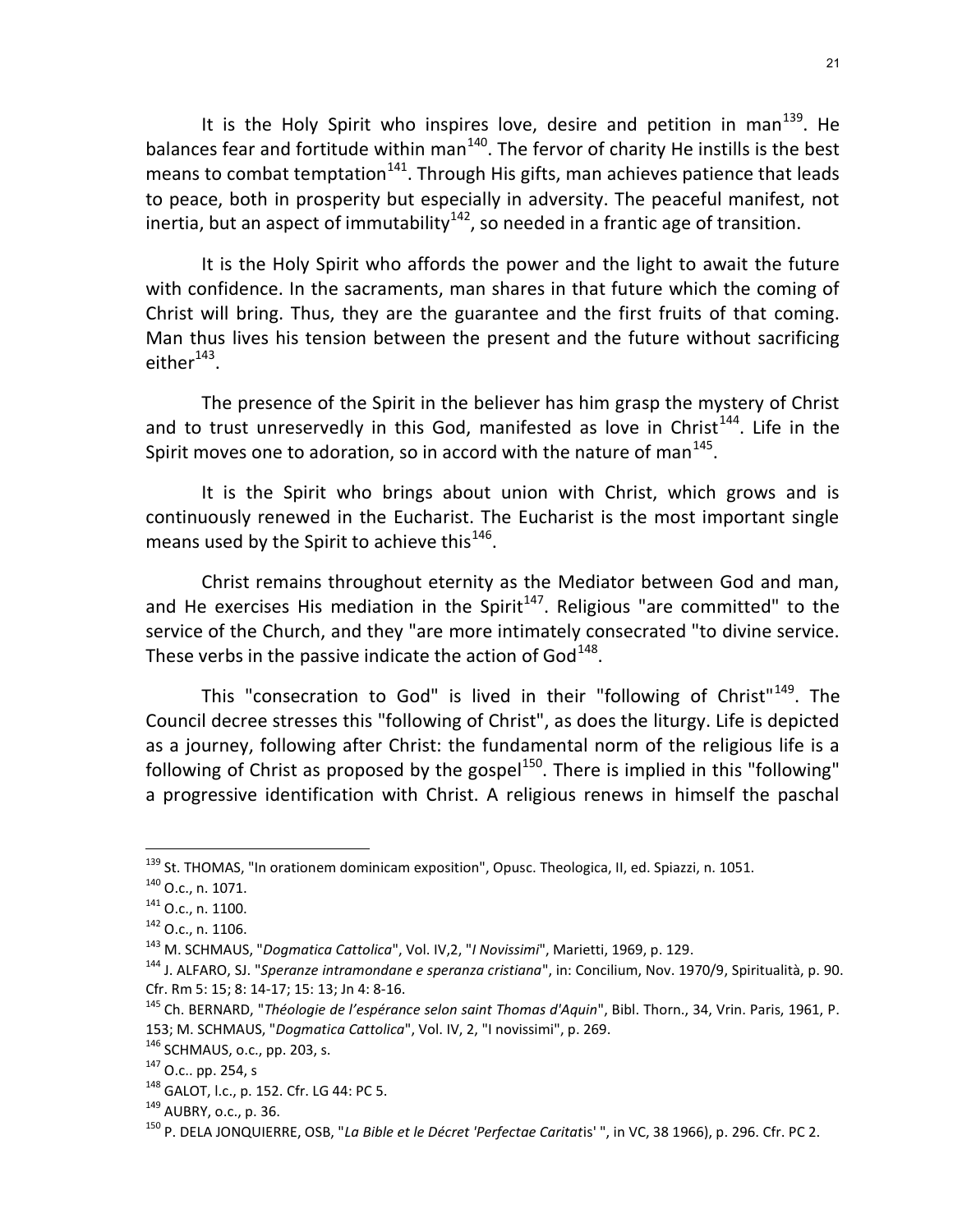mystery of the Lord<sup>151</sup>. It is a dynamism, a consecration that is continually renewed<sup>152</sup>, and increasingly permeates one's life. The emphasis is placed more on the life of religious, than it is on the juridical state<sup>153</sup>. The purpose is to accentuate the idea of growth, maturing, and development. The progressive following of Christ is in every Christian life, and it is the foundation of the apostolate.<sup>154</sup>

Religious vows are a manner of following Christ<sup>155</sup>. The word "vow" is discussed in some quarters today, but what is essential is the gift of one's person to Christ in a dynamic moving forward<sup>156</sup>. The advantages of the vows are to strengthen the will by an oath and to elevate their every act to an exercise of religion.<sup>157</sup> The vows are an anticipated manifestation of the new heaven and the new earth.<sup>158</sup>

Their manner of following Christ, as a total offering of a life, is compared to martyrdom. By religious vows, one is called to relive the Lord's death and resurrection in a particular manner $159$ . From earliest times, the monastic life was considered as an ascetical substitute for the martyrdom achieved through the shedding of blood<sup>160</sup>. The end of the persecutions opened the way for a further spread of Christianity, while ending hope of martyrdom. Thus, monasteries were considered as a substitute. $161$ 

Both (Origen and Tertullian) are led to make a comparison between martyrdom and athletic effort ("agon") obviously derived from St. Paul, the developments of which seem quite ready to be transferred from martyrdom to asceticism in general".<sup>162</sup>

<sup>&</sup>lt;sup>151</sup> CALABUIG, l.c., p. 962.

<sup>152</sup> AUBRY, o.c.. pp. 32, s.

<sup>&</sup>lt;sup>153</sup> A. VEILLEUX, OSCO, "Evoluzione della vita religiosa nel suo contesto storico-spirituale", in: PV, pp. 31, s.

<sup>&</sup>lt;sup>154</sup> G. TURBESSI, OSB, "Prefigurazini bibliche e fondamenti evangelici della vita religiosa", in: PV, p. 223.

<sup>&</sup>lt;sup>155</sup> St. THOMAS, "De Perfect, vitae spirit.", Opus. Theol., II. ed. Spiazzi. n. 576; "Contra retrahent, homines a relig. ingressu", l.c., n. 761.

<sup>&</sup>lt;sup>156</sup> R. ESPOSITO, SSP, "Monachesimo orientale e comunità religiose nelle chiese della riforma", in: PV, p. 96.

<sup>&</sup>lt;sup>157</sup> St. THOMAS, "De perfect, vitae spirit.", o.c.. n. 621: Contra retrahent, homines a relig. ingressu", o.c.. nn. 813, 815.

<sup>158</sup> M. SCHMAUS, o.c., pp. 110, s.

<sup>&</sup>lt;sup>159</sup> E. BIANCHI, SJ, "Religious Life and the Paschal Mystery", in: RR. 23 (1964) pp. 174-184.

 $160$  L. LE LO I R, OSB, "Temoignage monastique et présence au monde", NRT, 88 (1966), p. 686.

<sup>&</sup>lt;sup>161</sup> PIUS XII. Discorso, "Nous sommes heureux", ai partecipanti al Congresso internazionale di Studi nel Monachesimo Orientale, 1 1/IV/58, in: IVP, n. 1086. Cfr. EDWARD MALONE, O.S.B., "The Monk and the Martyr - The Monk as the Successor of the Martyr", Dissert., Catholic University, Washington - Catholic Univ. Press. Washington, 1950.

 $162$  L. BOUYER, "The Spirituality of the New Testament and the Fathers", Burns & Oatcs, London, 1963, pp. 209.f.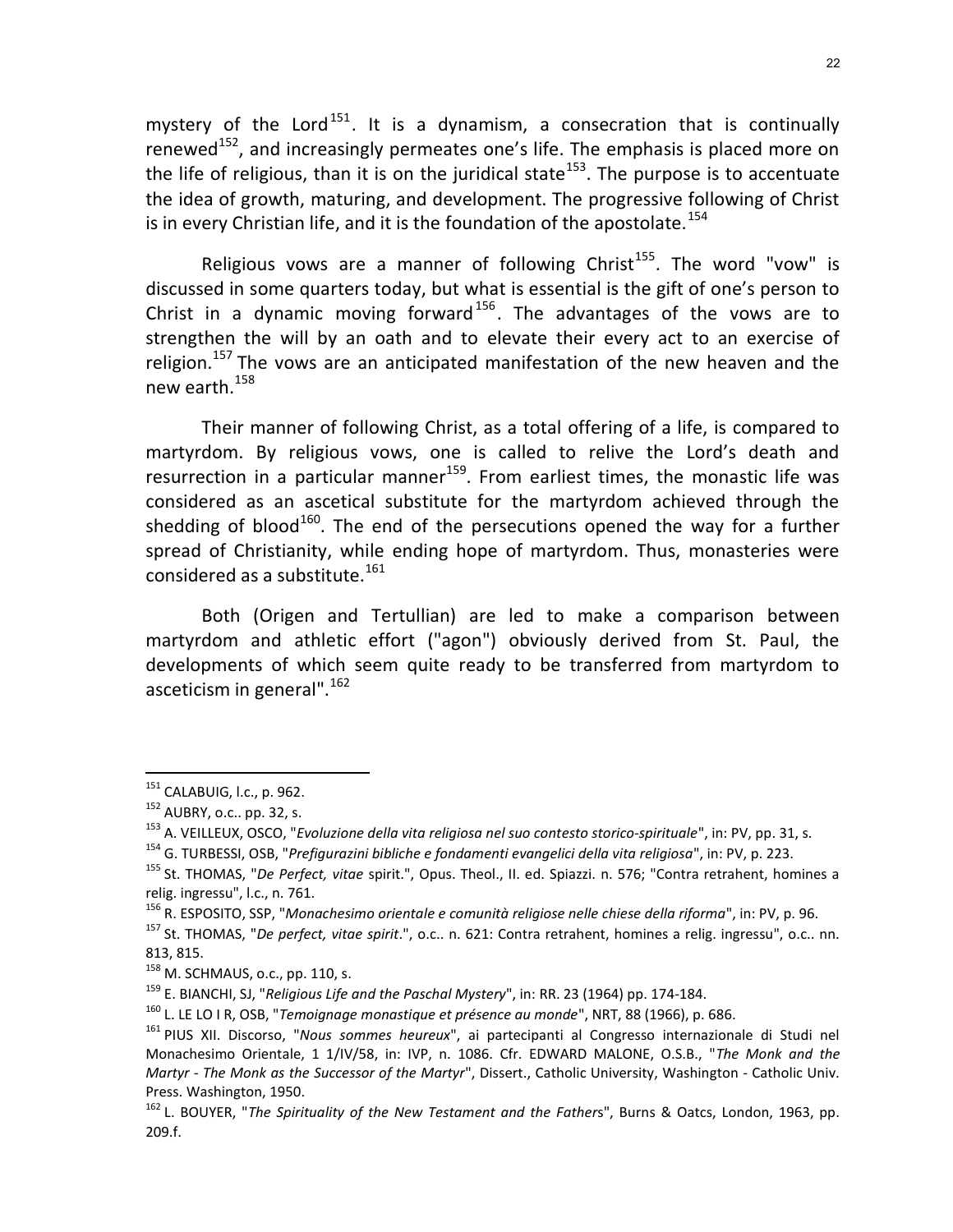To "imitate Christ" is to permit oneself to he penetrated by the power of His pasch. This is the purpose of the vows, to effect in us a moment of death. This is not a destruction, "it is a paschal death, a death 'in the emptying of Christ".<sup>163</sup> The religious vows, therefore, in some way manifest the kenosis of Christ.

In a particular way, virginity was considered a martyrdom.<sup>164</sup> The Council thus considered both martyrdom and the evangelical counsels in the same section of the dogmatic constitution on the Church, in its chapter on "The Call of the Whole Church to Holiness" (cf. LG, 42).

### 2. Horizontal Aspect

### a) Renewal

In St. Paul's thoughts on the apostolate, there is evidence of his feeling of the paradox, or tension: "we are only earthenware jars that hold this treasure, to make it clear that such an overwhelming power comes from God and not from us" (2 Co 4: 7). An anti thesis is noted in that the apostolate is based on the power of God, but  $\sum_{k=1}^{n}$  from the weakness of man<sup>165</sup>. The fundamental Christian antinomy is evident here: life and death, resurrection and cross. The lack of success, the failures and the suffering encountered along the way are often the very means chosen by God for renewal, purification and growth<sup>166</sup>.

The more his crucifixion has purified him, the freer is man before the world  $^{167}$ . The apostolate to the world flows from one's domination of himself. "Interior renewal must always be accorded the leading role, even in the promotion of exterior works" (PC, 2).

This is true of the entire apostolate of the Church. Religious should present a renewed spirit, for their renewal is important to the Church<sup>168</sup>. The present temptation to total political involvement is strong, but the more basic present need is a conversion of hearts $^{169}$ .

Moving forward between cross and resurrection, the Church is confronted 'with the tension between renewal and maintaining unchanged whatever is

<sup>&</sup>lt;sup>163</sup> J. TILLARD, "Religious Life, Sacrament of God's Power", in: RR, 23 (1964), pp. 423, f.

<sup>&</sup>lt;sup>164</sup> PIUS XII, Encyclical, "Sacra Virginitas" 25/III/54, in IVP. n. 865.

<sup>&</sup>lt;sup>165</sup> L. CERFAUX, "Antinomie paulinienne de la vie apostolique", Melanges J. Lebreton, I, in : RSR 38, (1951) pp. 223, 227, f.

<sup>&</sup>lt;sup>166</sup> Anon. "Testimoniare la 'gioa nella speranza' " in: La Civiltà Cattholica, 1971, II, pp. 109, s.

<sup>&</sup>lt;sup>167</sup> C.V. TRULHAR, SJ, "Antinomiae vitae spiritualis", Univ. Gregoriana, Romae, 1958, pp. 117, s.

<sup>&</sup>lt;sup>168</sup> PAUL VI, Ap. Ex. "*Evangelica Testificatio*", 20/VI/71, English tr. in English ed. of the Oss. Rom., July 15, 1971, p. 10, n. 31, f.

 $169$  L.c. n 17.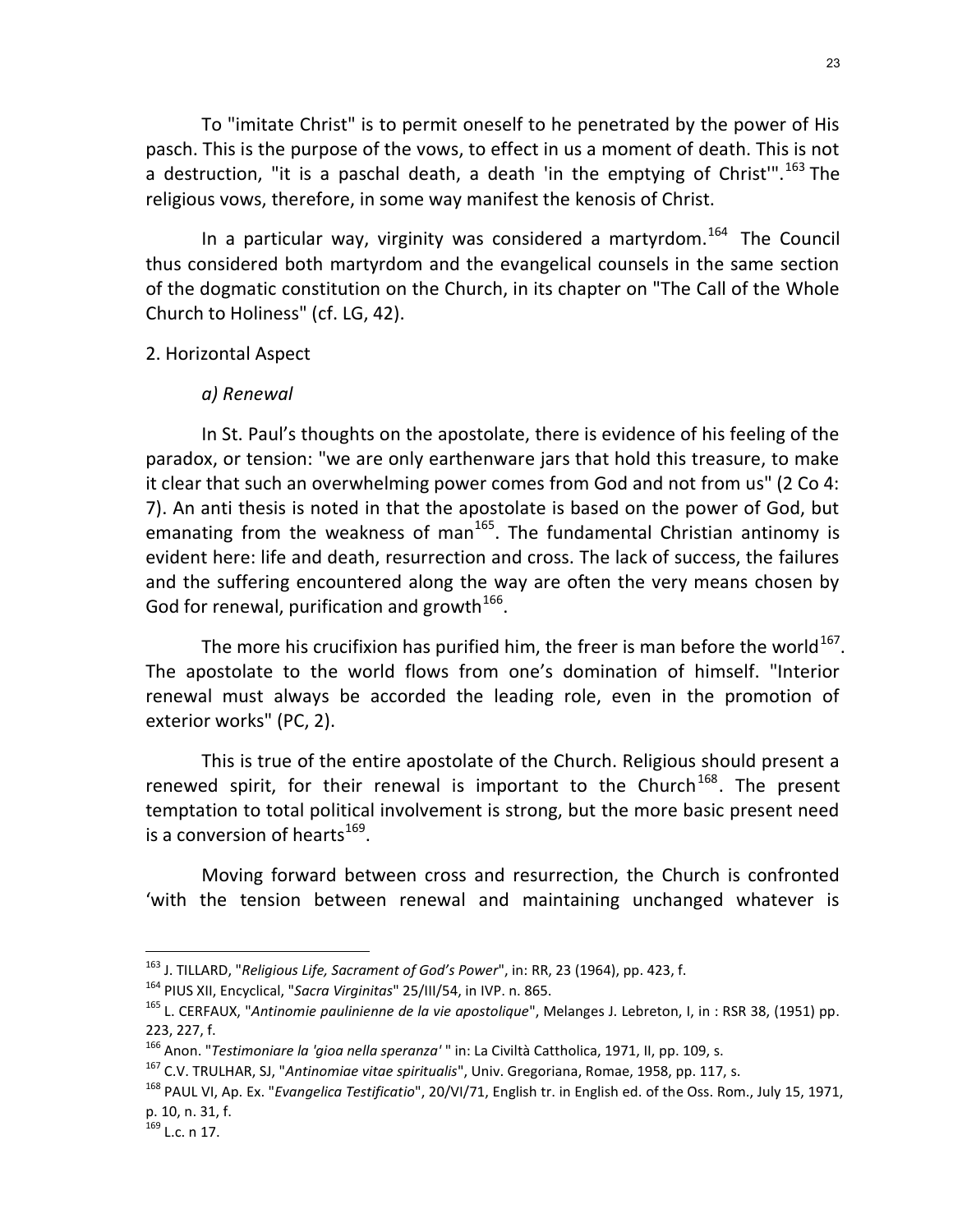essential.<sup>170</sup> It is not always clear which road to follow. In every phase of renewal, there will never be a sufficient motive to detach oneself from the Church.<sup>171</sup>

It is very difficult to maintain the balance with the profound and rapid changes occurring on all sides<sup>172</sup>. But, religious are not meant to find a safe haven in their institutes, nor can these be substituted as the support of their hope<sup>173</sup>. This would be similar to making religious institutes a kind of millenaristic realm. Religious life is ecclesial in orientation, a life offered also to the Church<sup>174</sup>. While continually seeking to return to their original inspiration — as each Founder's charism was a unique and most precious gift to the Church  $-$  one's own institute always remains subordinated to the general interests and needs of the Church, even if these should one day call for federation (PC, 22).

The principles on which religious life is based were established by Christ (LG,  $43$ )<sup>175</sup>. Thus, the first exterior responsibility of religious toward the Church is their cooperation in the renewal of their own institutes.

### b) Apostolate

There is much emphasis today on Christ's deeds, and rightly so— but perhaps not enough on His person<sup>176</sup>. In working out his image, each one will find the recurring tension: the religious cannot be exclusively dedicated to the world, nor to his relationship with God $^{177}$ . The same subordination is to be maintained in striving for the balance.

Despite the anguished needs of our times, the modern Popes have insisted repeatedly on this subordination. Genuinely prodigious apostolic activity is based on a life of prayer<sup>178</sup>. In the hierarchy of apostolates, Pope John placed prayer first, then example, before outside work<sup>179</sup>. Primary concern is still not to be accorded to

<sup>170</sup> O. SEMMELROTH, SJ, "La Chiesa, Sacramento di Salvezza", M. D'Auria, Napoli. 1965, p. 121.

 $171$  H. DE LUBAC, o.c., pp. 260, s

<sup>&</sup>lt;sup>172</sup> J. COMBLIN, "A maior esperanca", Colecão Meditacöes Evangélicas. II, Editôra Vozes Ltds., Petropolis, RJ, Brasil, 1970, p. 64.

<sup>173</sup> Anon., "La speranza del religioso", in: Vita Cristiana, 24 (1955), pp. 138.

<sup>174</sup> "Ordo Professionis Religiosae", Insignium professionis traditio, osculum pacis, n. 70, p. 33. L.c., Oratio universalis seu fidelium ad libitum adhibendum, Monitio, n. 140, a., in Missa Primae Proessionis, p. 45. Cfr. CALABUIG, o.c., p. 933.

<sup>&</sup>lt;sup>175</sup> SALMANTICENSES, T. VIII, tr. XX. De Stato Religioso, Venetiis. 1683, Disp. L, Dub. II, n. 21.

 $176$  A. BANDERA, OP. "Iglesia y vocación del hombre", in: Angelicum 38 (1971), pp. 16, s.

<sup>&</sup>lt;sup>177</sup> L. SCHEFFCZYK, "Image et Ressemblance, VI. Dans la théologie et la spiritualité d'aujourd'hui", in: DS, Vol. VII, Beauchesne, 1970, Col. 1471.

<sup>&</sup>lt;sup>178</sup> JOHN XXIII, Ep. "Nous avons appris", a Msgr. Luigi Ferrand, Arciv. d Tours, in occasione del centenario del rinvenimento del sepoloro di S. Martino, 10/XII/60, Iin: IVP, n. 1219.

<sup>&</sup>lt;sup>179</sup> JOHN XIII, Discorso, "L'accogllervi", ai Supcriori Provinciali degli Stati di perfezione, I5/XI/60, in: IVP, n. 1218.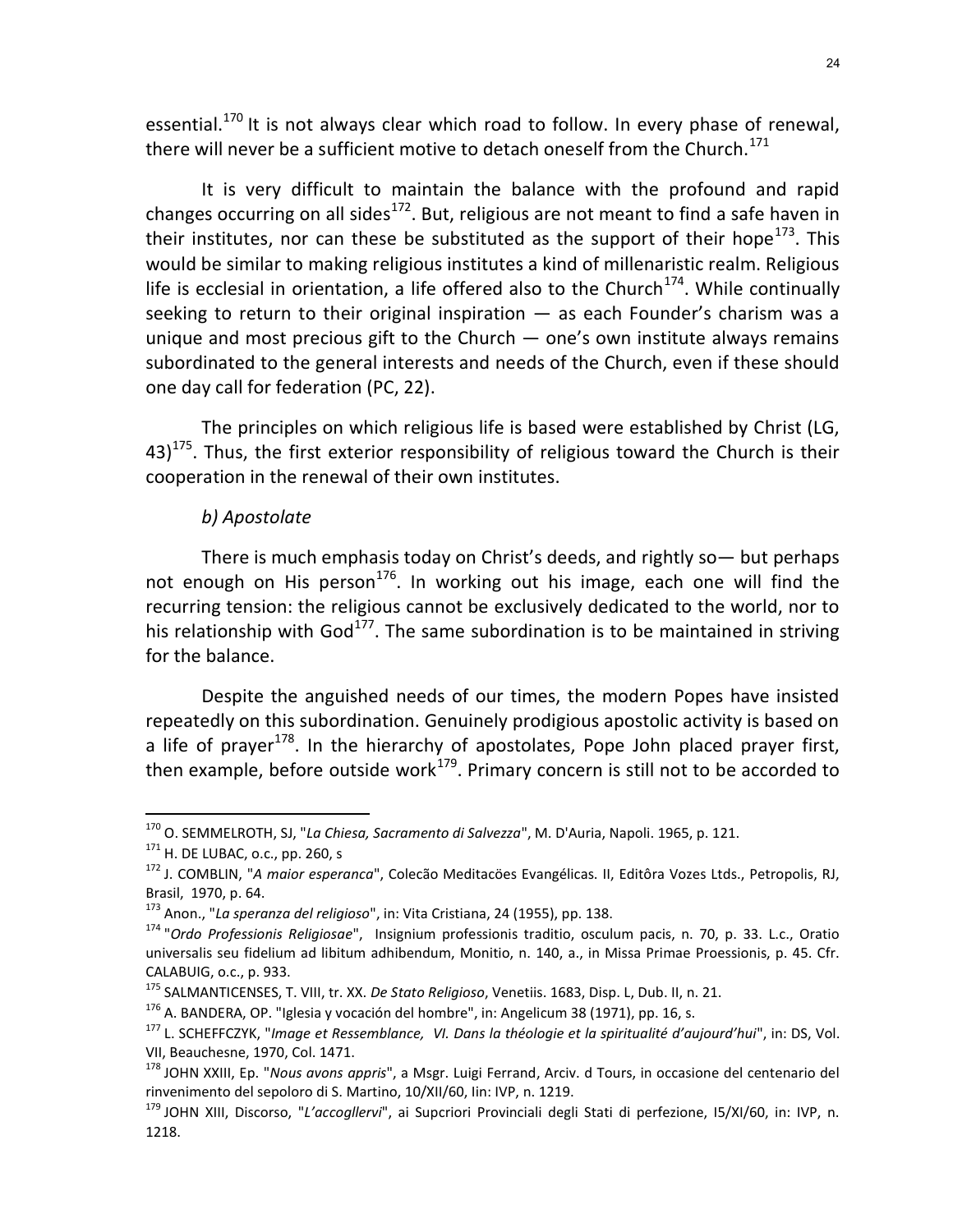exterior works, but rather to the interior life of perfection<sup>180</sup>. Primacy is to be accorded to contemplation<sup>181</sup>.

All apostolicity flows from union with Christ. Religious life becomes a total dedication to one's fellow man, following union with God. The spiritual fruit of one's labors depends on the depth of his interior life<sup>182</sup>. By observing the evangelical counsels, religious are consecrated to the service of God and the good of their fellow man $^{183}$ . Religious life is a constant and firm striving for perfect charity toward God and man<sup>184</sup>. It is a sign and witness of divine love toward all men<sup>185</sup>. Their task is to increase the holiness of the Church and to spread the kingdom of  $God^{186}$ . This intimate union is so necessary because the apostolate is not just a task, but rather a divine labor to be performed by men $^{187}$ .

The vows are "apostolic" after first being an offering to God.

Chastity, an extraordinary work of grace, liberates the human heart that it might be enkindled with greater love for God and man, thus becoming a most apt apostolic means "and a most suitable way for religious to spend themselves readily in God's service and in works of the apostolate" (PC, 12). In the sacrifice of one's celibacy, he is opened to universal paternity<sup>188</sup>. It does not mean to be without love, hut makes this love more universal<sup>189</sup>.

By a more ardent love for Christ, religious may the more readily serve their fellow man<sup>190</sup>. Religious life conditions one to think of God's interests  $-$  it is an entire life hidden with Christ in God. The religious are to pray for married couples, and especially for those who are forgetful of God's goodness<sup>191</sup>, which are examples of the continuing responsibility to maintain the fundamental balance.

The horizontal aspect remains the result of the vertical adherence of religious life in God. Religious cooperate with the hierarchy in building up and increasing the Mystical Body of Christ, and for the good of the individual Churches "primarily by

<sup>&</sup>lt;sup>180</sup> PAUL VI, "*To all Religious*", May 23. 1964. Eng. tr. by S. Rouse, CP, National Catholic Welfare Conference, n. 12.

<sup>&</sup>lt;sup>181</sup> PAUL VI, Discorso alle Superiore Generali delle Congregazioni femminile, 8/III/67. In: Oss. Rom., 9/III/67.

<sup>182</sup> PIUS XII, Discorso, "Nous sommes heureux", ai Fratelli delle Scuole Cristiane partecipanti al Capitolo Gencralo 23/V/56, in: VP, n. 924.

<sup>&</sup>lt;sup>183</sup> "Ordo Professionis Religiosae", l.c., Praenotanda n. 1. p. 7.

<sup>184</sup> L.c., Interrogationes n. 57. p. 25; n. 62, p. 58.

<sup>185</sup> L.c., Dimissio n. 76, p. 35; n. 83, p. 79.

<sup>186</sup> L.c.. Intentiones, 11, n. 141, p. 146.

<sup>187</sup> AUBRY, o.c., p. 161

<sup>&</sup>lt;sup>188</sup> A. BONI, OFM, "Professione dei consigli evangelici e vita 'in comune', problemi e prospettivi", in: PV, p. 554. 189 M. TEJERA DE MEER, SDB, "Castità", in: PV, p. 436.

<sup>&</sup>lt;sup>190</sup> "Ordo Consecrationis Virginum", l.c. Praenotanda, n. 2, p. 7 Allocutio Episcopi, n. 16, p. 3.

 $191$  L.c. Allocutio Episcopi, n. 10, pp. 14, 15.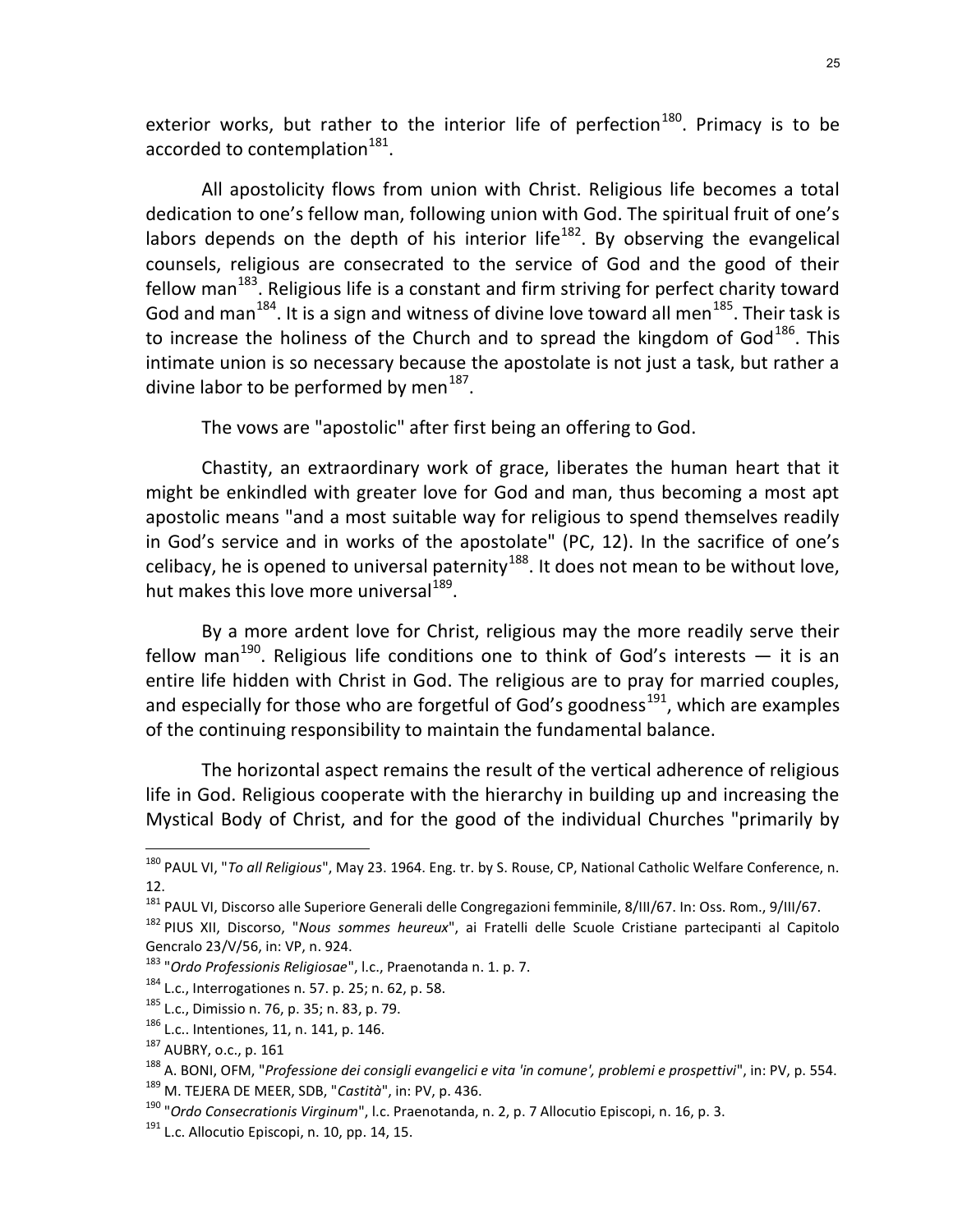means of prayer, works of penance and the example of their own life"(CD, 33). The fundamental apostolate demanded of all is the testimony of their own lives<sup>192</sup>. The fact that we pray to God, that we praise Him, that we are at once members and representatives of the Church and of all mankind, already has an apostolic value<sup>193</sup>.

As a "principal" means of their own sanctification, bishops are enjoined to imitate the Eternal High Priest, the Shepherd and Guardian of souls (LG, 41)<sup>194</sup>. "Pastoral love flows mainly from the Eucharistic sacrifice" (PO, 14; cf. OT, 6). The goals of the apostolate cannot be achieved until the mystery of Christ is penetrated through prayer. Love for one's fellow man results from his love for the Savior<sup>195</sup>. There is a definite proportion between the Church's holiness and her apostolic effectiveness<sup>196</sup>.

To maintain that the object of hope is beatitude, and that this is personal, does not make the apostolate foreign to the Christian life<sup>197</sup>. It is most difficult to image any genuine personal holiness that does not sanctify its environment<sup>198</sup>. The daily living of the evangelical counsels, as a testimony of faith, hope and charity, is a diffusion of grace, an emanation of peace, joy and holiness<sup>199</sup>.

The balance to be achieved remains a continuing struggle. To bring hope to others, religious do not stay on the side-lines, until the way is cleared by others<sup>200</sup>. The neat distinction between "contemplative" and "active" does not eliminate important elements of each in both $^{201}$ .

As a sign and witness, religious life continually seeks a balance between the incarnational aspect and the eschatological tendency that will never be attained once and for all<sup>202</sup>. Religious feel the tension of this antinomy of being in the world,

<sup>192</sup> AUBRY, o.c. p.68.

<sup>&</sup>lt;sup>193</sup> "The Liturgy of the Hours, with a Commentary by A.M. Rogeuet, OP", Chapman, London 1971, p. 139.

 $194$  NB: The English translation here could be misleading: "(Bishops) will make this ministry the *principal* means of their own sanctification…" The Latin reads: "…etiam pro eis erit praeclarum sanctificationis medium…" The Italian translation seems more correct: "il proprio ministero, il quale cosí adempiuto, sarà anche per loro un eccellente mezzo di santificazione" (Ed. Dehoniane, n. 391).

The Council lists a variety of means of sanctification: especially the Eucharist and Scripture (SC 10 and PO 8); charity (LG 42); ministry and sacraments (AA 3).

 $195$  J. GALOT, SJ, "Vers une parfaite charité", in: VC, 38 (1966), pp. 150, s.

<sup>&</sup>lt;sup>196</sup> "Ordo Professionis Religiosae", l.c. Missa in die professionis perpetuae, n. 1 Collecta.

<sup>&</sup>lt;sup>197</sup> J. NICOLAS, "Espérance" in: DS, IV. 2 Col. 1230, s.

<sup>198</sup> LELOIR, l.c. p. 681.

<sup>&</sup>lt;sup>199</sup> LECLERQ, OSB, "Témoignages contemporains sur la théologie du monachisme", in Gregorianum 48 (1967), pp. 60, f.

<sup>...&</sup>lt;br><sup>200</sup> A. FAVALE, SDB, "*Conclusione*", in: PV, p. 878.

<sup>&</sup>lt;sup>201</sup> O. ROUSSEAU, OSB, "Per un ritorno alle origini della vita religiosa: contribuiti del monachesimo antico."

 $202$  G. GOZZELINO, SDB, "La vita religiosa come segno e testimonianza" in: PV, p. 35.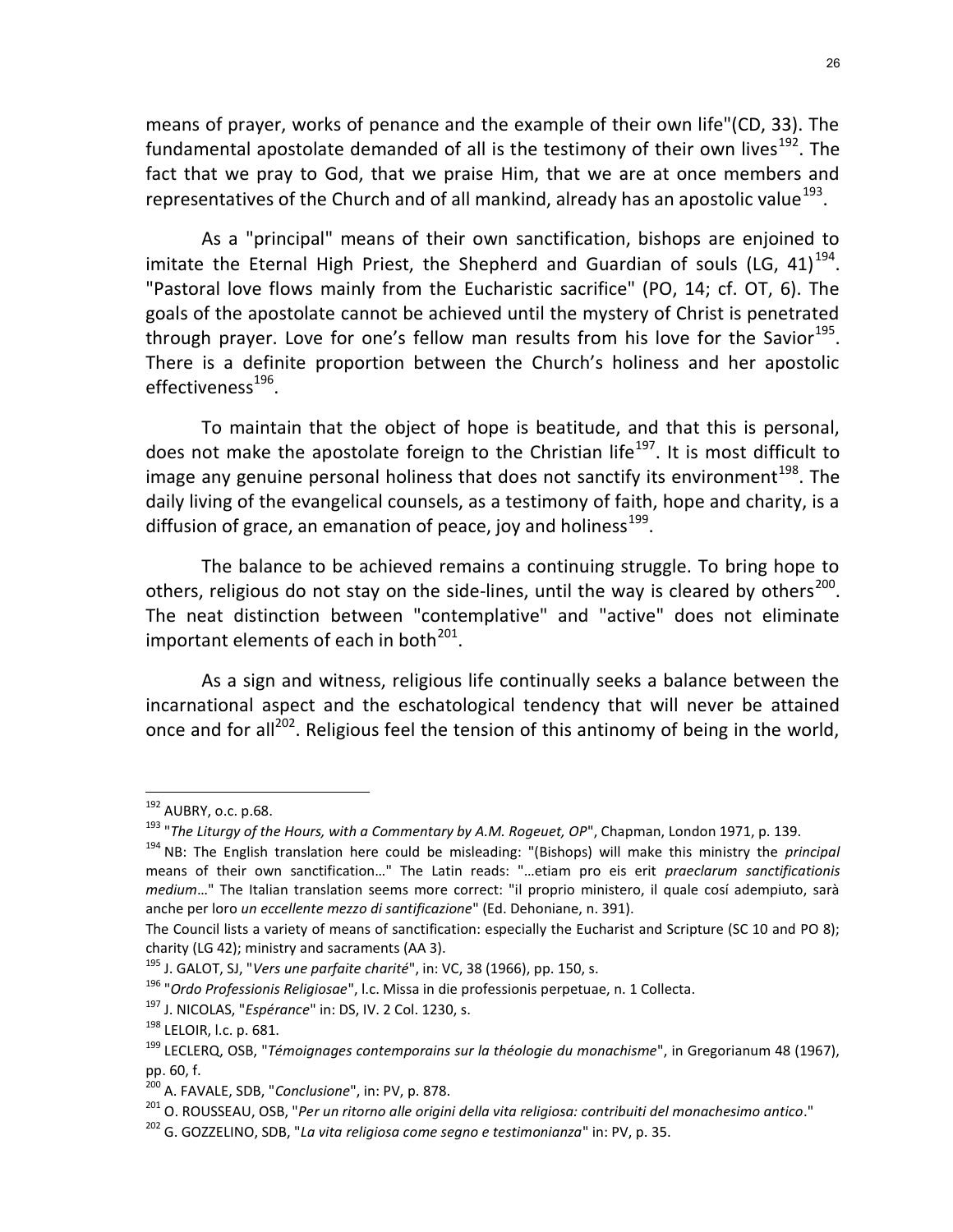without pertaining to it, by their special way of life<sup>203</sup>. It is most necessary to avoid possible extremes<sup>204</sup>.

It is true that one does strive for holiness to be more effective in the apostolate<sup>205</sup>; that love for Christ is realized in the love for ones' fellow man<sup>206</sup>; that religious profession does entail commitment to the apostolate<sup>207</sup>; the apostolate is not an appendage to religious life. To realize the fruits of its first apostolate, that of "being" religious, demands a long and patient waiting, requiring the exercise of hope<sup>208</sup>. Religious and all the people of God are called to participate in the history of salvation.<sup>209</sup> Thus, to call only that time dedicated to prayer as the "spiritual life", is to create a false problem.<sup>210</sup> All of these suggestions are true, while no one of them is complete in itself.

Without falling into the Calvinistic "theology of ascension"<sup>211</sup>, even within the mystery of the incarnation, there is an aspect that deserves more emphasis: in becoming man, Christ remained united to His Father. This is its mystery and a paradox. His was not a "kenosis" "that eliminated his divine nature, nor can any apostolate change the true nature of religious life". For the word made flesh willed to share in human fellowship... He revealed the love of the Father" (CS, 22). The mystery of the Incarnation is the basis for world involvement. Within the theology of the Incarnation, in the explanation of the "kenosis", there has been a long history of a dilemma, and even heresy.<sup>212</sup>

Religious life cannot compromise, or sacrifice the genuine worth of their way of life for an immediate temporal gain<sup>213</sup>. In a period that so glorifies what is here

<sup>&</sup>lt;sup>203</sup> A. MATANIC, OFM, " Il mondo interpella i religiosi", in: PV, p. 124.

 $204$  AUBRY, n. p. 152. Cfr. R. MATIGNON, "Motivations de la vocation", in: VSS 4 (1961). pp. 71, ff.

<sup>&</sup>lt;sup>205</sup> C. THILS, "Transcendance ou Incarnation?", Publications de I 'Université de Louvain: 1930, pp. 26, s. pp. 46.s.

<sup>206</sup> SCHMAUS, o.c., p. 239.

 $207$  J. GALOT, "Why Religious Life", in: RR, 24 (1965) p. 509.

<sup>&</sup>lt;sup>208</sup> Y. ALLARD, "L'espérance inspiratrice de la vie religieuse", Editions Paulines, Sherbrool 1966. PP. 149. s.

<sup>&</sup>lt;sup>209</sup> P. RODRIGUEZ, "Il primato della speranza nella vita cristiana", in: Attese umane—speranza cristiana", Ed. Ares, Milano, 1971, p. 143.

<sup>&</sup>lt;sup>210</sup> J . CAMBIER, SDB, " Realtà carimatica ed ecclesiale della vita religiosa". in: PV, pp. 269, s.

<sup>211</sup> J. RATZINGER, " Il problemma della transustanziione e del significato dell'eucarestia", Edizioni Paoline 1969. p. 55.

<sup>&</sup>lt;sup>212</sup> W. PANNENBERG, "Jesus, God and Man", SCM Press, Ltd., London, 2nd impression, Study Edition, 1970, pp. 319, s.: Thus, Monophysitism on the one hand and the alternative of disjunctive Christology on the other remains the grievous dilemma... Of course the problem of the kenotic theologians - how the divinity of the Logos existing from all eternity could be united with the man Jesus without dissolving the humanity of his life in divinity - is still there".

<sup>213</sup> AUBRY, o.c., p. 79; P. DEZZA, SJ, " La formazine del rcligioso integrato dallo studio e dal contatto con la comunità ecclesiale e con l'ambiente sociale" in: PV, pp. 870, s.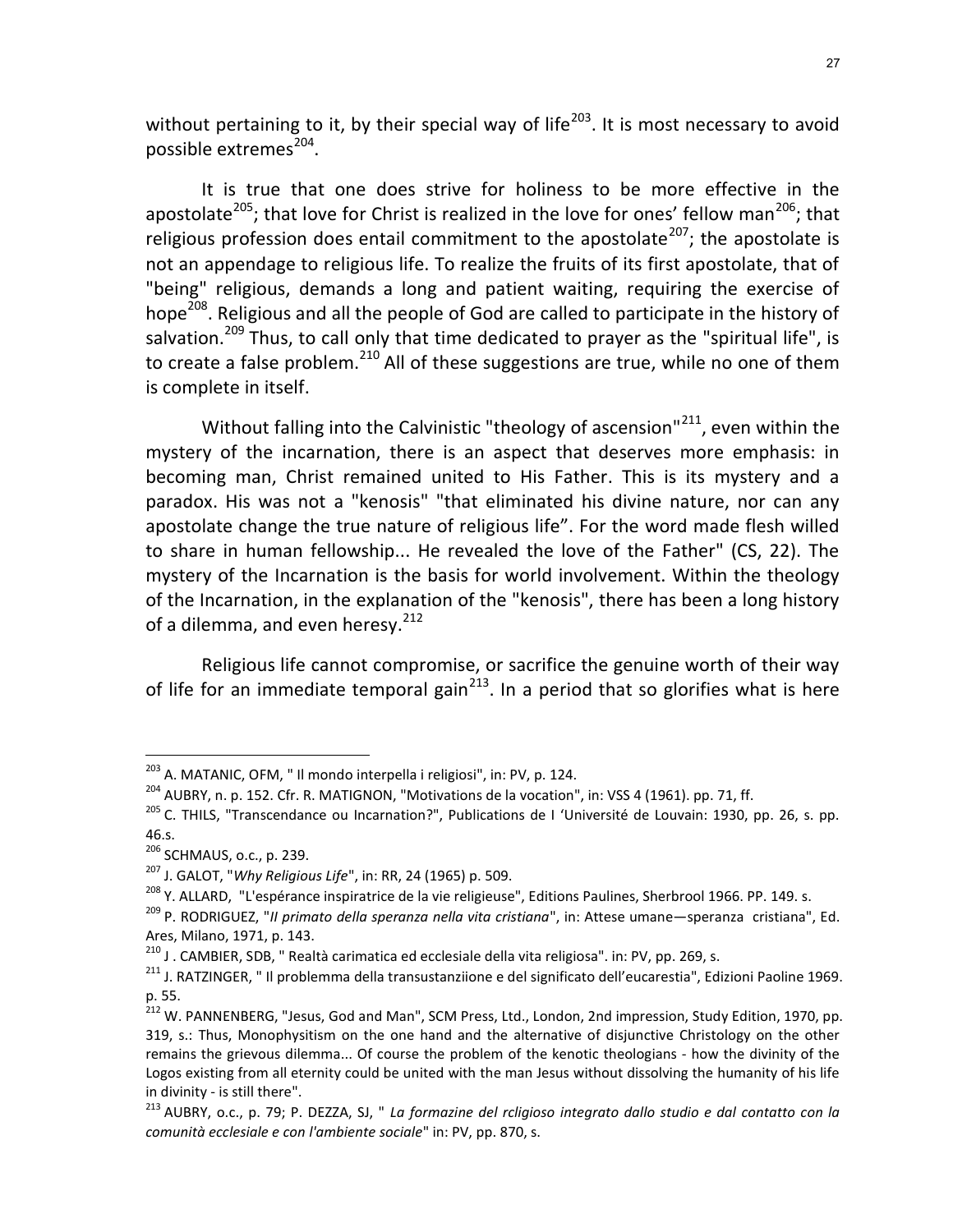and now present, there becomes an even more pressing need for the witness religious give for a different set of values.

As is the Church, religious life is a perennial mystery, one that is grasped only by living it. Its first ministry remains one of holiness<sup>214</sup>. Like priests, religious are "set apart in a certain sense within the midst of God's people" (PO, 3).

The apostolate is not marginal nor accidental to them. Prayer is not the only means of holiness, for the apostolate is likewise a means<sup>215</sup>. In (active) communities the very nature of religious life requires apostolic action and services, since a sacred ministry and a special work of charity have been consigned to them by the Church and must be discharged in her name (PC, 8).

Religious life, a development of the Christian vocation, becomes apostolic. The apostolate in all its types, from witness to its exterior forms under the hierarchy, flows from its basic adherence to Christ. All else is subordinated to this first scope of religious life.<sup>216</sup>

Religious life is a living of Christian hope. Like the virtue, it tends toward its objects in a subordinated way. First and foremost, a religious makes a total offering of his life to God.

### 3. Holocaust

-

Every Christian life is an offering. A holocaust was the total offering whose smoke "went up" to God  $-$  it was the "complete" gift<sup>217</sup>. During the "exodus" sacrifice afforded the possibility of reaching God along the way. Through the Eucharist, the wayfarer has this possibility, and in It, unites his own offering to that of Christ $^{218}$ .

The Eucharist is the complete offering. In their participation in it, the faithful offer themselves with it: This is why we ask the Lord in the sacrifice of the Mass that "receiving the offering of the spiritual victim, He may fashion us for Himself as an eternal gift"

(SC, 12). In the most sacred mystery of the Eucharist, the faithful "should learn to offer themselves too" (SC, 48). The unending sacrifice of praise is realized in

<sup>&</sup>lt;sup>214</sup> A. BANDERA, OP, " *El mistero de la vida religioso*". in: Teologia Espiritual 9 (1965), p. 471. <sup>215</sup> AUBRY, o.c., p. 151.

<sup>&</sup>lt;sup>216</sup> C. NAGLE, OFM, "De elementis essentialibus status religiosi", Dissert. D. I. Canon.. Pont. Ath. Antonianum, Romae 1964, pp. 108. 109. 132.

 $2^{217}$  J. CASTELOT. "Religious Institutions of Israel" in: JBC, . Vol. II. p. 719, n. 78.

<sup>&</sup>lt;sup>218</sup> A. M. RESNARD. "Il pellegrinaggio cristiano", Edizioni Messaggero. Padova 1970. pp. 62. ff.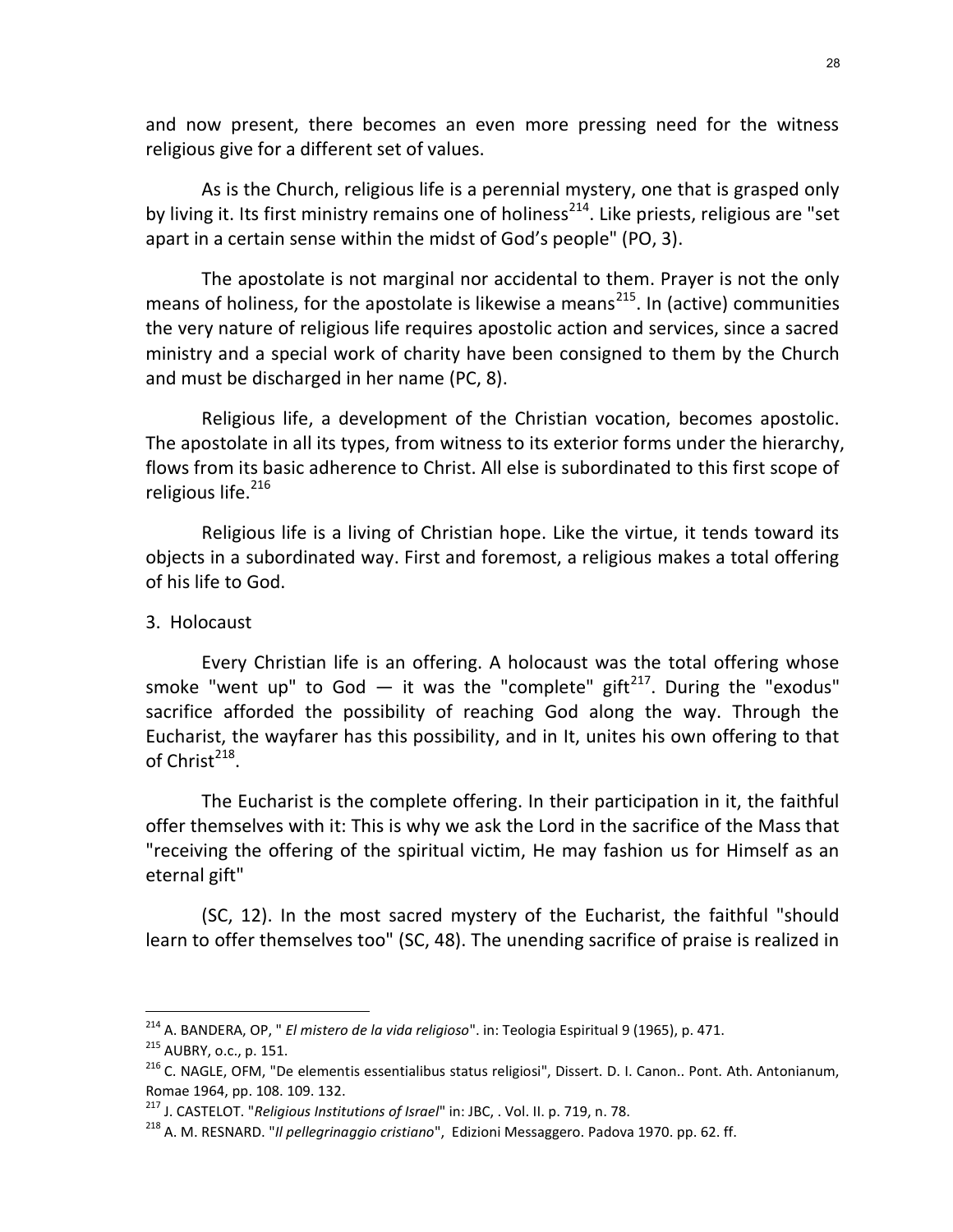the Eucharist and also in the Liturgy of the Hours that consecrates both day and night. $^{219}$ 

All the faithful of Christ are called to a holiness through which a more human life is promoted in their earthly society. They are called to devote themselves with all their being to the glory of God and the service of their neighbor (LG, 40). The spiritual sacrifice of the faithful is made perfect, in union with the sacrifice of Christ through the ministry of priests. The entire community is a universal sacrifice to God (PO, 2). The faithful join to the Eucharist the offering of their own lives (PO, 5). Every life in the world can become worship if it a spiritual sacrifice. Adoration is man's highest task<sup>220</sup>. Thus, some aspects of holiness and prayer are essentially identical with concern for one's fellow man.<sup>221</sup> Holiness is the same as the generous and total oblation of one's life to the divine majesty.<sup>222</sup>

Anointed by the Spirit and sent by Christ priests mortify themselves and devote themselves entirely to the service of men (PO, 12). As Christ gave himself as a victim to make men holy, priests are invited to make a similar offering, to imitate the realities they handle (PO, 13). Seminarians should understand they are to give themselves over entirely to Cod's service and the priestly ministry. Priests in life imitate Christ crucified (OT, 9).

All are called to the same holiness but the manner of expressing it is different. As the grace of baptism is individual and personal, the same essential holiness will exhibit a variety of manifestations. The aspects of Christ are infinite — religious life accentuates some of these.<sup>223</sup>

Through the religious vows, a person is totally dedicated to God and committed to his honor and service under a new and special title.<sup>224</sup> Through baptism he was already consecrated to God, hut to derive more abundant fruit from his baptismal grace, he professes the counsels to free himself from whatever may take him from the fervor of charity and the perfection of divine worship.

<sup>&</sup>lt;sup>219</sup> "The Liturgy of the Hours" o.c., Gen. Institutio de Liturgia Horarum, 2/II/71, Eng. tr. n.10, p. 21.

<sup>&</sup>lt;sup>220</sup> J. METZ, "Povertà nello spirito", Queriniana, Brescia, 3rd S., 1968 p. 71.

<sup>&</sup>lt;sup>221</sup> SCHILLEBEECKX. "God and the Future of Man", Sheed and Ward. Stagbooks. London and Sydney. 1969, p. 108: "It is already clear in the case of Thomas, who derived this view from the very heart of Christianity, that holiness and prayer are essentially identical with concern for one's fellow-men in the world (II-II q. 81, a.8) and yet that precisely this secular kind of prayer and holiness needs to be expressed explicitly in praise and thanksgiving also."

<sup>&</sup>lt;sup>222</sup> PAUL VI, Encyclical, "Mysterium Fidei", 3/IX/65, in AAS, p. 761.

<sup>223</sup> AUBRY, o.c., p. 13.

 $224$  O.c., p. 29.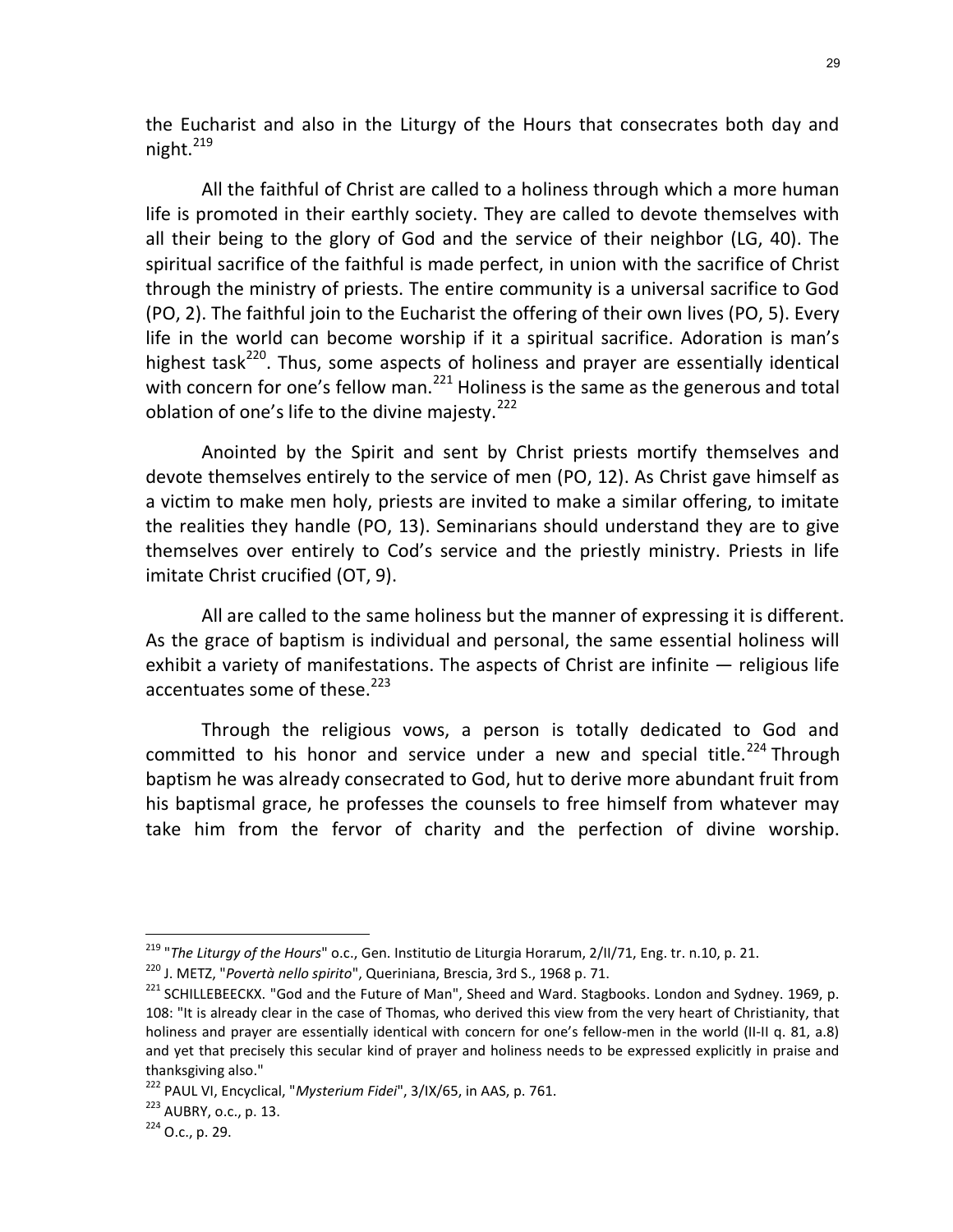Furthermore, it is a more intimate consecration to divine service and develops the consecration of baptism, by which man is initially bound to God and dies to  $\sin^{225}$ .

By profession, particularly that of perpetual chastity, he religious is not made a stranger to this world, but rather develops broader energies that go beyond those of maintaining a single family.<sup>226</sup> In place of assuming the demanding responsibilities toward one single family, the vows are a dedication to God and to one's fellow man.<sup>227</sup> Thus, religious profession perfects that initial consecration of baptism, by making the one who follows Christ in this way totally committed and dedicated to God. Then, his entire life becomes one of service of God alone.<sup>228</sup> It is a more "intimate" consecration to  $God; <sup>229</sup>$  perpetual profession more "closely" unites one to God, completing the initial dedication of baptism. $^{230}$ 

Some would restrict the notion of "holocaust" when applied to religious profession, to the radical elimination of every impediment to the expansion of love toward God and one's fellow man. It is stated that in profession the offering is not truly "consumed". $^{231}$  Profession is a renunciation, one that requires continuing effort and renewal.<sup>232</sup> In addition to being a sign and a witness, religious profession is a consecration to God, a particular assimilation to Christ<sup>233</sup>. It is more than a renunciation; it is a complete consecration to God and resembles the mystery of the Incarnation — that is Christ's human nature entirely possessed by the divine person of the Word. $^{234}$ 

The "totality" of profession is a kind of consummation. It is not an act offered once and for all, since all through life it gains in perfection by "virtue of firmer and steadier bonds" (LG, 44).

It is not a commitment to a specific, determined act, such as a pilgrimage, or an act of penance. It is the offering of an entire life, the only one at the disposition of the offerer. It is the voluntary assumption of a new way of life, with all the

<sup>&</sup>lt;sup>225</sup> St. THOMAS, "*C .ilmpugnant. Dei cult. et rel*." ed. Spiazzi, n. 8.

<sup>&</sup>lt;sup>226</sup> PIUS XII, Esort. Ap. "Ci torna", alle partecipanti al Congresso Internazional delle religiose educatrici. 13/IX/51, in: IVP, n. 777.

<sup>&</sup>lt;sup>227</sup> PIUS XII, Encyclical "Sacra Virginitas", l.c., in: IVP, n. 860.

<sup>&</sup>lt;sup>228</sup> PAUL VI, "To all Religious", May 23, 1964, l.c., p. 7.

 $229$  "Ordo Professionis Religiosae", Interrogationes, n. 57. p. 25; n. 34, p. 63.

<sup>&</sup>lt;sup>230</sup> L.c., Interrogationes, n. 55, p. 37.

<sup>&</sup>lt;sup>231</sup> F. QUARELLO, SDB, "Il significato dei consigli evangelici", in: PV, p. 398.

<sup>&</sup>lt;sup>232</sup> V. TRULHAR, SJ, "Vita religiosa e valori terrestri", in: PV, o.c. p. 758.

<sup>233</sup> GOZZELINO, o.c., p. 352.

<sup>234</sup> C. TURBESSI, o.c., p. 218.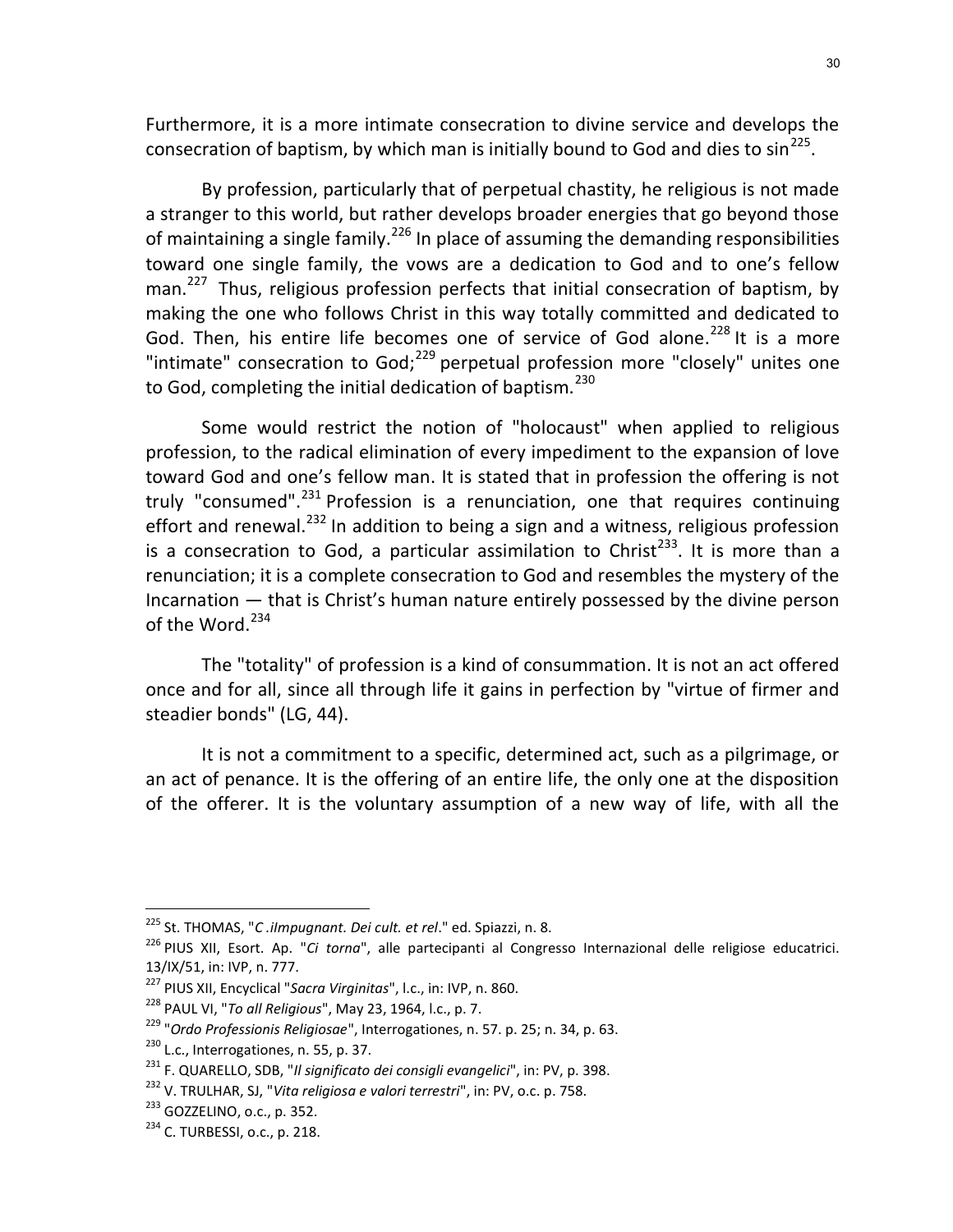responsibilities entailed therein.<sup>235</sup> In making any choice for a lifetime, all other possibilities are sacrificed.

A vow was considered as a promise to dedicate a person or a thing to God, if a certain request were granted. The conditional element gradually disappeared, but a vow remained a kind of prayer in which a person strengthened his request by promising to give something in return.<sup>236</sup>

The total consecration of the vows gives religious life a sacrificial character<sup>237</sup>. Through the theological virtues, one renders worship to God<sup>238</sup>. Hence, both these virtues and the vows pertain to worship. There has been the suggestion to pair off the theological virtues with the three vows of religion due to the noted affinity noted between them. $^{239}$ 

Total dedication of contemplative life was always considered as a "propitiatory victim".<sup>240</sup> The contemplatives were considered as "the silent and hidden, and total holocausts"<sup>241</sup>. Any offering of one's life in perpetuity, covering all aspects of that life, merits the term "holocaust".<sup>242</sup>

Through the three traditional vows, there is offered one's whole person and all that he has. The total oblation makes of such a life a continuous act of worship<sup>243</sup>. The very nature is the offering that one makes of himself to God; it is a total "adherence" to God<sup>244</sup>. It is a most perfect act of worship in that it is a total offering of an entire life<sup>245</sup>. It is an offering of every aspect of that life.<sup>246</sup>

<sup>&</sup>lt;sup>235</sup> St. THOMAS, "De perfect. vitac spirit." ed. Spiazzi. c. 15, n. 651.

<sup>236</sup> CASTELOT, l.c., n. 76. p. 727, parag. 122.

<sup>&</sup>lt;sup>237</sup> ROGUET, in: "The Liturgy of the Hours ", l.c., pp. 99, s.

 $^{238}$  St. THOMAS. I-II, 99, 3, C; 101, 2, C; 103, 3, C; II-II, 81, 5 ad Ium: Comp. Theol. 1, Cap. I. Cfr. BERNARD, " Théologie dell'espérence selon S. Thomas d'Aquin", Bibl. Thom. 34, Paris 1961, p. 21.

<sup>&</sup>lt;sup>239</sup> C. SCHLECK, CSC, "Sanctification through Obedience ", in: RR, 25 (1966), pp. 221, s.

<sup>&</sup>lt;sup>240</sup> PIUS XI, Cost. Ap., "Umbratilem remotamque" per l'approvazionc dei nuovi statuti dell'Ordine Certosino, 8/V1I/24, in: IVP, n. 422.

<sup>&</sup>lt;sup>241</sup> Lettera, "Ce nest pas sans une douce", di G. B. Montini, Sostituto della Segreteria di Stato di S. Santità, alla R.M. Priora del Carmelo di Lisieux, 16/5/52 il XXV anniversario della dichiarazione di S. Teresa Patrona delle Missioni, in: IVP, n. 805.

<sup>&</sup>lt;sup>242</sup> PIUS XII, Discorso, "Sous la maternelle protection", ai religiosi partecipanti al secondo congresso generale degli stati di perfezione: 9/XII/57, in: IVP, n. 1013.

<sup>&</sup>lt;sup>243</sup> St. THOMAS, "C. impugnant. Dei cult. et rel. ", Ed. Spiazzi, l.c., n. 215; SALMANTICENSES. t. VIII, tr. XX, "De Statu Religioso", Venetiis, 1683, Disp. I, Dub. I, p. 2, it. 12.

<sup>&</sup>lt;sup>244</sup> SALMANTICENSES, o.c., Disp.II, Dub. I, n. 1.

<sup>&</sup>lt;sup>245</sup> P. PASSERINI. "*De hominis et statibus et officiniis*", Venturini 1732, Vol. I, q. 136, a. 1, n. 5. p. 468, a; "Ordo Professionis Relgiosae", l.c., Missa in die professionis perpetuae, n. 2, Introitum p. 115.

 $246$  St. THOMAS, "*De perfect. vitae spirit.*", ed. Spinal, cap. II, nn. 604, f.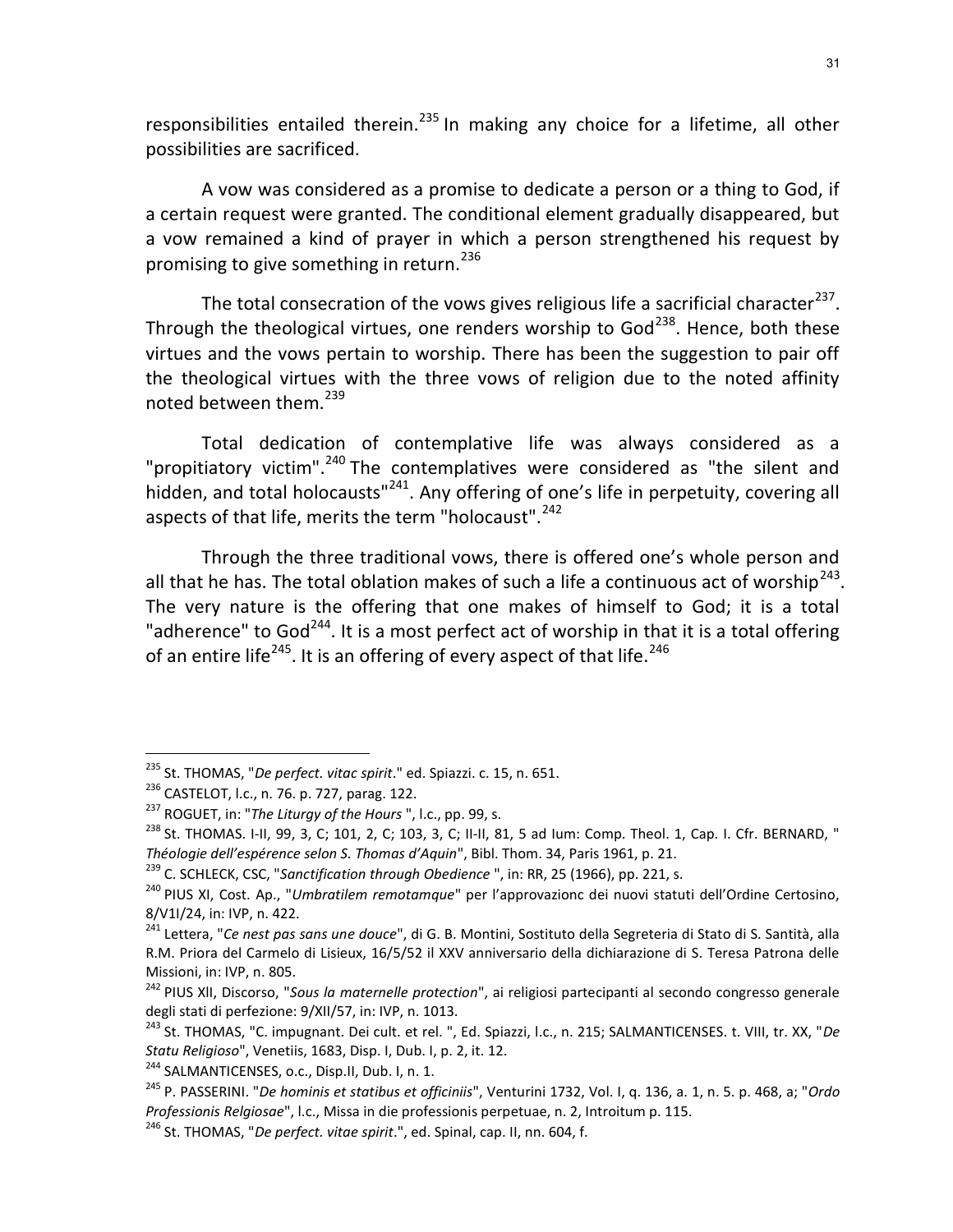It is a promise made to God, not only of a better and possible good, but the oblation of a life in worship. In this sense, the vows confer a liturgical dignity<sup>247</sup>. The oblation of service flows from the oblation to God<sup>248</sup>; the vows are an oblation<sup>249</sup>.

The cares and needs of daily life make it impossible for all to offer this total gift. In the history of salvation, the entire People of God was considered a universal sacrifice. Among them, there was also a group set apart for God to offer the most perfect sacrifice, the holocaust. Thus, the chosen People of God was considered "religious", and a royal priesthood, but a portion of them was set apart in an exclusive manner to offer the total sacrifice of their lives.<sup>250</sup>

St. Thomas presents the religious life as a special return (religare), one that is realized in the obligation to serve God in certain works of charity, either contemplative or active.<sup>251</sup> This demands a certain "dying" to anything that would impede living for God alone. So it was considered similar to physical death which released one from the obligation of marriage. In like manner, the "spiritual death" of solemn vows released one from the obligations of a valid, not consummated marriage. $^{252}$ 

The entire life, then, is a continual act of worship of  $God<sup>253</sup>$ . But, as charity is preeminent over holocaust and the observance of vows, this obliges the religious to care for his fellow man. $^{254}$ 

The oblation of religious life is made during the offering of the Eucharist, in testimony of their close association<sup>255</sup>. With religious profession, there is the total and free offering of what man holds most dear. In the communion verse of the Mass of the day of perpetual profession, the religious is reminded that "blessed is the man who hopes in the Lord" (Ps 33: 9).<sup>256</sup> With the oblation of the vows, there is offered to God also the human supports for hope.

Through the vows, one lives Christian hope in a special way. It is important to stress the aspect of hope, since the pronouncing of vows can assure no one of greater reception of Christ in life<sup>257</sup>. The vows are a gesture of hope, for through

<sup>247</sup> BONI, o.c., pp. 538, ff.

<sup>&</sup>lt;sup>248</sup> "Ordo Professionis Religiosae", i.e., Liturgia eucharistica. n. 73 p. 34.

 $249$  L.c. Missa in die renovationis votorum, Super Oblata, p. 117.

<sup>250</sup> SALMANTICENSES, o.c., Disp. III, Dub. V, n. 66.

 $^{251}$  F. GIARDINI, OP, "Lo stato religioso come olocausto", In: Angelicum 38 (1961). p. 189.

<sup>&</sup>lt;sup>252</sup> SALMANTICENSES, I.c. Disp. I, Dub V. in. 66.

<sup>&</sup>lt;sup>253</sup> GIARDINI, l.c., pp. 189, f.

<sup>&</sup>lt;sup>254</sup> L.c., pp. 195, ff.

<sup>&</sup>lt;sup>255</sup> "Ordo Professionis Religiosae", Appendix, Exemplar Formulae Professionis, p. 111.

 $256$  L.c., Missa in die professionis perpetuae, n. 2, Ant, ad Communionem, p. 116.

 $257$  G. GRIEF, "The Vows and Religious Life", in: RR 26 (1967), pp. 828, f.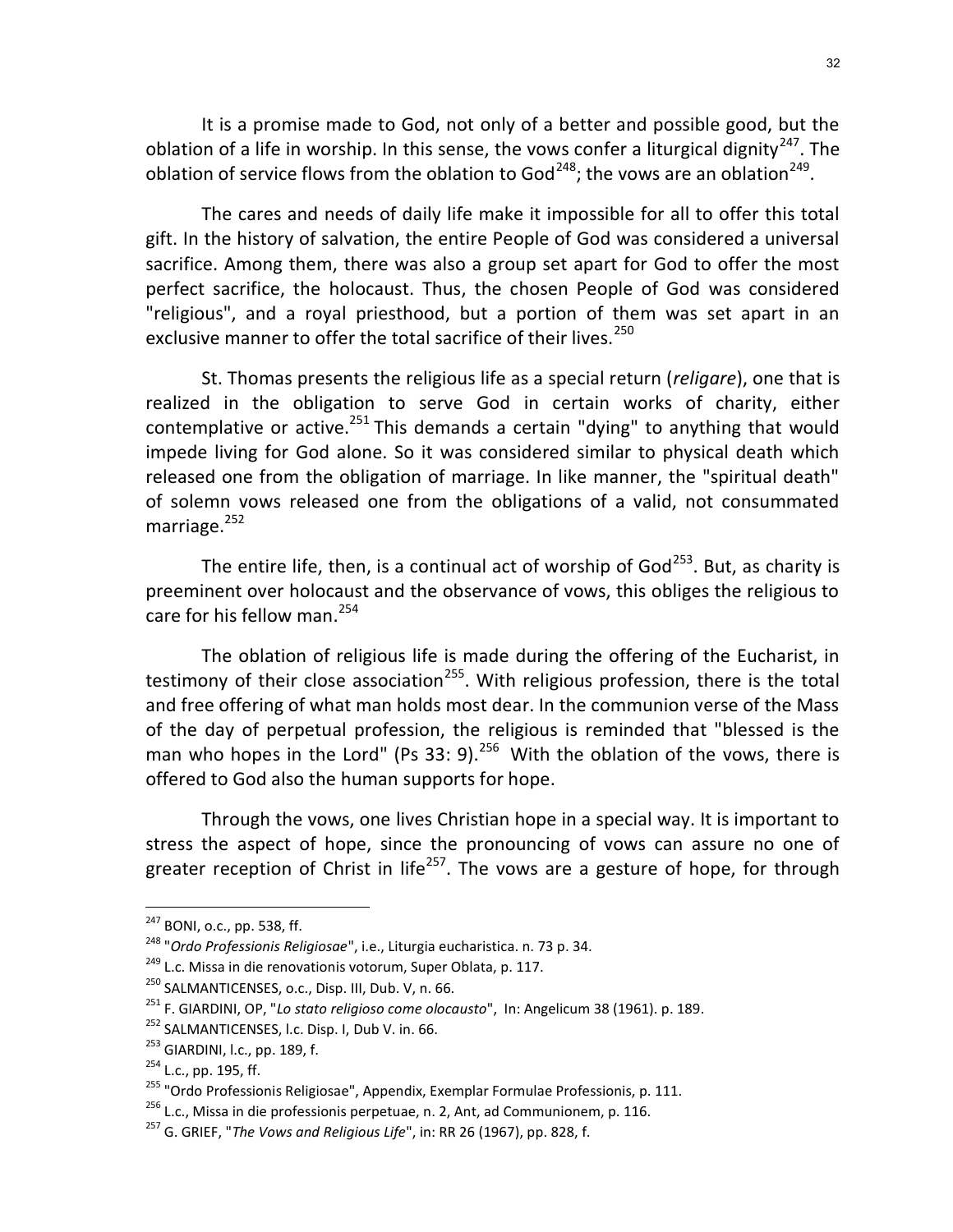profession, a religious places himself in the situation of seeking his support in the unfailing support of God<sup>258</sup>. Hope itself has a sacrificial aspect. It is a life-long sacrifice of human supports in favor of divine. Thus, the Eucharist in a particular manner is the sacrament of hope.<sup>259</sup>

Religious profession is a total dedication to God. It is total in the sense of time, since it is made for as long as life lasts. It offers the only life one has at his disposal; it is total also in that it covers every aspect of that life, the whole person, all that he has, or may have, it is a certain "totality" and a unique love. $^{260}$ 

Religious profession is a kind of kenosis; it can exemplify an aspect of the poor of Yahweh, a life of humble confidence: "The fact that they are in God's service should ignite and fan within them the exercise of the virtues, especially humility, obedience, courage and chastity. Through these they share spiritually in Christ's self-surrender (cf. Ph 2: 7, 8) and in His life" (cf. Rm 8: 1-13) (PC, 5).

<sup>258</sup> ALLARD, l.c., p. 122.

<sup>&</sup>lt;sup>259</sup> J. RANQUET, "J'espère en Jésus Christ", o.c.., pp. 190, f.: "Aspect sacrificiel de l'espérance."

<sup>&</sup>lt;sup>260</sup> PAUL VI, Discorso alle Superiore Generali delle Congregazioni feminili, 8/III/67, in: Oss. Rom., 9/111/67.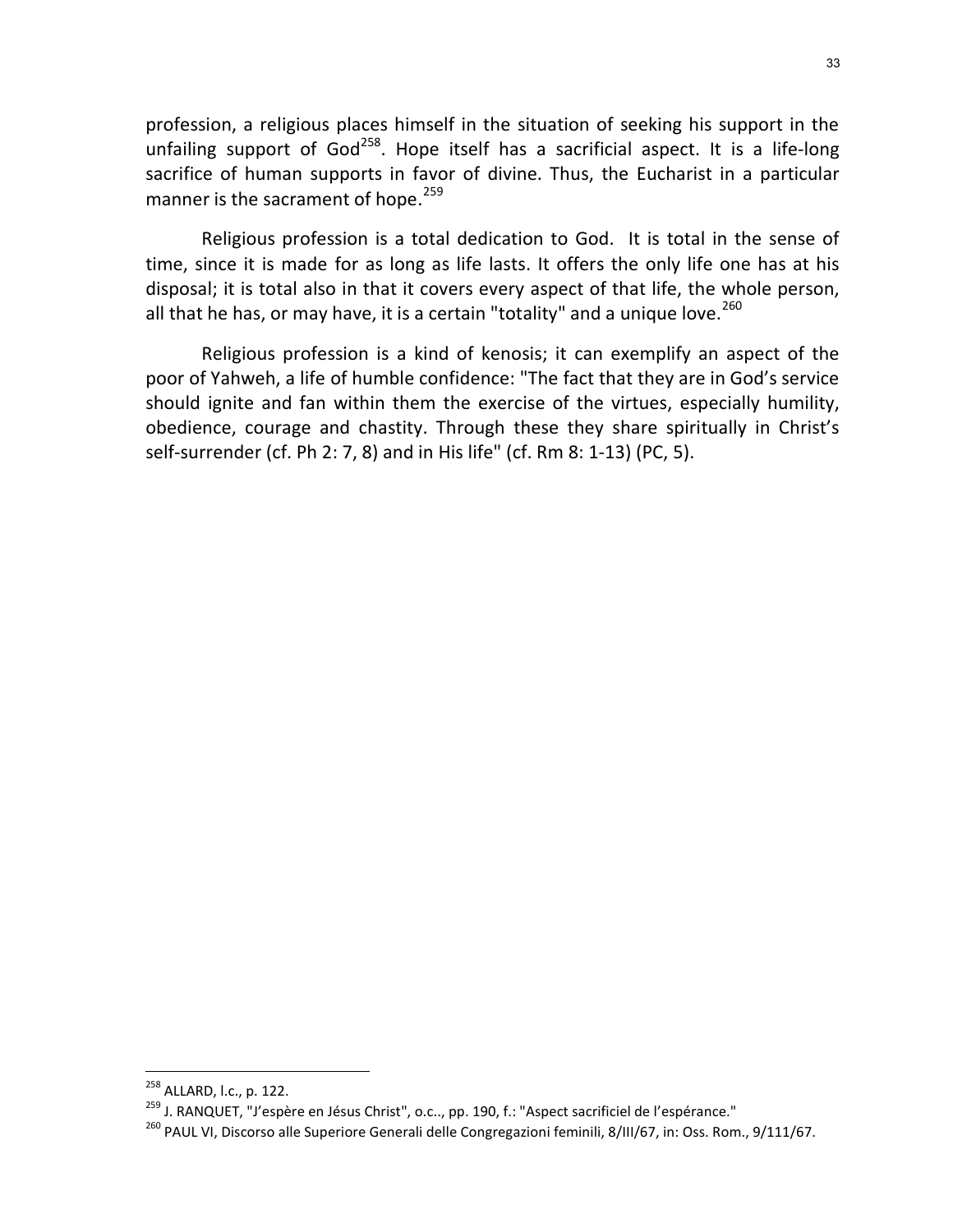#### CHAPTER THREE

#### THE KENOTIC ELEMENT IN THE RELIGIOUS LIFE

There is one hope, one universal call to holiness directed to and offered to all men. The religious life is distinguished by its manner of living this hope and its way of striving for union with God. In the way religious pursue perfect charity, they can offer a sign of hope to the world. By the life of consecration and through perseverance in it, religious are a holocaust offered to God, and they can be an instrument assisting others to achieve their goal. In a particular manner, religious can become poor, and help to make their fellow man share in the riches of Christ, through their own total self-emptying.

1. The vows as a kenosis

In your minds, you must be the same as Christ Jesus: his state was divine, yet he did not cling to his equality with God but emptied himself ( made himself nothing " to assume the condition of a slave, and become as men are, he was humbler yet, even to accepting death, death on a cross " (Ph 2: 6, if.). " Remember how generous the Lord Jesus was: he was rich but he became poor for your sake to make you rich out of his poverty (2 Co 8: 9).

The kenosis of Christ offers a variety of considerations. In Christ's oblation there is for man an example also of humility<sup>261</sup>, from which an attitude of prayer develops. All prayer is essentially an oblation, an indication on the part of the offerer of his total need and dependence on  $God<sup>262</sup>$ . Through the gift of fear of the Lord, man is disposed to reverence, and to make this offering by subjecting himself to God out of the consideration of his majesty. Salutary fear assists one to rid himself of all pretensions deriving from any thought of his own magnificence. It is a surrendering, or self-emptying  $-$  a making oneself "poor"<sup>263</sup>.

Poverty of spirit is thus an act of the gift of fear. It is more far-reaching than humility which restrains the passion of hope from seeking honors that are not its prerogative. Poverty of spirit results from the consideration of divine eminence and leads to the balanced conviction of one's own insignificance. Poverty in spirit is more penetrating and a more extensive self-surrender than humility<sup>264</sup>. The first beatitude, a poverty of spirit, is rooted in the salutary fear of the Lord. It is a surrender, or an "emptying", a kenosis of the proud spirit, coupled with the

 $^{261}$  St. THOMAS, "*In symbolum Apostolorum exposition*", ed. Spiazzi, n. 922.

<sup>262</sup> JOANNES a Stº Thoma, Cursus Theologicus, t. VII, Tr. De Spe, ed. Vivès. ed., Paris, 1886, Disp. XXI, a. III, nn. III, V.

<sup>263</sup> O.c., Disp. VI, a. II, n. XIV, XVII.

 $264$  O.c., Disp. VI, a. 1, n. XVII.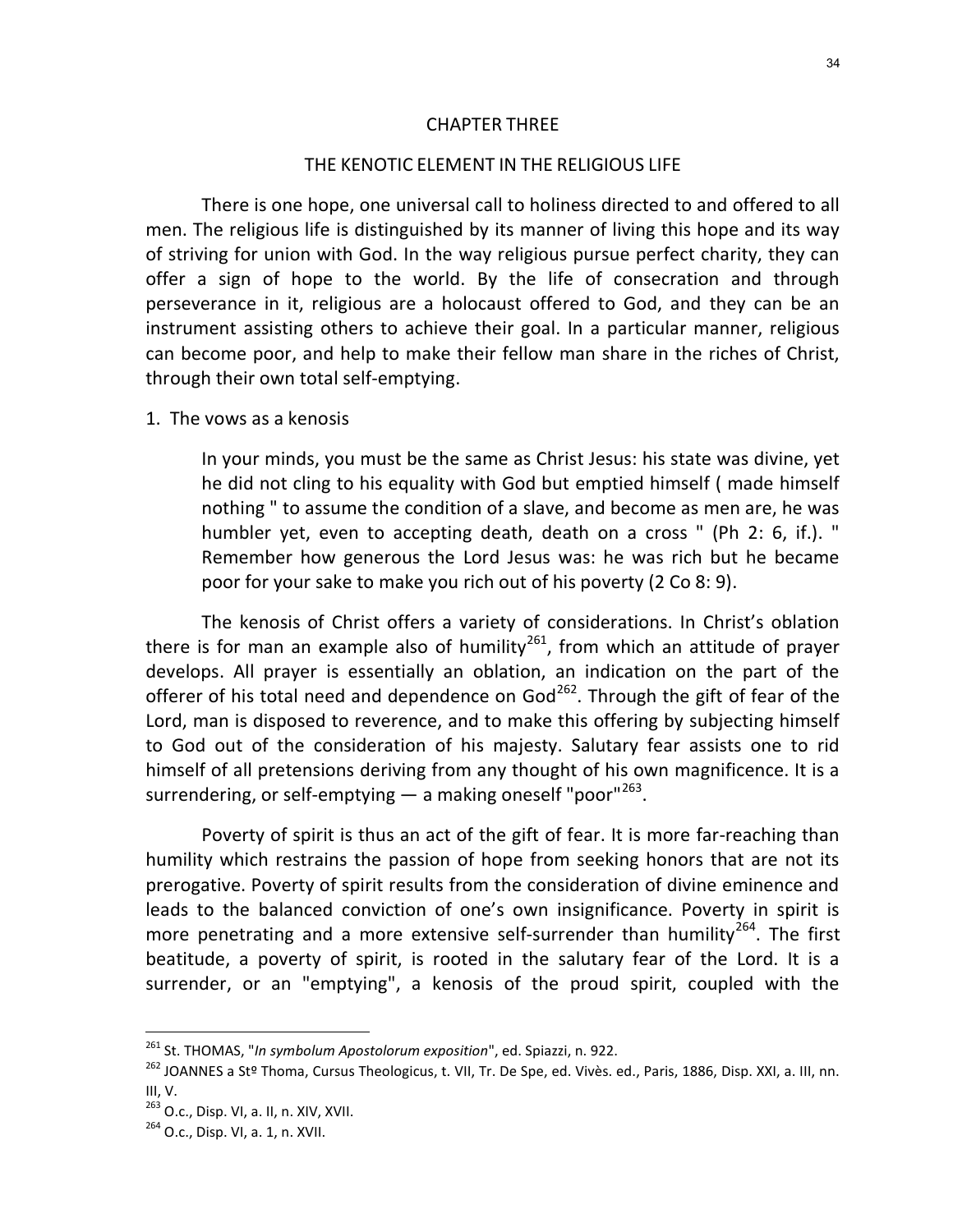conviction that magnificence is the right of God alone<sup>265</sup>. The entire supernatural realm stems out of the attitude of total dependence, or indigence before the divinity.<sup>266</sup> It is a disposition that the vows of religion tend to produce.

### a) Chastity

Filial fear which increases the love for God and genuine humility fortify the offering of perpetual chastity. No one can protect this gift better than the one who bestowed it<sup>267</sup>. Maintaining chastity for a lifetime is a kenosis: "May all who have vowed to serve Christ, bravely persevere 'even to death' " (Ph 2: 8)<sup>268</sup>.

The prophet Jeremiah, an outstanding figure among the "anawim" by his gesture of not taking a wife (Jr 16: 1-2), was a sign for believers. He indicated a radical detachment from this world, as would the monk later<sup>269</sup>. Perpetual chastity is a gift that requires the power of God to support the weakness of human nature.

St. Paul states: "I know how to be poor and I know how to be rich, too... There is nothing that I cannot master with the help of the One who gives me strength " (Ph 4: 12, ff.). The point is the power of the grace of God is shown the more in the poverty and weakness of human nature. Discouragement does not reach one truly poor in spirit.<sup>270</sup> The feelings of uselessness, of having chosen badly in life, or prolonged temptation are indications of this human weakness that begs the support of God.

#### b) Poverty

The human heart more intimately adheres to the one, in pro portion to its separation from the many<sup>271</sup>. "The more the soul has of possession, the less it has of hope... the less we possess of other things, the greater scope and the greater capacity we have for hoping... $"^{272}$ 

The Council has applied St. Paul's texts on the kenosis in a particular way to obedience and poverty. "By it, a man shares in the poverty of Christ, who became

<sup>&</sup>lt;sup>265</sup> O.c., Explicatio Litterae D. Thomae, p. 320.

<sup>&</sup>lt;sup>266</sup> Ch. BERNARD, "Théologie de l'espérancc selon S. Thomas d'Aquin". Bibl. Thom. 34, Vrin. Paris, 1961, p. 38. <sup>267</sup> PIUS XII, Encyclical, "Sacra Virginitas" 23/III/54, in: IVP, n. 876. (English translation, unofficial, Tipografia Poliglotta Vaticana, 1954, pp. 23, f.).

<sup>268</sup> L.c., in: IVP, n. 883. Eng. tr., p. 27

<sup>&</sup>lt;sup>269</sup> G. TURBESSI, OSB, "Prefigurazioni bibliche e fondamenti evangelici della vita religiosa", in: PV, pp. 200, s.

<sup>270</sup> I. CAMBIER, SDB, " Realtà carismatica ed ecclesiale della vita religiosa", in: PV, p. 258.

<sup>&</sup>lt;sup>271</sup> St. THOMAS, "De perfect. vitae spir. ", ed. Spiazzi, cap. 6, n. 569.

<sup>&</sup>lt;sup>272</sup> Cfr. JOHN of the Cross, "Ascent of Mount Carmel", Tr. by F. Allison Peers, A Doubleday Image Book, Garden City, N. Y., 1st printing, Jan. 1958. D 63: Book 3, Chap. II, p. 287; Book 3, Chap. 15, p. 298; Cfr. EFREN de la Madre de Dios, OCD, " La esperanza según San Juan de la Cruz ", Revista de Espiritualidad, 1, 1941, pp. 264, ff.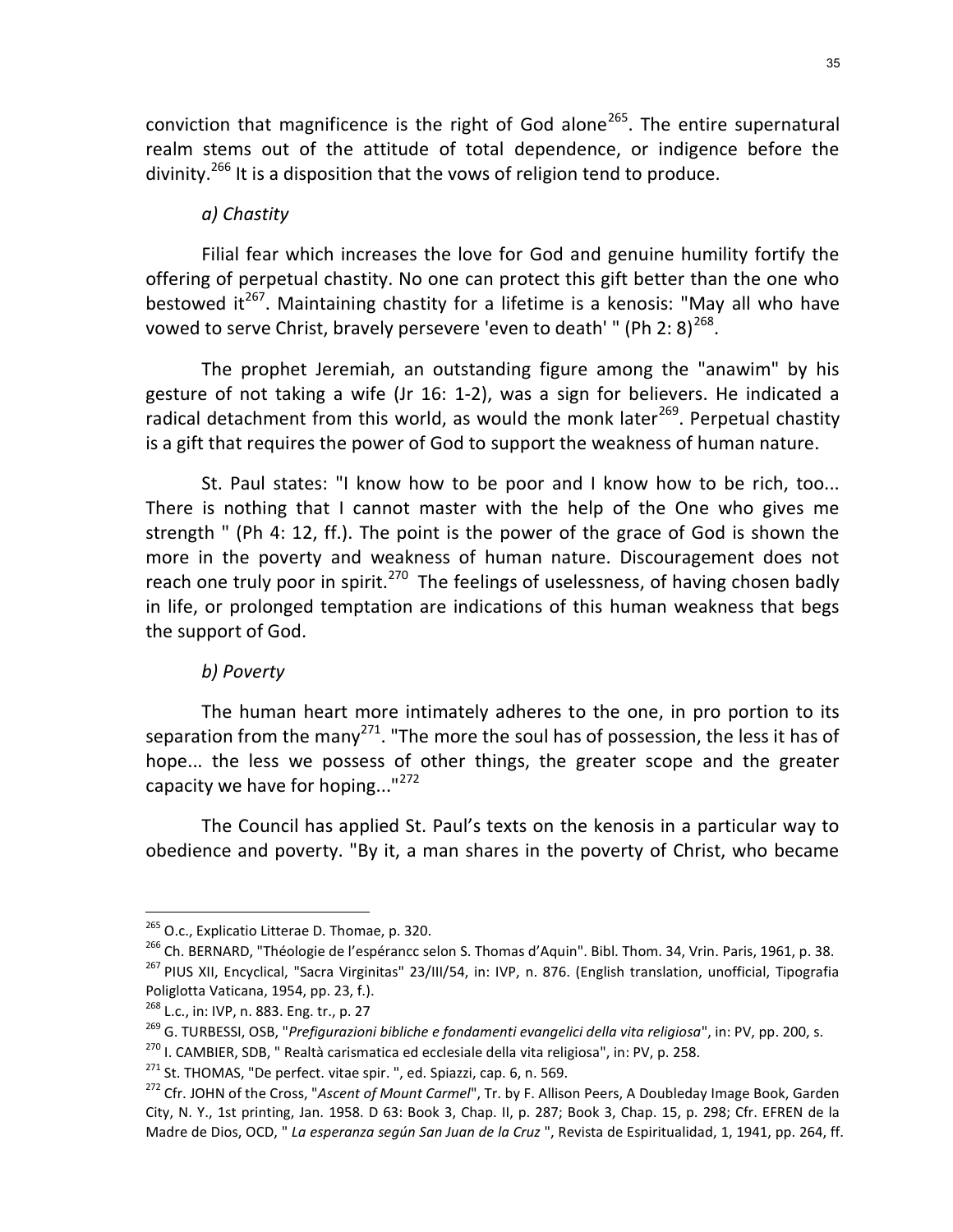poor for our sake when before he had been rich, that we might be enriched by His poverty (cf. 2 Co 8: 9; Mt 8: 2)" (PC, 13).

The concept of poverty has often been understood with more of the emphasis on its juridical obligations. By the vow, however, one takes up the development of the characteristics of the "anawim", the poor of Christ. Religious life embodies an aspect of the Incarnation as a voluntary self-surrender, thus realizing a particular following of Christ<sup>273</sup>. As Christ accepted the kenosis for our sakes, poverty disposes one to the service of others<sup> $274$ </sup>. The Council applies this apostolic orientation of the kenosis to priests: "Indeed they are invited to embrace voluntary poverty. By it, they will be more clearly likened to Christ and will become more devoted to the sacred ministry. For Christ became poor for our sakes, whereas He had been rich, so that we might be enriched by His poverty (cf. 2 Co 8: 9) (PO, 17).

The liturgy presents a very broad idea of poverty: it is an act of surrender of home, brothers, sisters, mother and father, wife, children, possessions<sup>275</sup>. When one has surrendered everything else, he can find his hope only in God<sup>276</sup>. In realizing this total state of self-emptying, religious profession concretizes a state of hope<sup>277</sup>. Hope of the messianic goods in intimately connected with poverty, voluntarily desired as a means to achieve this kingdom. Detachment is valuable in that it paves the way for genuine Christian hope<sup>278</sup>.

However, the witness value of poverty today is imperative:

"In a world experiencing the full flood of development, this persistence of poverty-stricken masses and individuals constitutes a pressing call for a 'conversion of minds and attitudes' (GS, 63), especially for you who follow Christ more closely in this earthly condition of self-emptying (cf. Mt. 19: 21; 2 Co 8: 9)<sup>"279</sup>. There has to be some actual poverty<sup>280</sup>, one undertaken through divine inspiration<sup>281</sup>. Even though the form this is to take is not yet clear, individual religious and communities, as part of their renewal, seek some personal and common expression of poverty. An esteemed sign of poverty today is dedication to work<sup>282</sup>. The "poor" are those who

<sup>&</sup>lt;sup>273</sup> C. LIGUBUE, " La testimonianza escatotogica della vita religiosa", Laterano, Roma, 1968, p. 71.  $274$  O.c.. pp. 153, s.

<sup>275</sup> I. CALABUIG, OSM, "Note sulla teologia e spiritualità alla luce dell' Ordo Professionis", in: PV, o.c., p. 945.

<sup>&</sup>lt;sup>276</sup> St. THOMAS, "C. impugnant. Dei cult. et rel. "", ed. Marietti, n. 254.

<sup>277</sup> BERNARD, o.c., pp. 129, 135.

 $^{278}$  A. BANDERA, OP, " *El misterio de la vida religiosa* ", Teología Espiritual, 9 (1965), pp. 451, ss.

<sup>&</sup>lt;sup>279</sup> PAUL VI, Ex. Ap., "Evangelica Testificatio ", 29/VI/71, in: Eng. ed. of Oss. Rom., Ju1y 15, 1971, p. 7. <sup>280</sup> St. THOMAS, "C. impugnant. Dei cult. et rel.", ed. cit., n. 209.

<sup>&</sup>lt;sup>281</sup> PIUS XI, Enc., "Rite expiatis" 26/IV/26, nel VII centenario della morte di S. Francesco di Assisi, in: IVP, n. 459.

<sup>&</sup>lt;sup>282</sup> J. AUBRY. SDB, " Teologia della vita religiosa alla luce del Vaticano II", LDC, Torino-Leumann, 1969, p. 114.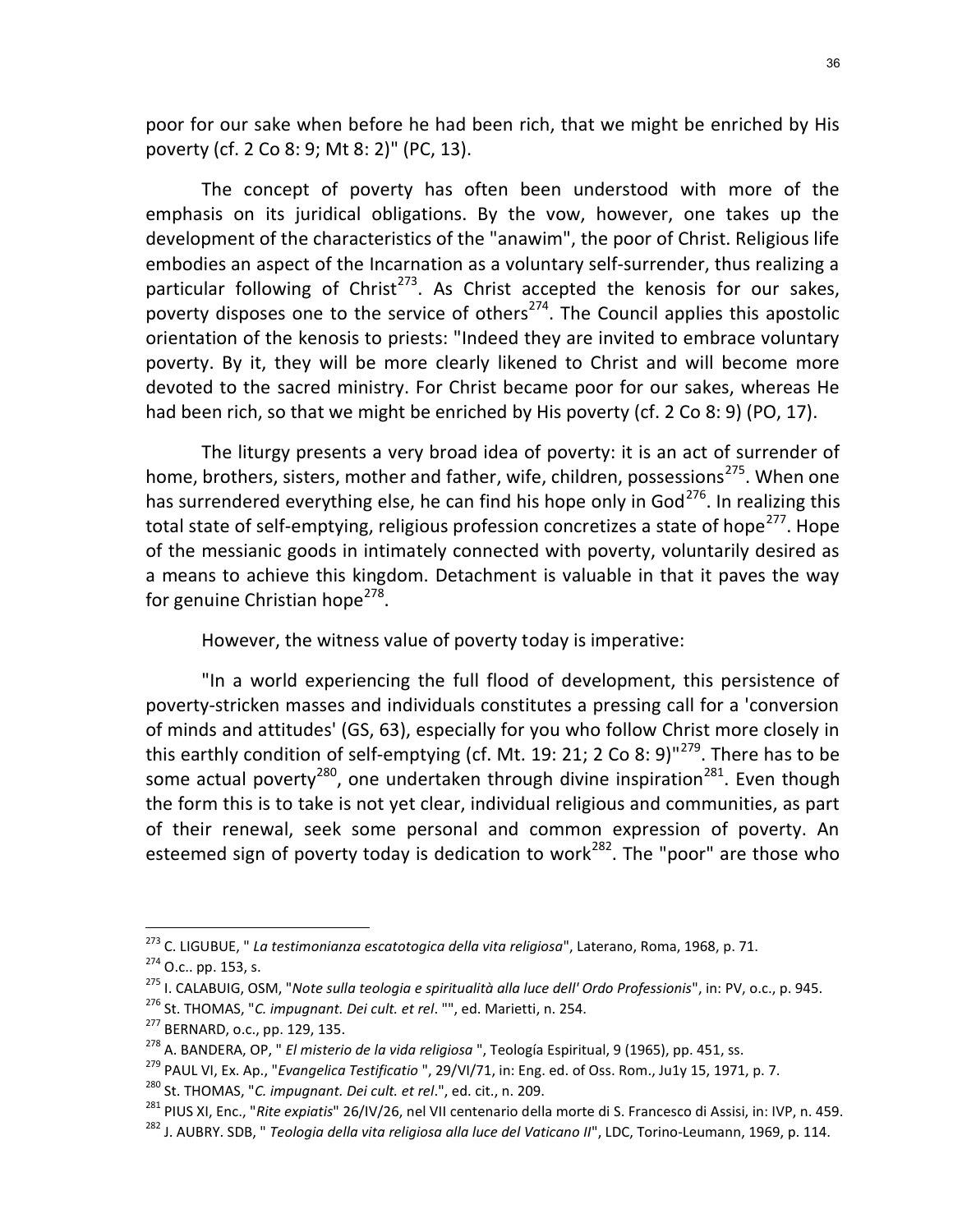must work to live,<sup>283</sup> while those who can live without some form of dedication to work cannot achieve this insight into poverty.

The "poor of Yahweh" perpetuated the teachings of the ancient prophets by their intense religious and spiritual lives. A characteristic of these "anawim" is that they sought out community, and union with others of like mind: "where the virtuous meet and the people assemble" (Ps 111: 1)  $-$  they hear the "close secret of Yahweh" (Ps 25: 14) — they seek men of their own "rank, colleagues, friends "(Ps 55: 13, f.). All of these texts have been interpreted as pertaining to the "anawim". Worthy of special mention is, "How good and delightful it is for all to live together as brothers" (Ps 133: 1). This verse has often been understood as being among the biblical inspirations for the monastic way of life. The "anawim" were set apart.  $284$ 

In the early days of the Church, there were those who followed the apostles in living their poverty. As the primitive spirit waned, this service was lived on in religious orders.<sup>285</sup> The ancient monk continued this tradition, and was considered a "theologian" — not so much as one who spoke about God, but rather one who spoke to him. A "theologian" was one who knew how to pray. $^{286}$  Thus, in ancient times, religious life was prefigured by the anawim.<sup>287</sup>

Hence, religious should experience the insecurity of the anawim who are thrown on the Lord's care and driven to hope in him, since they have no worldly prestige and influence in which to rest their security. They live in hope and this hope is the secret of their joy that must be their witness if it is to be true.<sup>288</sup> In this age when their way of life is contested and rejected, there is an opportunity to experience some "insecurity".

A result of poverty, truly lived and voluntarily sought, is to lead one to rely more on the Lord. It develops the virtue of hope and the gifts of the Holy Spirit connected with it.<sup>289</sup> Religious life is more a witness to the power of God than it is to heroism of man. $^{290}$ 

<sup>&</sup>lt;sup>283</sup> St. THOMAS, "Contra retrahent. homincs a relig. ingressu", Ed. Spiazzi, n. 855.

Cfr. J. CAMBIER, SDB, "Realtà carismalica ed ecclesiale della vita religioso", in: PV, pp. 258, s.

<sup>&</sup>lt;sup>284</sup> A. GELIN, P55, "Les pauvres que Dieu aime", Foi Vivante, 41. Les Editions du Cerf, 1968, p. 47, 48.

<sup>&</sup>lt;sup>285</sup> PIUS XII, Lett. Ap., " Beati pauperes spiritu", per la beatificazione di Fra Ignazio da Laconi, cappuccino, 16/VI/40, n. 542.

<sup>286</sup> ESPOSITO, SSP, "Monachesimo orientale è coniunità religiose nelle chiese della riforma", in: PV, pp. 63. s <sup>287</sup> TURBESSI, o.c., p. 199.

<sup>&</sup>lt;sup>288</sup> LARKIN, O. Carm., "Scriptural-Theological Aspects of Religious Life", in: RR, 27 (1968), pp. 1017 and 1025.

<sup>&</sup>lt;sup>289</sup> C. SCHLECK, CSC, "Poverty and Sanctification", in: RR, 24 (1965). pp. 570,

 $^{290}$  TILLARD, OP, "Religious Life, Sacrament of God's Power", in: RR 23 (1964). pp. 427, ss.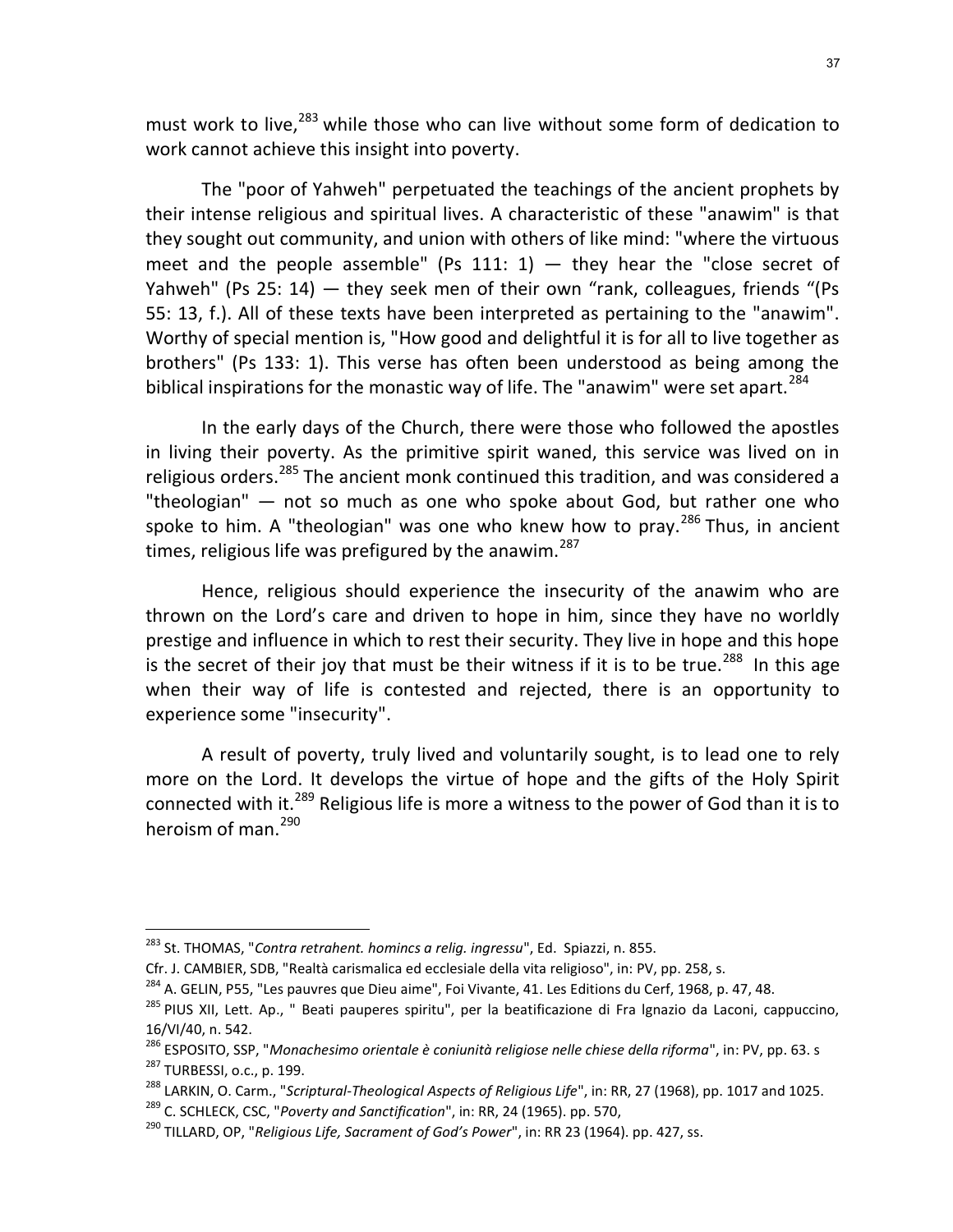As Christ accepted his "kenosis" for "our sakes", it is offered in return for his sake<sup>291</sup>. Poverty has assumed great dignity in being chosen by Christ as his way of life. It will thus always pertain to Christian perfection<sup>292</sup>. It is not poverty in itself, but the person of Christ that is sought in it<sup>293</sup>. It is the paschal mystery, a poverty that becomes wealth, a death that becomes life $^{294}$ . "Creative and self-sacrificing love is the reflection of the resurrection within the conditions of this life. Love which takes the cross of self-sacrifice upon itself is therefore an anticipation of the resurrection of the dead".<sup>295</sup>

Hope moves one to conquer difficulty and to apply himself vigorously to the task of the "naked following of Christ".<sup>296</sup>

### c) Obedience

Citing this same text of the kenosis, religious are reminded by the Council: "They imitate Christ, the virgin and poor man (cf. Mt 8: 20; Lk 9: 58), who, by an obedience which carried Him even to death on the cross (cf. Ph 2: 8), redeemed men and made them holy... Hence, the more ardently they unite themselves to Christ through a self-surrender involving their entire lives, the more vigorous becomes the life of the Church and the more abundantly her apostolate bears fruit" (PC, 1).

There are those who express some hesitation about applying this text to obedience<sup>297</sup>, but their caution seems exaggerated. The Council states further: "Through the profession of obedience, religious offer to God a total dedication of their own wills as a sacrifice of themselves... In this way, they follow the pattern of Jesus Christ... 'Taking the nature of a slave' (Ph 2: 7), He learned obedience through suffering (Heb 5: 8)" (PC, 14).

The Council also employed this same text inculcating obedience in priests: "By such responsible and voluntary humility and obedience, priests make themselves like Christ... (Ph 2: 7)" (PO, 15). The kenosis hymn is also used to indicate the "power of subjection"... Christ obeyed even at the cost of death and was thus raised up by the Father (cf. Ph 2: 8, 9)" (LG, 36).

 $291$  St. THOMAS, " C. impugnant, Dei cult. et rel.", o.c., n. 333.

<sup>&</sup>lt;sup>292</sup> O.c., "Contra retrahent, homines à relig. ingressu ", n. 834.

<sup>&</sup>lt;sup>293</sup> CAPONE, o.c., pp. 469, 475.

 $294$  o.c., p. 461.

 $^{295}$  J. MOLTMANN, "Hope and Planning" SCM Press Ltd., London, 1971, p. 48.

<sup>&</sup>lt;sup>296</sup> JOANNIS a St° Thoma, "*The Gifts of the Holy Ghost*", (tr. by D. Hughes, OP. with a foreword by W. Farrell), Sheed and ward, 1951: Chap. V. n. 10, p. 161.

<sup>297</sup> CAMBIER, o.c., p. 244.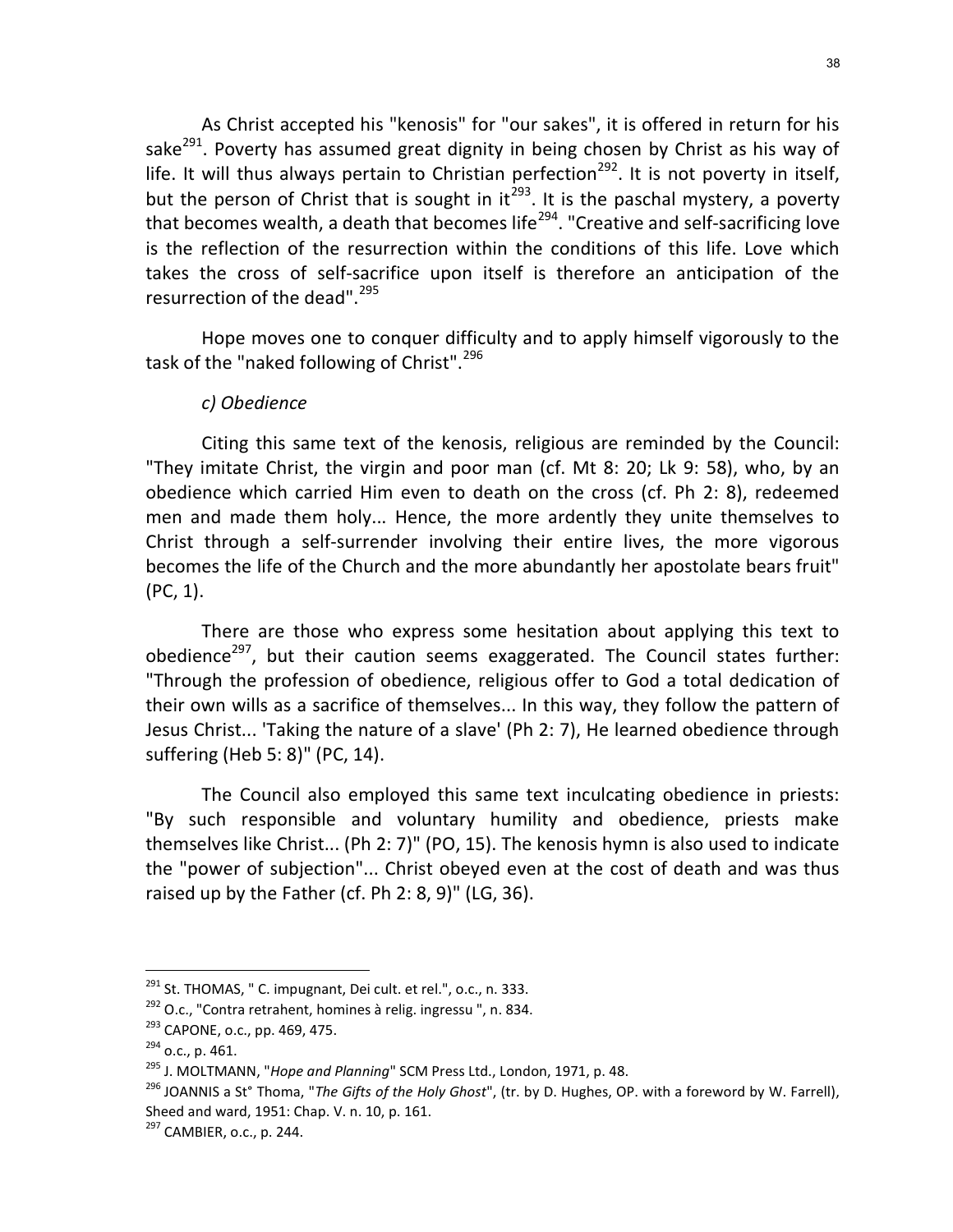The self-emptying process, as applied to obedience, is considered too harsh for some<sup>298</sup>. The Council, however, echoes previous calls for a more total "selfsurrender" in obedience as the path needed for our times.<sup>299</sup> Like Christ, a religious learns to obey "through suffering"  $-$  for this, too, is an example of kenosis.<sup>300</sup>

The mystery of the Incarnation was a process of immense poverty and obedience. The vows thus become an excellent means to achieve this aspect of Christ $301$ . Kenosis indicates that salvation is achieved through the mystery of the Incarnation, and holiness is worked out in the concrete circumstances of this world: Therefore, the Son of God walked in the ways of a true Incarnation that he might make men sharers in the divine nature. He became poor for our sakes, though He had been rich, in order that His poverty might enrich us (2 Co 8: 9). This was to demonstrate that the universal design of God for the salvation of the human race is not carried out exclusively in the soul of a man, with a kind of secrecy (AG, 3). Religious life is not a manifestation of a "church of the Spirit", or of a "third age" or a "church of St. John succeeding the one of St. Peter", or the contemplatives taking over from the "doctors". The hierarchical Church still has to verify the charism of religious living and service.

By his response to the Father's call, the religious imitates Christ by surrendering himself.<sup>302</sup> Throughout the history of religious life, a variety of attitudes has been emphasized, but a constant theme is the "obedient Christ"; obedience is a closer following of Christ's kenosis.<sup>303</sup>

The Council has applied the c kenosis. texts also to the charity of Christ and to the religious life in general: "The Church also keeps in mind the advice of the apostle, who summoned the faithful to charity by exhorting them to share the mind of Christ Jesus — He who 'emptied Himself, taking the nature of a slave... becoming obedient unto death' (Ph 2: 7, 8), and because of us, 'being rich, he became poor' (2 Co 8: 9). Since the disciples must always imitate and give witness to this charity and humility of Christ, Mother Church rejoices at finding within her bosom men and women who more closely follow and more clearly demonstrate the Savior's selfgiving" (LG, 42).

There is only one holiness, but with a near infinity of expressions— there is only one Christ, of whom each gift manifests some aspect of the endless possibilities.

<sup>&</sup>lt;sup>298</sup> PIUS XII. Discorso, "Anno Sacro", 8/III/50, ai partecipanti al Congresso Generale dei religiosi, in: IVP, a. 751. <sup>299</sup> P. DE LA JONQUIERRE, OSB. "La Bible et le Decret: Perfectae Caritatis", in: VC. 38 (1966), p. 303.

<sup>&</sup>lt;sup>300</sup> A. FAVALE, SDB. "Religiosi e gararchia ecclesiastica", in: PV, p. 683.

<sup>301</sup> AUBRY. o.c., pp. 39, f.

<sup>&</sup>lt;sup>302</sup> R. SCHULTE, OSB. "*La vita religiosa come segno*", in: La Chiesa del Vaticano II, Vallecchi, Firenze, 1965, p. 1091.

<sup>303</sup> LIGABUE. o.c., p. 77.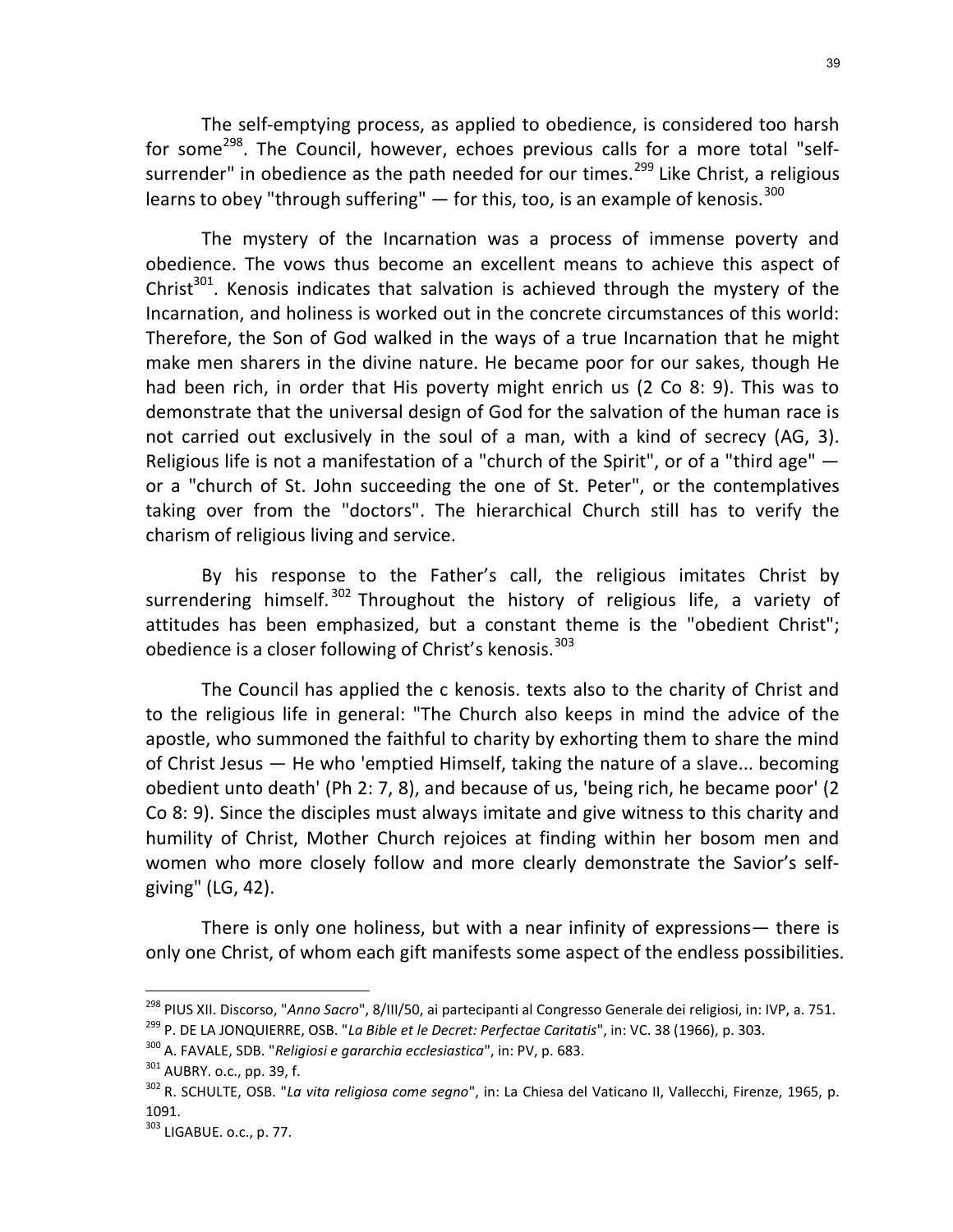In a manner particular to their way of life, religious, through the three vows, witness to an aspect of the Incarnation, his kenosis.

There is an intimate connection between the life of the counsels and the "theology of hope". "Religious life is simply a sign presentation of that lifelong exercise of complete self-emptying and surrender in faith, hope and love, without which it is not possible to see God".<sup>304</sup>

### 2. Perseverance as a kenosis

-

The Council also considers perseverance a kind of kenosis:

"For he who is sent enters upon the life and mission of Him who 'emptied Himself, taking the nature of a slave' (Ph 2: 7). Therefore, he must be ready to stand by his vocation for a lifetime, and to renounce himself and all those whom he thus far considered as his own, and instead become 'all things to all men' (I Co 9: 22)" (AG, 24).

This text concerns primarily a missionary vocation. Steadfastness in the vocation to the missions was also referred to in Pope Paul's Motu Proprio "Ecclesiae Sanctae": "Particular emphasis should be given to the special missionary vocation 'for life'".<sup>305</sup> There is underscored the distinct value in the holocaust of perseverance. It is a theme that reappears in a number of Council texts<sup>306</sup>.

There are various explanations for the "phenomenon" of departing priests  $$ one theory is man's "anxiety of the unstructured future"<sup>307</sup>. The unknown is part of the challenge for the risk of hope. The Council directed its attention to the perseverance of priests: "Priests will attain sanctity in a manner proper to them if they exercise their offices sincerely and tirelessly in the Spirit of Christ... This holy Synod exhorts all priests, who, trusting in God's grace, have freely undertaken sacred celibacy in imitation of Christ, to hold fast to it magnanimously and wholeheartedly. May they persevere faithfully in this state, and recognize this surpassing gift which the Father has given them, and which the Lord has praised so openly (cf. Mt 19: l1)" (PO, 13, 16).

 $304$  SCHLECK, CSC, "Reflections on the Theology of Religious Life", in: RR, 28 (1969), pp. 267, ff.

<sup>&</sup>lt;sup>305</sup> PAUL VI. "Ecclesiae Sanctae" 6/VIII/66, III n. 6. in: AAS 58(1966), p. 784. Eng. tr., National Catholic Welfare Conference, 3rd printing, improved translation, p. 40.

<sup>&</sup>lt;sup>306</sup> GE, 12: "(This same Synod)... entreats (priests, religious men and women and lay people) to carry on magnanimously in their chosen task (cos hortatur ut in suscepto munere generose perseverant) and to strive to excel in penetrating their students with the spirit of Christ in the art of teaching, and in the advancement of knowledge..."

<sup>&</sup>lt;sup>307</sup> SCHILLEBEECKX, "God and the Future of Man", Sheed and Ward, Stagbook, London and Sydney, 1969, p. 177.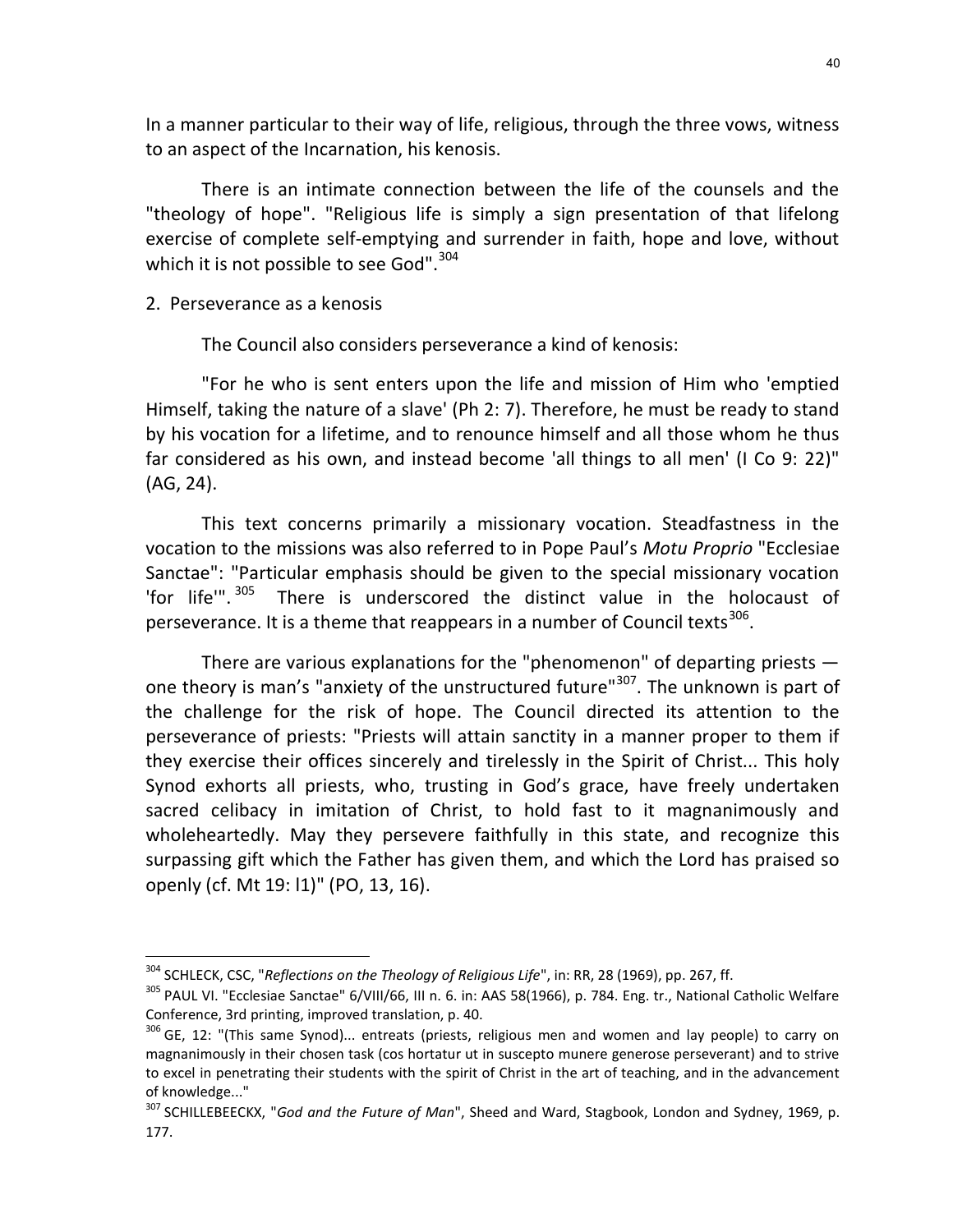Hope assists in every effort to persevere, which basically involves a two-fold simultaneous consecration: fidelity to the vocation and dedication to its mission.<sup>308</sup> The virtue of hope is manifested most specially in the sanctification of one's own life. $309$ 

As part of the promotion of strictly pastoral training, priests have the apostolate of assisting others to persevere: "With equal thoroughness (seminarians) should learn to assist men and women religious to persevere in the grace of their vocation and to make progress according to the spirit of their various communities" (OT, 19).

The Council exhorts religious in mission lands "to go on untiringly in the work which they have begun, since they know that he virtue of charity impels and obliges them to a spirit and an effort which is truly catholic" (AG, 40).

In the living of his vocation, Jeremiah experienced some difficult times. He complains he was "seduced" and "overpowered" by God to accept his vocation (Jr 20: 7-9). His was the cry of a faithful servant under duress<sup>310</sup>. The decision to remain puts to death all other possibilities.<sup>311</sup>

Today, from many sides, there is the urging for each one to review his personal commitment.<sup>312</sup> The "irrevocability" of religious profession is a barrier for some.<sup>313</sup> However, if religious profession is understood as a consecration, it is not "temporary" even though the manner of living it may change. $^{314}$ 

Just as the religious community is not a safe port, or an exclusive haven, or a spiritual aristocracy, neither should the presence of God in it be lost under the terrible weight of daily routine<sup>315</sup>.

The liturgy has highlighted perseverance in the imitation of the "poor and humble Christ";<sup>316</sup> in serving God in all the circumstances of life<sup>317</sup>; it calls for

<sup>308</sup> P. RODRIGUEZ. "Il primato della speranza nella vita cristiana", in: "Attese umane, speranza cristiana", Ed. Ares, Milano, 1971, p. 144.

<sup>309</sup> L.c., p. 146

<sup>310</sup> TILLARD, "La salvezza, mistero di povertà". MeditazioniTcologiche, Ia serie, 25, Queriniana, Brescia, 1969, pp. 52, ss.

<sup>311</sup> J. B. METZ, "Povertà nello spirito", Queriniana, Brescia, 3rd ed., 1968, p. 57.

<sup>&</sup>lt;sup>312</sup> H. COX, "On Not Leaving it to the Snake", Macmillan Co.. New York, 1967, p. 146.

 $313$  A. MATANIC', OFM, "Il mondo interpella i religiosi", in: PV, o.c., p. 126.

<sup>&</sup>lt;sup>314</sup> M. DELABROYE, "La vocazione", in: PV, p. 180, s.

<sup>315</sup> V. GAMBINO, SDB, "La dimensione comunitaria, o di 'koinonia' della vita religiosa", in: PV, p. 574.

<sup>316</sup> Cfr. MISSALE ROMANUM, Typis Polyglottis Vaticanis, 1970, Commune sanctorum et sanctarum, n. 7, Pro Religiosis, p. 719, Collecta.

<sup>317</sup> L.c., Franciscae Romanae, 9 martii, p. 533.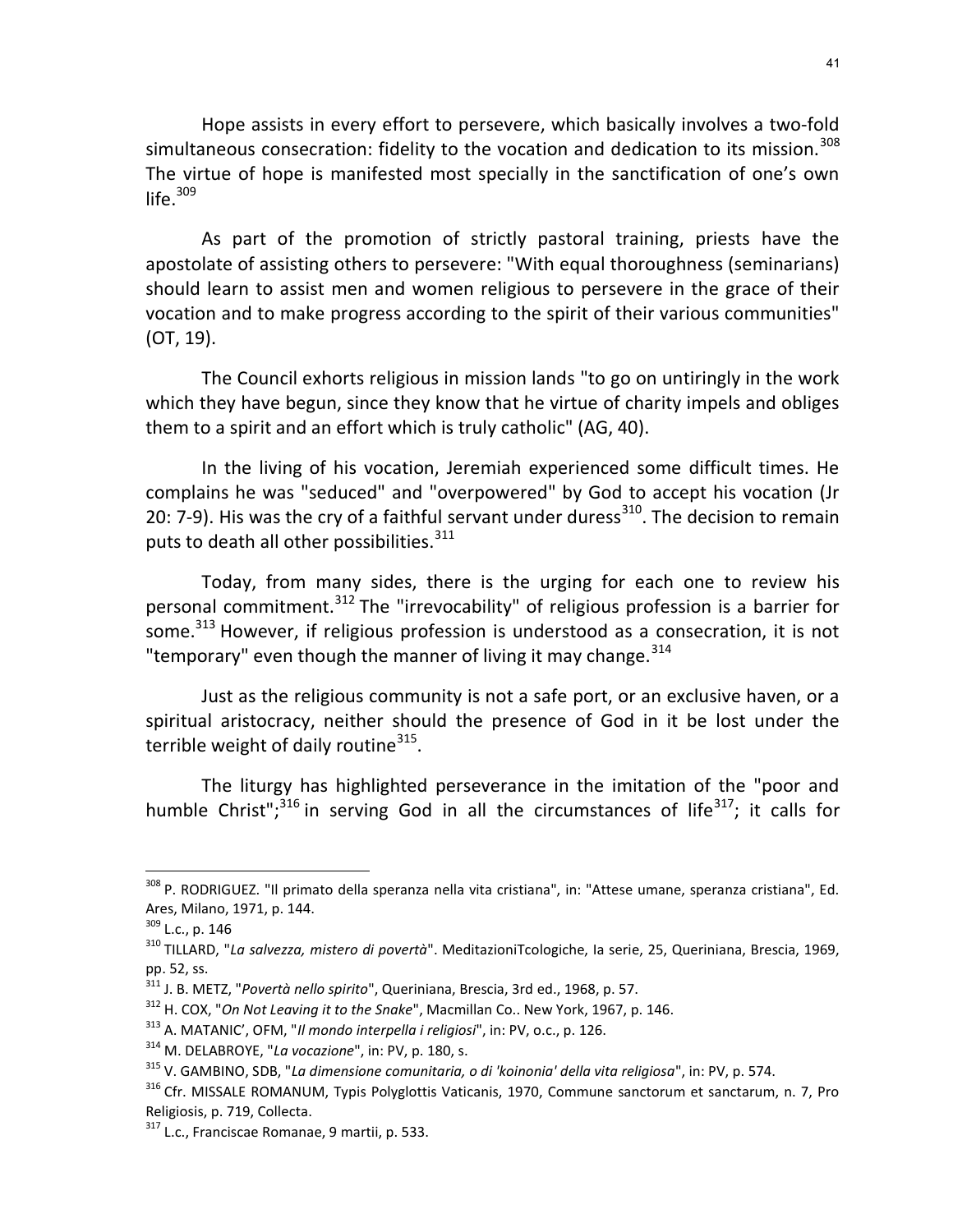strength;<sup>318</sup> it is a "firm resolution";<sup>319</sup> it is prayed for in the Mass of the renewal of the vows; $320$  as also in that of the consecration of virgins. $321$  Paraphrasing St. Paul (Rm 12: 12), the liturgy suggests the formula for perseverance  $-$  be patient under trial...rejoice in hope.<sup>322</sup>

Those religious suffering the harsh conditions of life were encouraged to "perseverance in their holy vocation which consecrates them to the service of God<sup>1323</sup>. To persevere, it is necessary to mortify compromise<sup>324</sup>; it is a firmness of intention and  $act.<sup>325</sup>$ 

Perseverance is also a gift of the Spirit<sup>326</sup>. The vows are demanding and the future is unknown. These considerations present the requirements for hope, to contend with their difficulty, and fortitude $327$ 

The hope lived in religious life is not a special virtue apart, but a maturing of Christian hope. The religious life is an act of total confidence in grace which alone renders one capable of hoping and persevering<sup>328</sup>.

Our time is very preoccupied with reform. The most basic and far-reaching reform has to begin with the individual conversion of hearts<sup>329</sup>. As leaven builds up the body of Christ, individual decisions can exert a wide influence in a time of change.

Religious can best "adorn the Bride of Christ" by their unswerving and humble loyalty to their chosen consecration, while rendering to all men generous service of every variety.

<sup>&</sup>lt;sup>318</sup> "Ordo Professionis Religiosae", Typis Polyglottis Vaticanis, 1970, Supplicatio litanica, n. 62, p. 29; n. 67, p. 72. Cfr. Altera Benedictionis formula in fine Missae professionis perpetuae, n. 144, p. 50.

<sup>319</sup> PIUS X. Ep., "Communis vobiscum laetitiae", 13/XII/09, alla Superiora della Visitazione di Annency, in: IVP, n. 318.

<sup>320</sup> "Ordo Professionale Religiosae", l.c., Votorum renovatio divinae gratiae expostulatio, n. 85, p. 38: cfr. n. 92, p. 81.

<sup>&</sup>lt;sup>321</sup> "Ordo Consecrationis Virginum", Typis Polyglottis Vaticanis, 1970. Ap pendix, Missa in Die Consecrationis Virginum, Oratio super oblata, p. 62.

<sup>&</sup>lt;sup>322</sup> "Ordo Professionis Religiosae", Typis Polyglottis Vaticanis, 1970. Sollemnis benedictio seu consecratio professi, n. 67, pp. 31. s.

<sup>323</sup> Monitum, "Sacra haec Congregatio", della S. Congr. dei Religiosi (Cfr. AAS 47. 1955, p. 519, s.), 10 July 1955 in: IVP, n. 1027.

<sup>324</sup> JOHN XXIII, Discorso, "Amiamo dirvi subito", 29 June 1961 ai membri del Capitolo Generale d Carmelitani Scalzi in: IVP. n. 1229.

<sup>325</sup> JOHN XXIII, Discorso, "E diversis", ai Padri Procuratori Provinciali del Compagnia di Gesù, October 1961 in: IVP, n. 1244.

<sup>326</sup> A. TRIACCA, SDB, "La vita di consacrazione nelle sue origini sacramentarie", in: PV, p. 324.

<sup>&</sup>lt;sup>327</sup> K. RAHNER, SJ, "Sulla professione religiosa", Meditazioni teologiche, 10, Queriniana, Brescia, 1967, p. 31.

<sup>&</sup>lt;sup>328</sup> Y. ALLARD, "L'espérance inspiratrice de la vie religieuse", Editions Paulines, Sherbrooke, 1966, p. 106.

<sup>329</sup> O. CULLMANN, "Gesù, e i rivoluzionari del suo tempo", Morcelliana, Brescia, 1971, p. 67.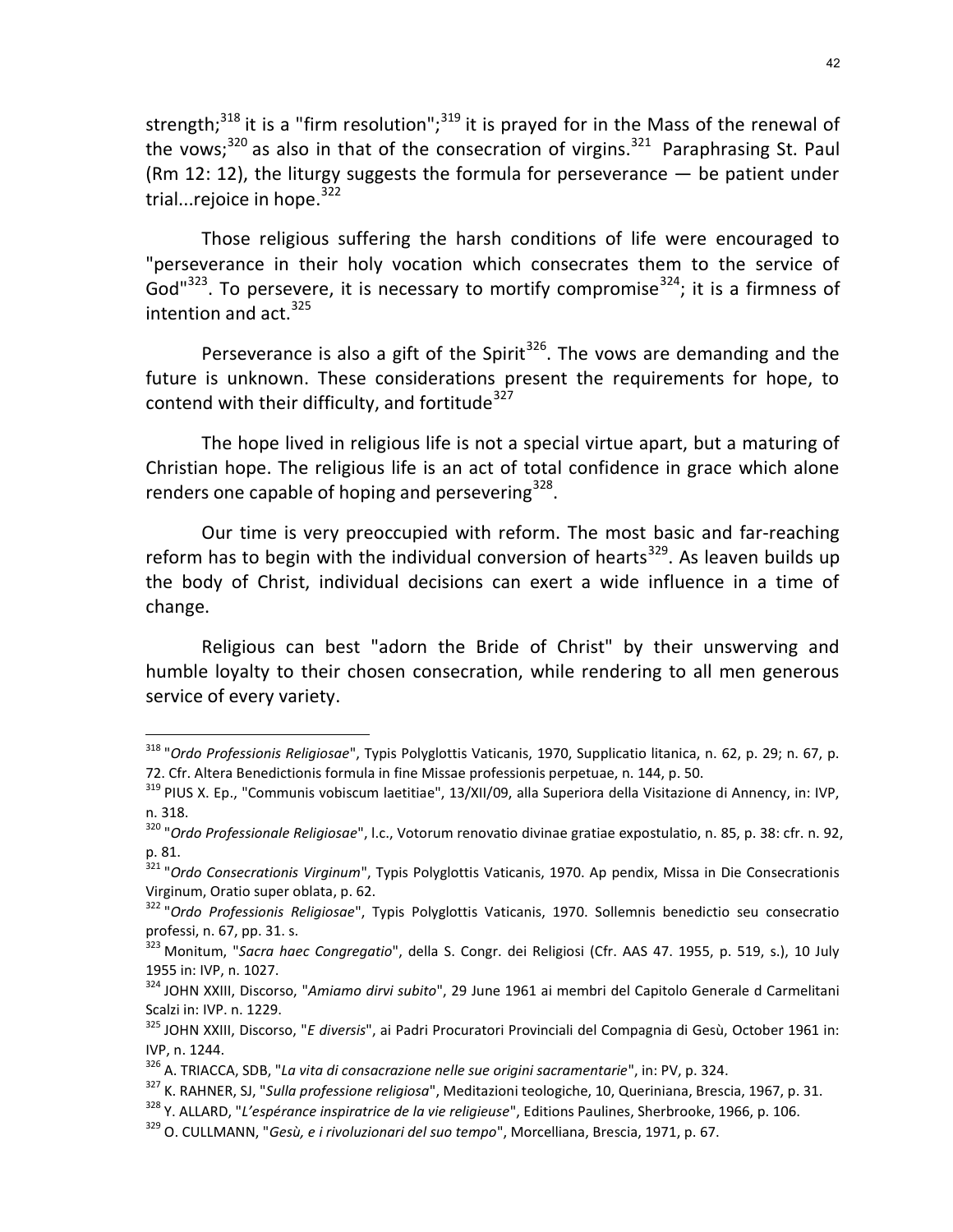"Let all who have been called to the profession of the vows take painstaking care to persevere and excel increasingly in the vocation to which God has summoned them. Let their purpose be a more vigorous flowering of the Church's holiness and the greater glory of the one and undivided Trinity, which in Christ and through Christ is the foundation and well-spring of all holiness" (LG. 46, 47).

The perseverance of religious is a service the Church is asking of them as their witness to Christ's kenosis, and as part of their mission to others.

### 3. The Eucharist

Perseverance, like apostolic charity and holiness, flow from the Eucharist, the "permanent sacrament" <sup>330</sup>. The primitive Church provided an example of community life where the multitude of believers were of one heart and mind (cf. Ac 4: 32), and found nourishment in the teaching of the gospel and in the sacred liturgy, especially the Eucharist. Let such a life continue in prayerfulness and a sharing of the same spirit (cf. Ac. 2: 42)" (PC, 15). Perseverance in religious life is based on perseverance in prayer<sup>331</sup>.

The Council has associated profession with the Eucharist: "By the liturgical setting of that profession, she also manifests that it is a state consecrated to God... She commends (those professing the vows) to God, imparts a spiritual blessing to them, and accompanies their self-offering ('oblationem') with the Eucharistic sacrifice" (LG, 45).

There are a number of analogies between the Eucharist and religious profession: the total self-surrender of Christ is common; neither is it an offering only for certain days, but for all days for as long as life lasts; both are holocausts offered in every place of the world<sup>332</sup>.

The religious life is a realization of the kenosis of the Church, a holocaust united in a particular manner to the Eucharistic sacrifice<sup>333</sup>. As the Eucharist is the mystery of transubstantiation, the religious life is a mystery of transformation  $334$ . A religious community, united in the Eucharist is a very particular sign of the presence of God in the world and also reflects the mystery of the Church<sup>335</sup>. The Eucharist indicates that a religious community can stay together not through the exercise of

<sup>&</sup>lt;sup>330</sup> "Eucharisticum Mysierium", Instructio, 25/V/67, in: Enchiridion Vaticanum, Ed. Dehonianae, o.c., n. 4 (2873).

 $331$  J. GALOT, SJ, "Vers une parfaite charité", in: VC, 38, (1966), pp. 160, s. 65.

<sup>332</sup> M. NICOLAU, SJ. " Teologia del signo sacramental", Historia Salutis, BAC, 294. Madrid, 1969, p. 436.

<sup>333</sup> R. SCHULTE, OSB, "La vita religiosa come segno", in: La Chiesa del Vaticano 11, Vallecchi, Firenze, 1965, p. 1080.

<sup>334</sup> TRIACCA, l.c., pp. 336, s.

 $335$  L.c., p. 342.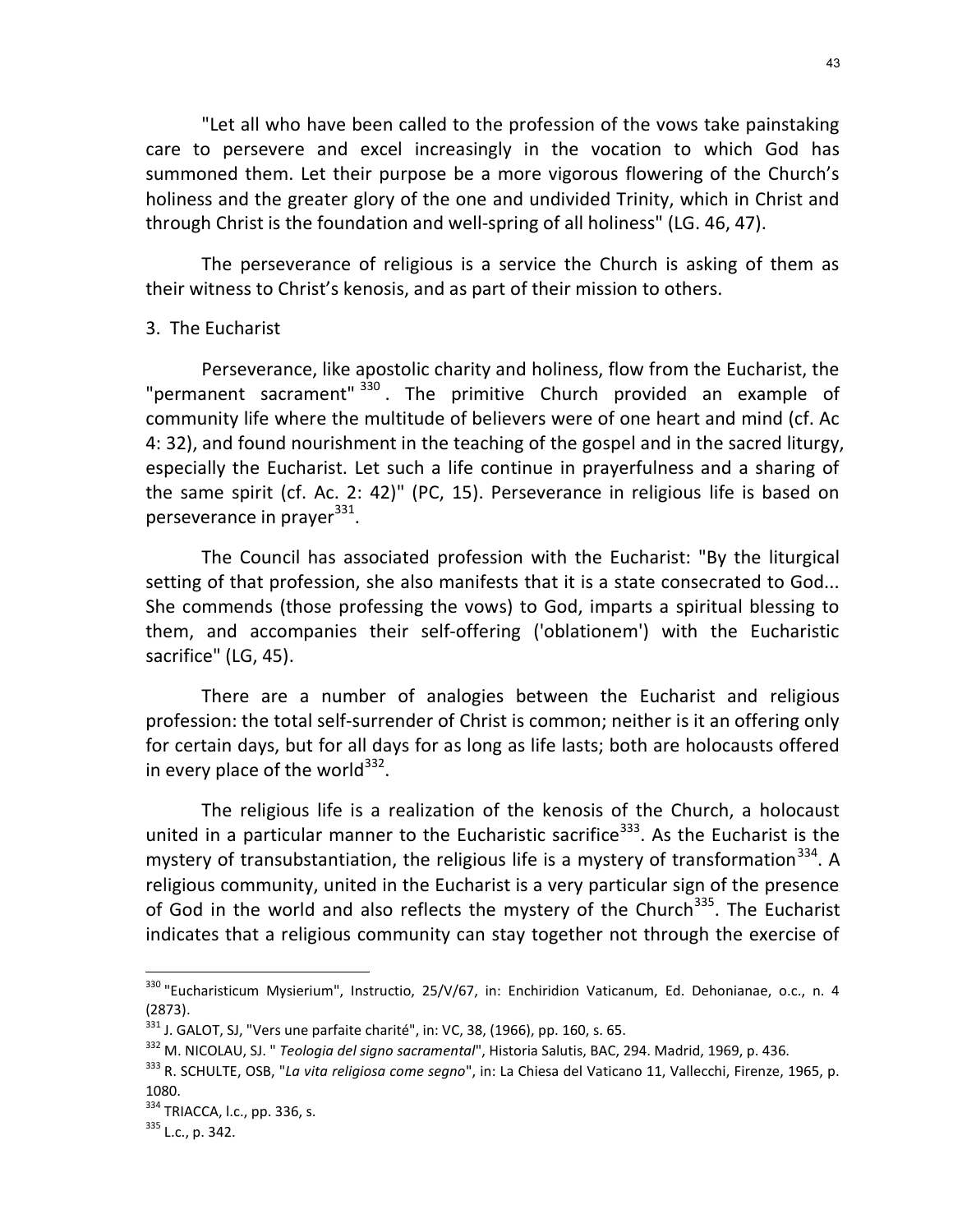good will on the part of its members, but rather it is the creation and a permanent gift of God through Christ in the Holy Spirit<sup>336</sup>. The community is a result of the Eucharist.

Sacred Scripture is another rendering of Christ present, and is a source of spiritual nourishment $^{337}$ . Through Sacred Scripture hope is increased by the patience afforded for the long effort that is required and for consolation in the inevitable and persistent temptations<sup>338</sup>.

The Blessed Virgin is likewise intimately related to the body of Christ: both in the Eucharist and in the Church. She is the exemplar of the "poor of heart" — in her time, virginity had no other explanation than a physical sterility, and was an indication of inferiority. Christ, therefore, was born of a kenosis of his mother which she freely chose<sup>339</sup>.

"The counsels are especially able to pattern the Christian after that manner of virginal and humble life which Christ the Lord elected for Himself and which His Virgin Mother chose" (LG, 46). "Mary, in an utterly singular way, cooperated by her obedience, faith, hope and burning charity in the Savior's work of restoring supernatural life to souls. For this reason she is a mother to us in the order of grace" (LG. 61).

The Liturgy proposes imitation of Mary: to maintain her integral faith, to keep her firm hope and to nourish that charity that in her was sincere<sup>340</sup>. This text reiterates one of "Lumen Gentium", restating the close association of the Church with Mary: "Imitating the Mother of her Lord, and by the power of Holy Spirit, she pre serves with virginal purity an integral faith, a firm hope and a sincere charity" (LG. 64).

If those who leave the priesthood and religious life are a cause of anguish  $341$ , it is likewise true that those who remain are an inspiration: "we would like to tell you what hope is stirred up in us, as well as in all pastors and faithful of the Church, by the spiritual generosity of those men and women who have consecrated their lives to the Lord in the spirit and practice of the evangelical counsels. We wish also to assist you to continue in your path of following Christ in faithfulness to the Council's teaching"<sup>342</sup>.

<sup>&</sup>lt;sup>336</sup> AUBRY, o.c.. p. 53

<sup>337</sup> TURBESSI, o.c., p. 185.

<sup>338</sup> PASCHASIUS RADBERTUS, "Fide, Spe et Caritate", PL 120, Col. 1449, s.

<sup>339</sup> TILLARD, La salvezza, mistero di povertà" o.c., p. 26.

<sup>&</sup>lt;sup>340</sup> "Ordo Consecrationis Virginum ". o.c., Allocutio Episcopi, n. 16, p. 14.

<sup>341</sup> PAUL VI, "Discorso al Sacro Collegio e alla Prelatura Romana", 15/XII/69, in: Oss. Rom.

 $342$  PAUL VI, Ex. Ap., "*Evangelica Testificatio*", l.c., p. 5, n. 1.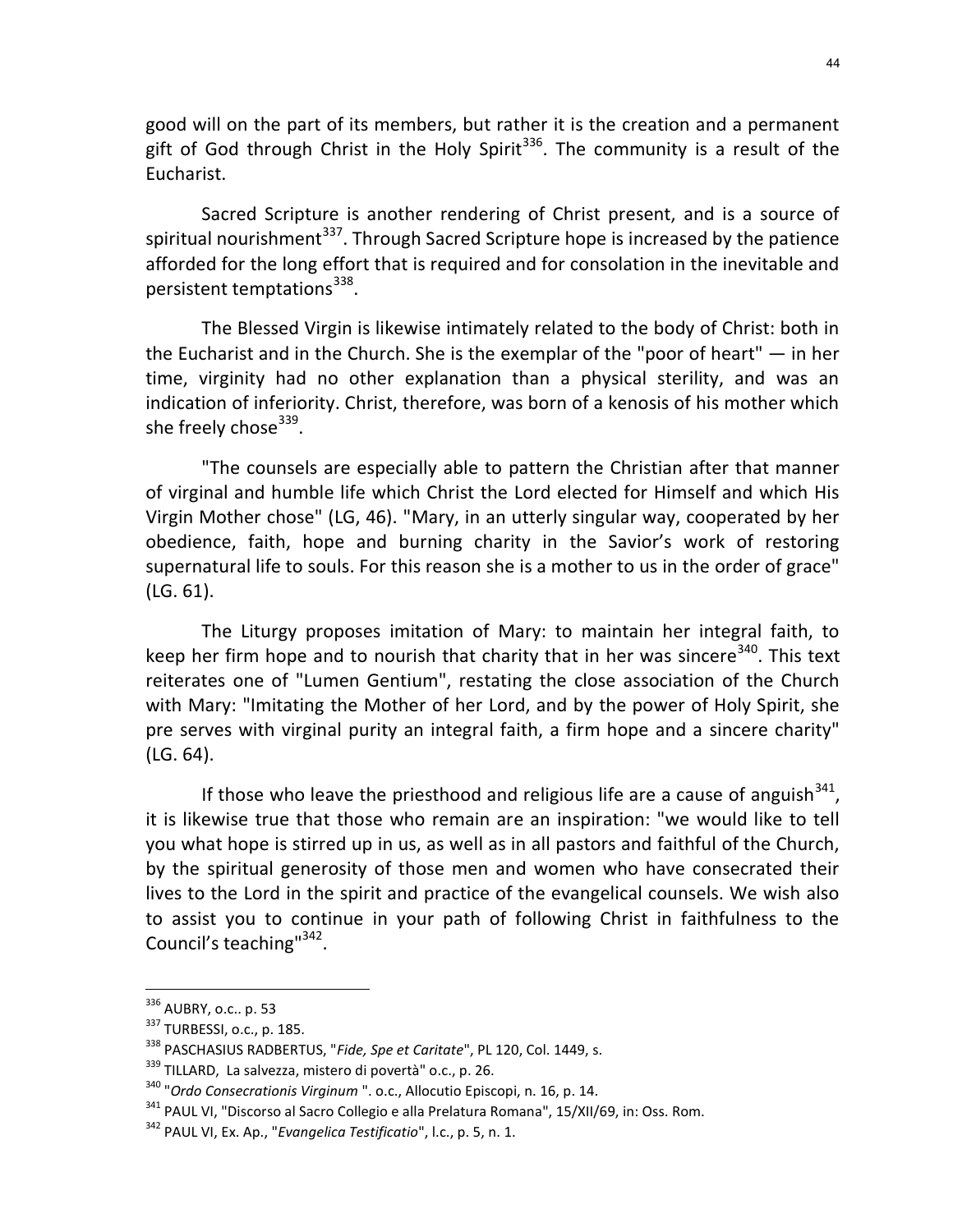Religious, in a difficult age of transition, have an opportunity to exercise a distinct influence that will demand much of them. Their perseverance and docile dedication to renewal and to the apostolate, can serve to inspire the Church.

In a time of turmoil and uncertainty, religious have a challenge presented to them: "Do not seek to be numbered among the 'learned and clever' whose numbers seem inclined by a combination of circumstances to increase. Such secrets are hidden from these (cf. Lk. 10: 21). Be truly poor, meek, eager for holiness, merciful and pure of heart. Be among those who will bring to the world the peace of God (cf. Mt. 5: 3-11)<sup> $1343$ </sup>.

<sup>&</sup>lt;sup>343</sup> L.c., n. 54.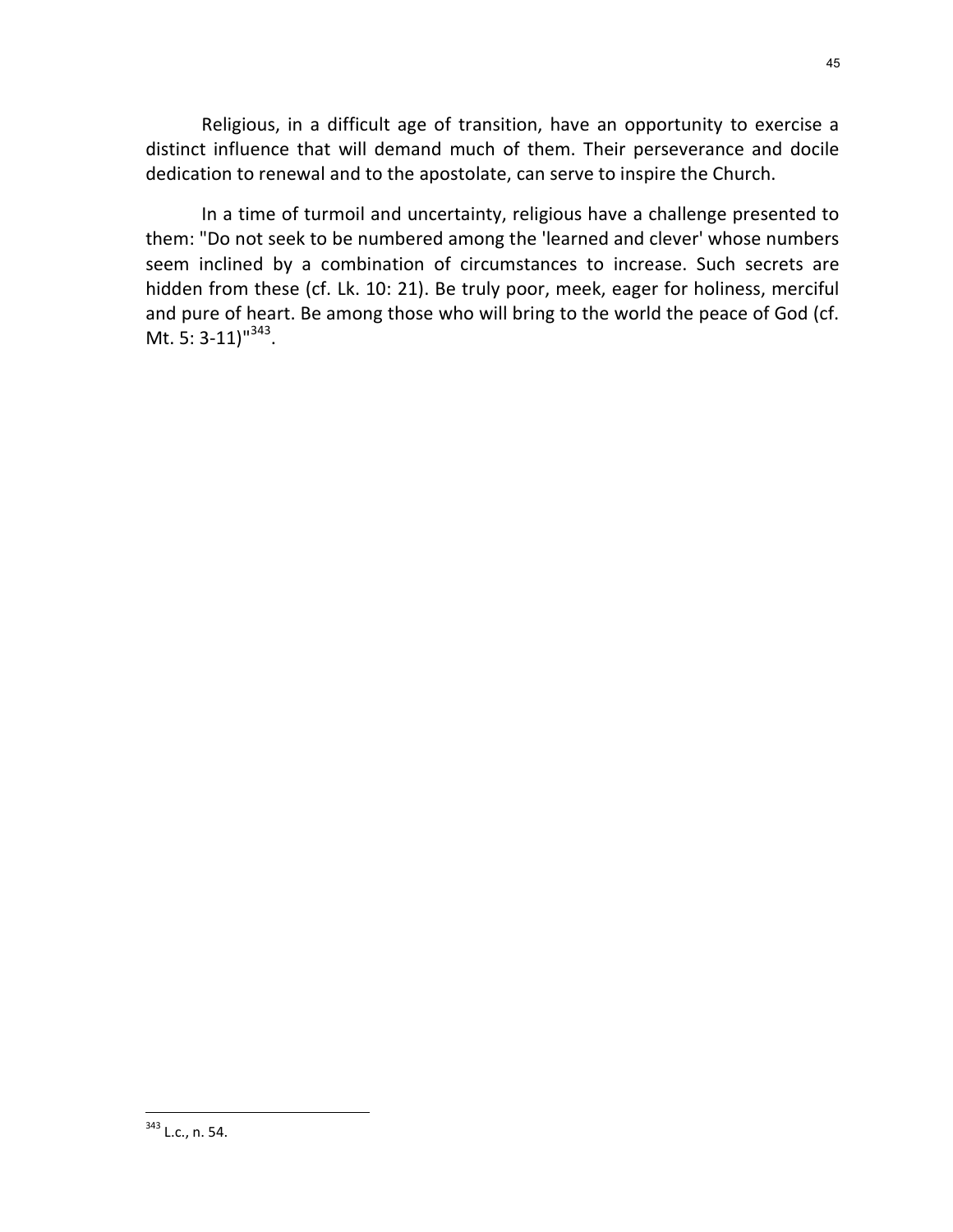#### **CONCLUSION**

All of Christian life includes faith, hope and charity. The Christian lives these virtues, and all Christians "follow Christ". The life-long unfolding of every vocation along different paths, is a sign of these virtues, both collectively and individually. Religious witness to an aspect of Christ in his kenosis, and they evidence a facet of hope. The vows are considered as self-emptying, or a surrender of created support. This is a distinct sign of the religious living hope through their form of kenosis, an incarnation in this world through the vows, while remaining continually in union with the Father.

Religious life is a tendency, a dynamism, a daily striving toward God. This "tension" is experienced all through life in the never- ending struggle to maintain balance between "contemplata" and "tradere", between "ora" and "labora". Rather than being simply a state, it is a life which implies development, growth, and maturity. It is a progressive realization of the vows, a consecration made once and lived thereafter. It is a gradual achieving of the image of Christ.

It is a life of the poor of the Lord, the "anawim", whose hope is more deeply rooted in the Lord. Even their sign value is not esteemed as formerly, and their work open to criticism — while renewing and increasing their dedication, they remain steadfast in their consecration. It is a life united to that of the Blessed Virgin who became the Mother of God while the society of her time rejected her basic offering to God, her virginity, It is not a life of passive waiting, but an active participation in the here and now, considered always as a preparation for hereafter. The effort at renewal and the entire apostolate, among the secondary objects of hope, do not enjoy its certainty. They do share, though, in hope's dynamism, courage and perseverance. The primary scope of religious life is its relation ship to the Trinity, a worship offered to God as a holocaust.

Having surrendered created support, religious are thrust on the Lord. Neither the Church nor any institute of itself is the primary motive of their hope. The religious institute is entirely ecclesial in orientation, and the Church in turn is pilgrim in nature. The institution is the place in time where religious make their life-long offering.

Religious life is one of faith and charity as well as being one of hope. It is primarily a life of charity as is indicated by the title of the Council's decree dedicated to it: "Perfectae Caritatis". As hope is a virtue based on faith and leading to charity, so religious life presupposes deep faith and leads to eternal and convivial union with Christ and the "whole Church of the saints " (LG, 51).